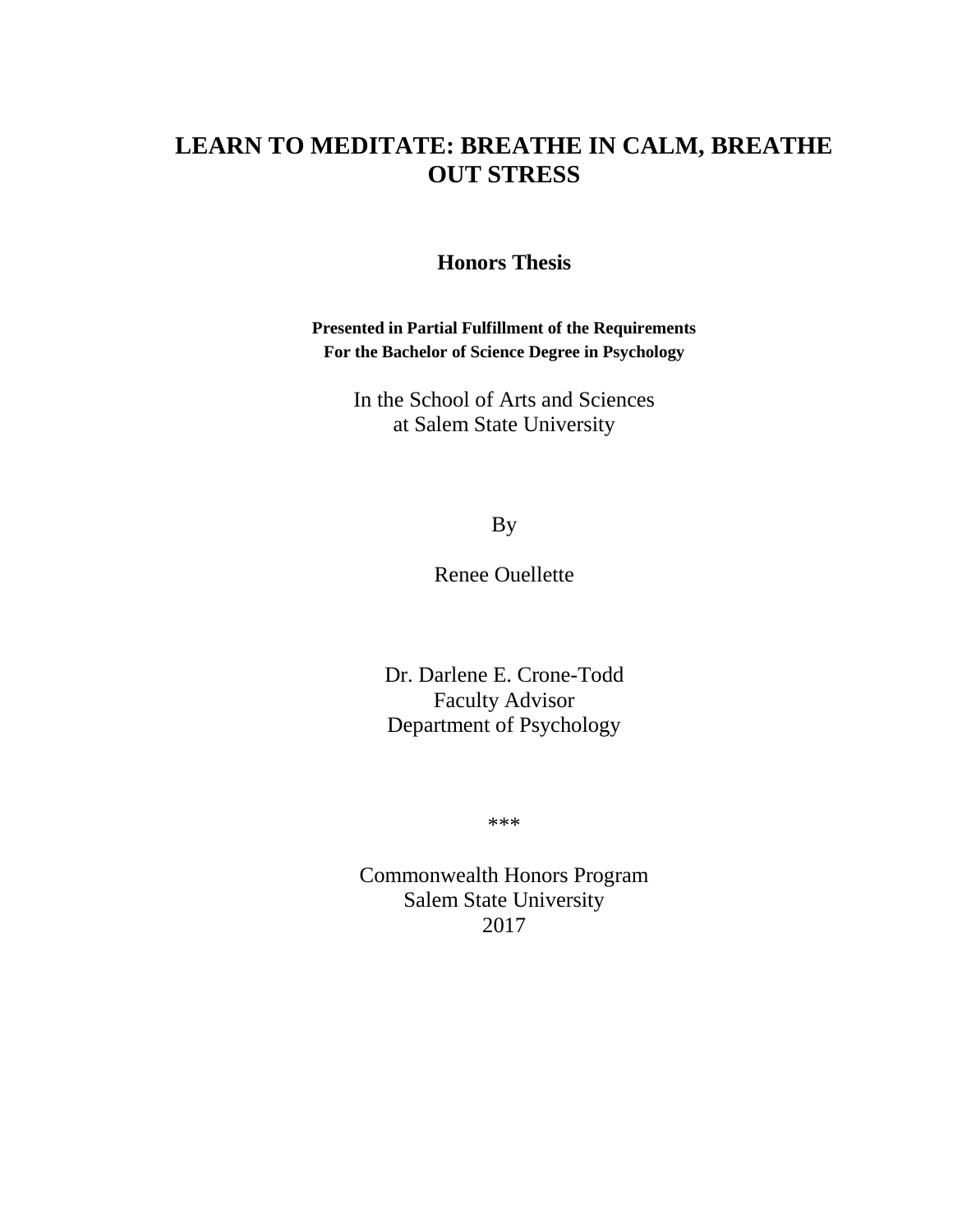| Method      |  |
|-------------|--|
|             |  |
|             |  |
|             |  |
|             |  |
|             |  |
|             |  |
| Appendix A: |  |
|             |  |
|             |  |
|             |  |
|             |  |
| Appendix B  |  |
|             |  |

## Table of Contents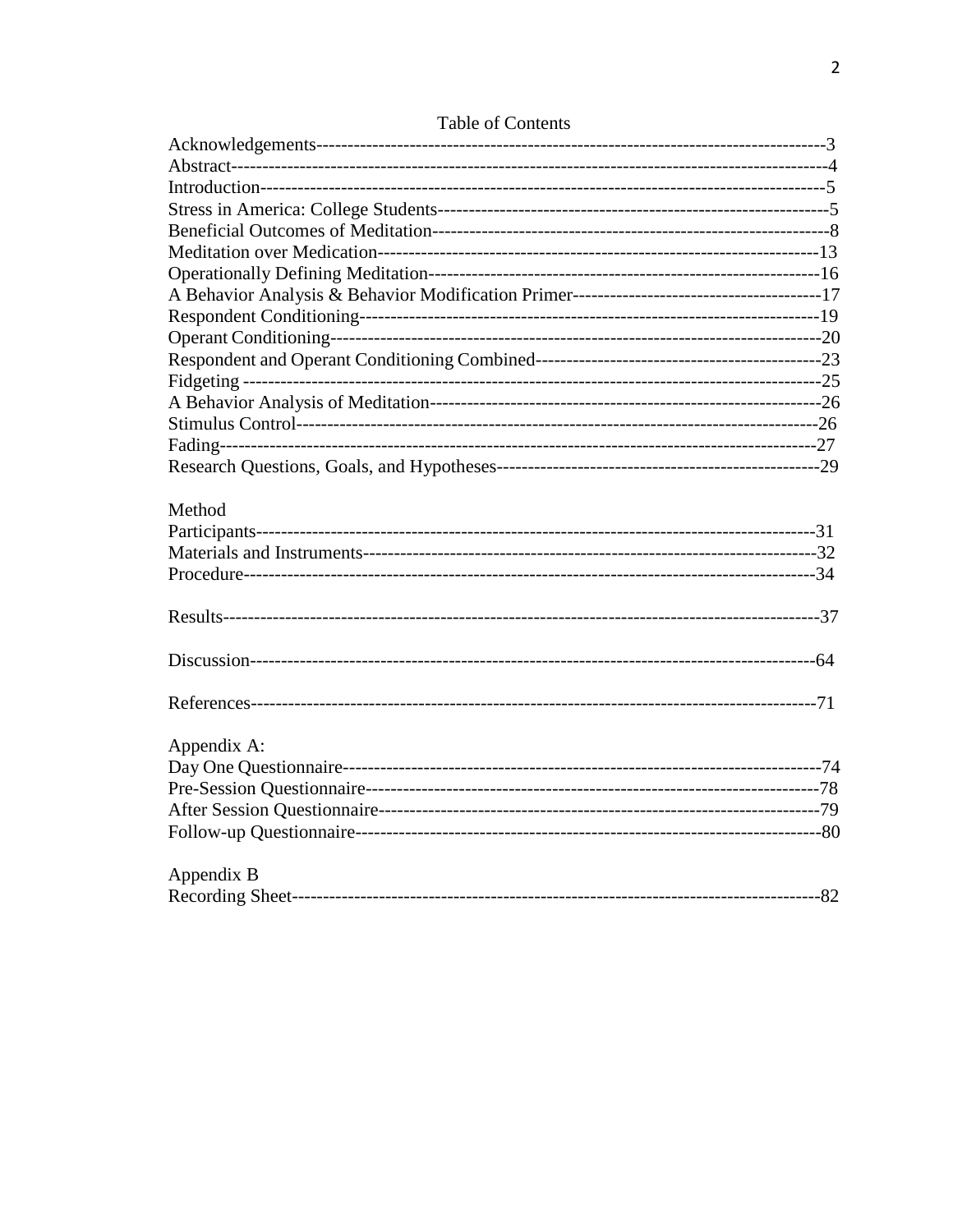## **Acknowledgements**

There are several people whom I would like to thank for making this thesis possible. First, I would like to thank Vicki Stearns, Taylor Faieta, and Natalia Rodriguez for donating their time to help me with the observation portion of the study. I would also like to thank my adviser, Dr. Darlene Crone-Todd for pushing me to make this thesis something that I could be proud of. I could not have completed this thesis without the help of my professor and committee member, Dr. Ben Miller who helped me navigate the difficulties that this project entailed. I would also like to thank visiting instructor Ryan Snyder, another committee member who offered his deep understanding of behavior analysis to help construct certain aspects of my procedure. Finally, I would like to express my gratitude to my mother and father who have fully supported me and pushed me through this project. Thank you to everyone who has made this thesis possible. All your hard work, advice, and guidance is deeply appreciated.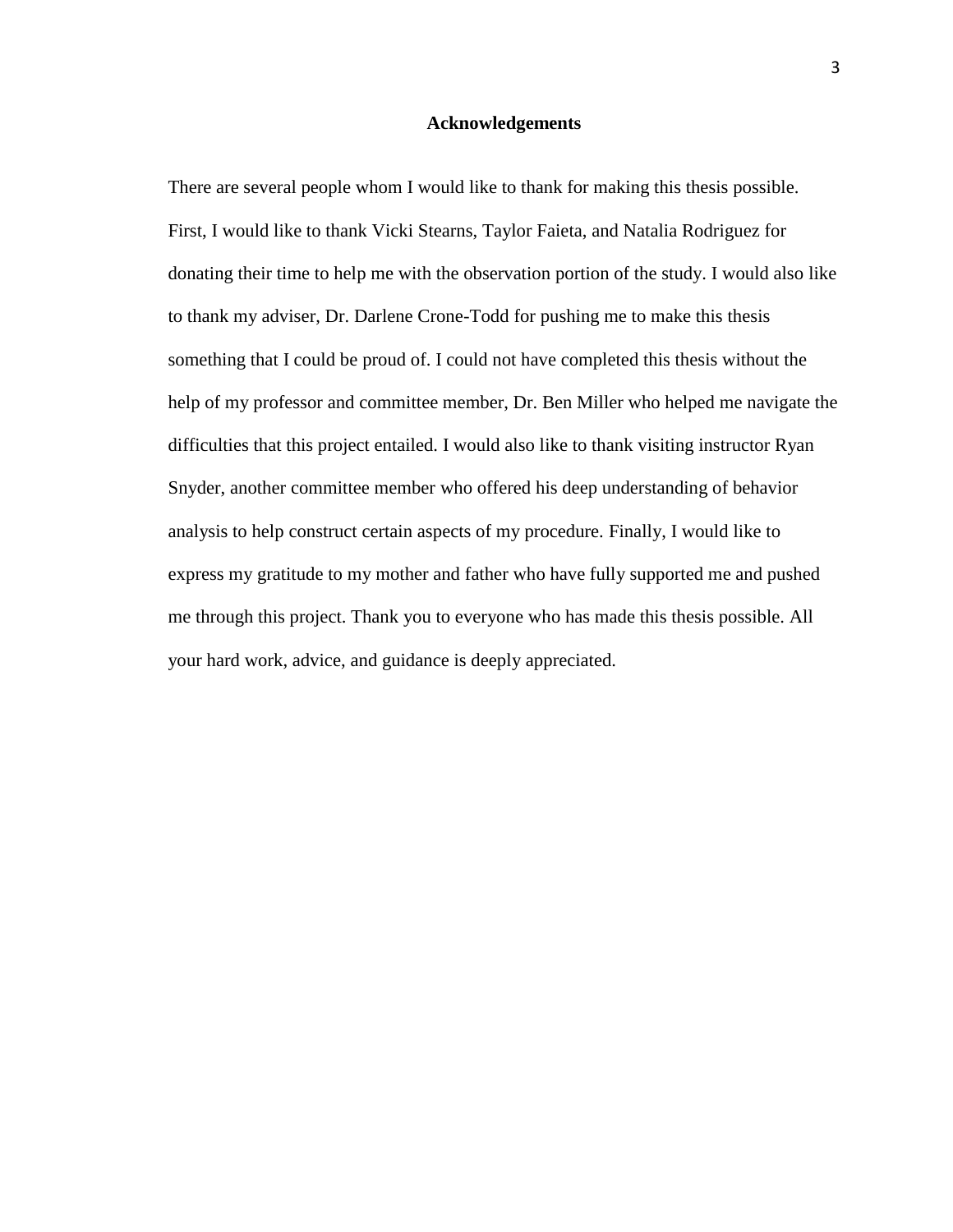#### **Abstract**

The high stress and anxiety levels reported by college students are a concern for many students pursuing a degree. Meditation is a research-supported method of reducing stress and anxiety. While many students would like to learn how to meditate, it is difficult to do so without some form of instruction. The present study uses behavioral fading procedures to gradually diminish the use of verbal and audio prompts in a guided meditation program to eventually transfer stimulus control from the prompts to the participants themselves to meditate successfully on their own. The goals of the present study were to increase the probability of maintaining a frequent practice of meditation, and to increase the participants' success in meditating. Success in meditating was defined by the participants' decrease in heart rate, along with the number of fidgeting behaviors they emitted in each session. The participants  $(n=6)$  were introduced to the fading procedures at different times, using a multiple baselines across participants (MBAP) design. Physically recorded measures indicate that the program decreased participants' overall resting heart rate as well as their heart rate within sessions, fidgeting behaviors during meditation, and their self-reported anxiety levels. Further, some of the participants persisted with their meditation practice after the study was terminated. However, overall stress levels appeared to remain the same across the program. These results imply that a MBAP design that uses fading procedures for this limited amount of time is effective in decreasing heart rate and anxiety levels, but not stress levels.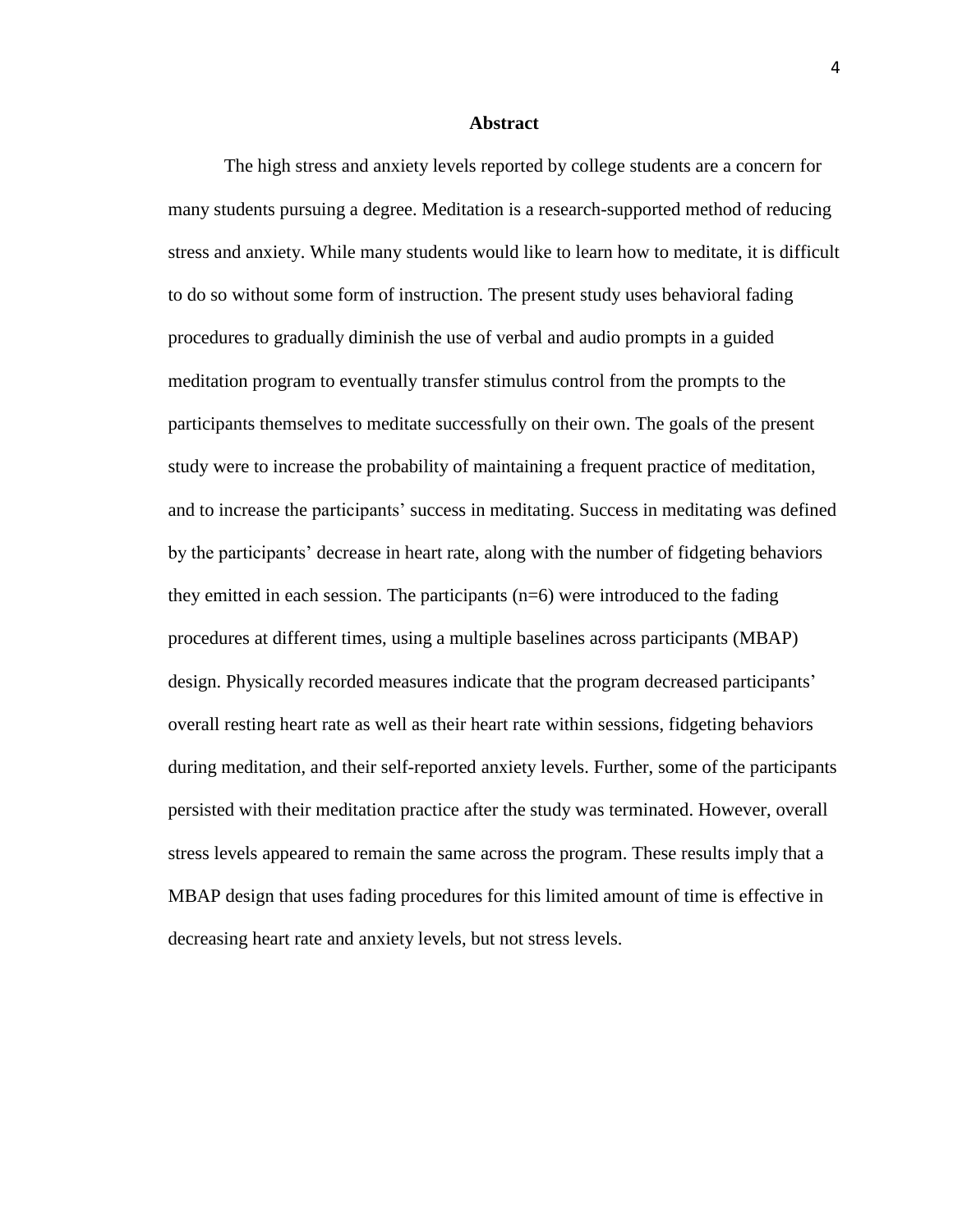### **Introduction**

Stress is something that everyone encounters in daily life, but at certain times in our lives we encounter more or less stress. In college, many people encounter high levels of stress. Today's college students are often non-traditional, have many demands on their time, and are worried about their future career prospects. While there are many ways to reduce stress, the focus of the present thesis will be to investigate the beneficial effects of meditation in this population of both traditional and non-traditional undergraduate students. A second focus will be on using behavioral methods to fade out guided meditation such that students can learn to meditate on their own. As a result of this study, it is expected that students' heart rates and fidgeting during meditation sessions will decrease, as well as self-report measures related to stress and anxiety.

The literature review is organized into the following sections: (a) how stress affects college students in the United States of America; (b) beneficial effects of meditation, including its use versus medication; (c) operationally defining meditation; (d) a behavior analytic interpretation of meditation that includes both operant and respondent components; and (e) an overview of the procedures used in the study, such as stimulus control and fading. The rest of the thesis is organized into the research questions and goals, methods, results, and discussion.

#### **Stress in America: College Students**

In addition to taking several courses, college students often struggle to balance a social life, family responsibilities, and sometimes even a job. In high school, students often have their priorities arranged in a manner that is very different than what is required in a college environment. For example, in high school, a top priority might be getting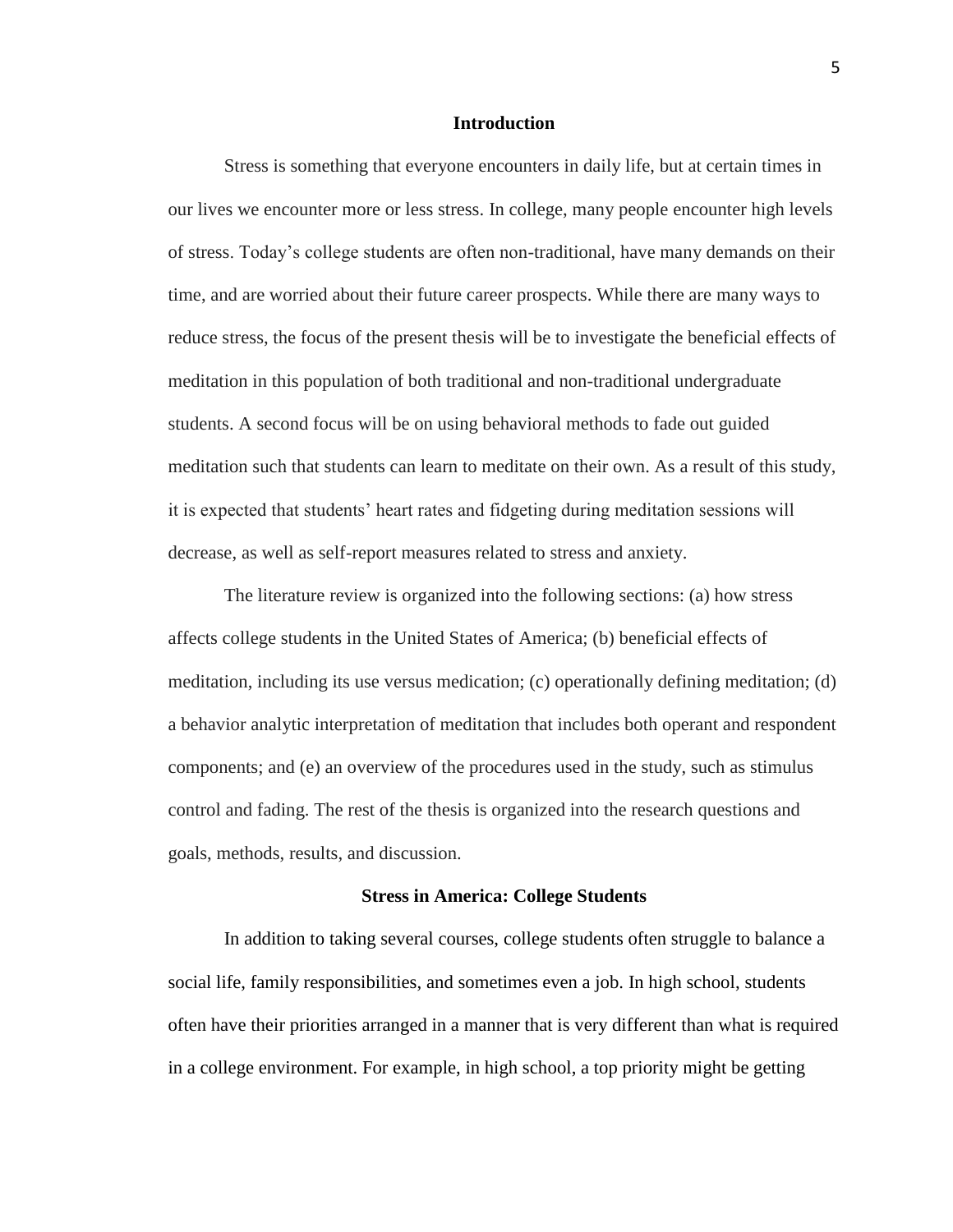asked to the prom. In college, priorities change such that things like that seem trivial, and the student's focus often shifts toward academic goals. A major concern that is introduced to many college students for the first time is the uncertainty of finding employment in the competitive job market that exists today.

College students are often overwhelmed by the need to be perfect, and to produce perfect work, which causes significant levels of stress (Chang, 2006). To stand out, some students work for a 4.0 GPA, which requires them to get straight A's. Others who may not be straight "A" students might experience high levels of stress due to trying to pass their classes. Some students might not care about their grades at all, making this a stressor that does not affect them. However, most students do wish to pass their classes and others strive for good grades, which can be mentally, emotionally, and physically taxing. This strain that college students face each semester can be rather intense and takes a toll on their overall well-being and health. As Baghurst and Kelly put it:

*Thus, as they [college students] grapple with increased academic, personal, social, and moral pressures in their lives, these stressors may lead to increased anxiety, loneliness, depression, hopelessness, headaches, sleep disturbances, colds, and sometimes suicidal ideations (Baghurst & Kelley, 2014, p, 438).*

The current job market competitiveness is often frightening to students nearing graduation. The present-day college student is likely to not be of traditional college age (18-22). Non-traditional students may include first-generation students, minority students, and students who do not fit in to the traditional college age for the corresponding class year that they are in. For example, a traditional college freshman might be 18-19 years old, a non-traditional freshman might be 20 or older. According to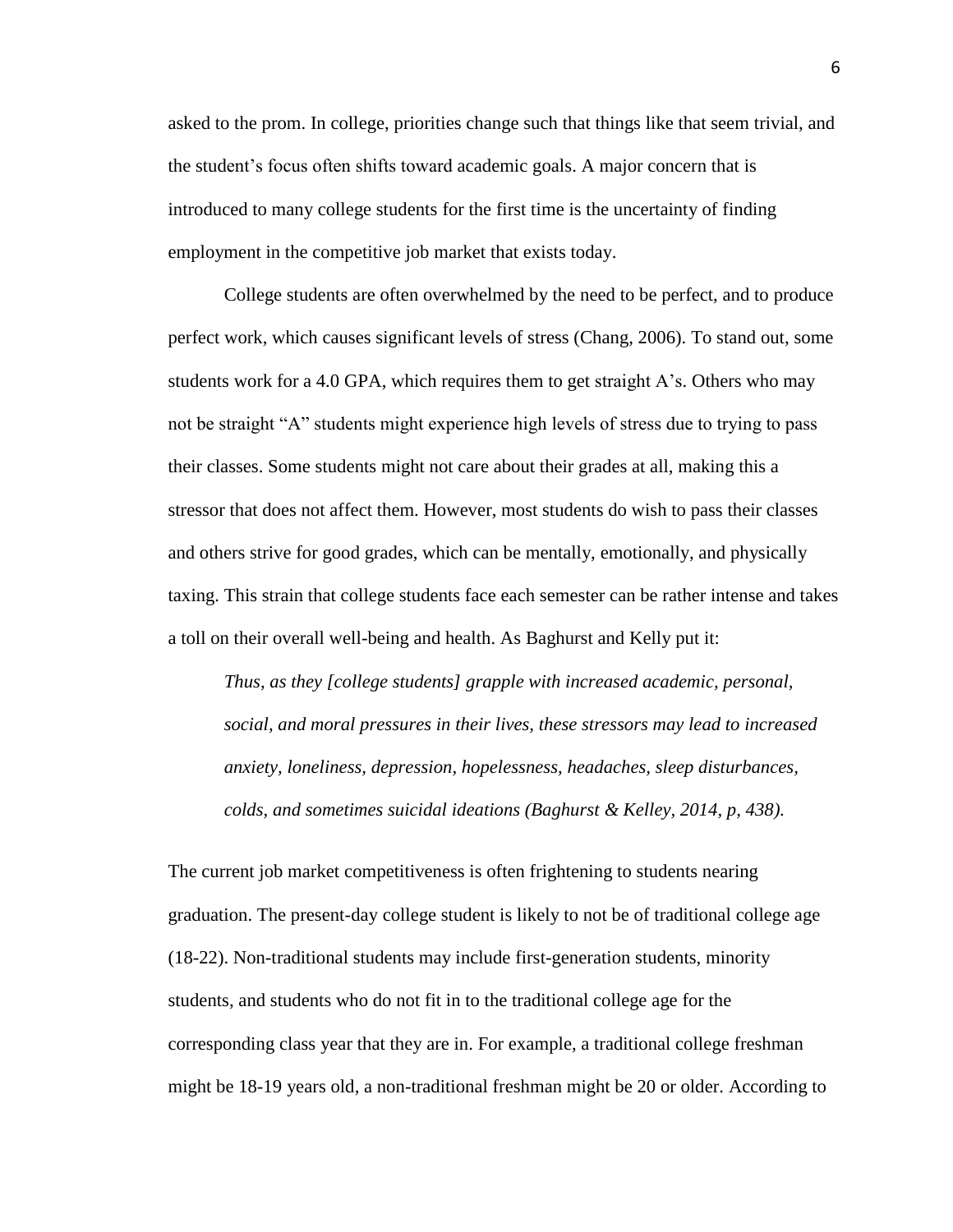Dill and Henley (1998), non-traditional students were students who held various roles (such as being a mother, someone with a job, as well as a student) and had at least one year off between high school and enrolling in college. These researchers found that nontraditional students faced many of the same stressors as traditional college students, but they tended to experience several stressors that traditional students did not. Nontraditional students often have to adjust from being in the workforce or at home with a family to juggling these obligations while becoming a student again. Many students, both traditional and non-traditional, hold a job while completing their degree, which means they must complete their professional duties while also completing their academic assignments in a high quality and comprehensive fashion.

Dill and Henley (1998) compared the stressors of the traditional student to those of the non-traditional student. They found that traditional students felt more pressure to do well academically, often because their parents might be paying for their education. Often, if this is the case, students feel pressured to do well in their classes to avoid disappointing their parents. Dill and Henley (1998) reported that non-traditional students claimed to be more negatively emotionally impacted by an awful professor than traditional students, and that they struggled to balance their other obligations with attending all their classes more often than traditional students. The researchers also found that non-traditional students rated doing homework, returning to an academic environment, and attending classes as being more desirable than traditional students had rated them.

With the constant reports of excess stress and anxiety on college campuses, one might wonder how they can help relieve themselves and fellow students of these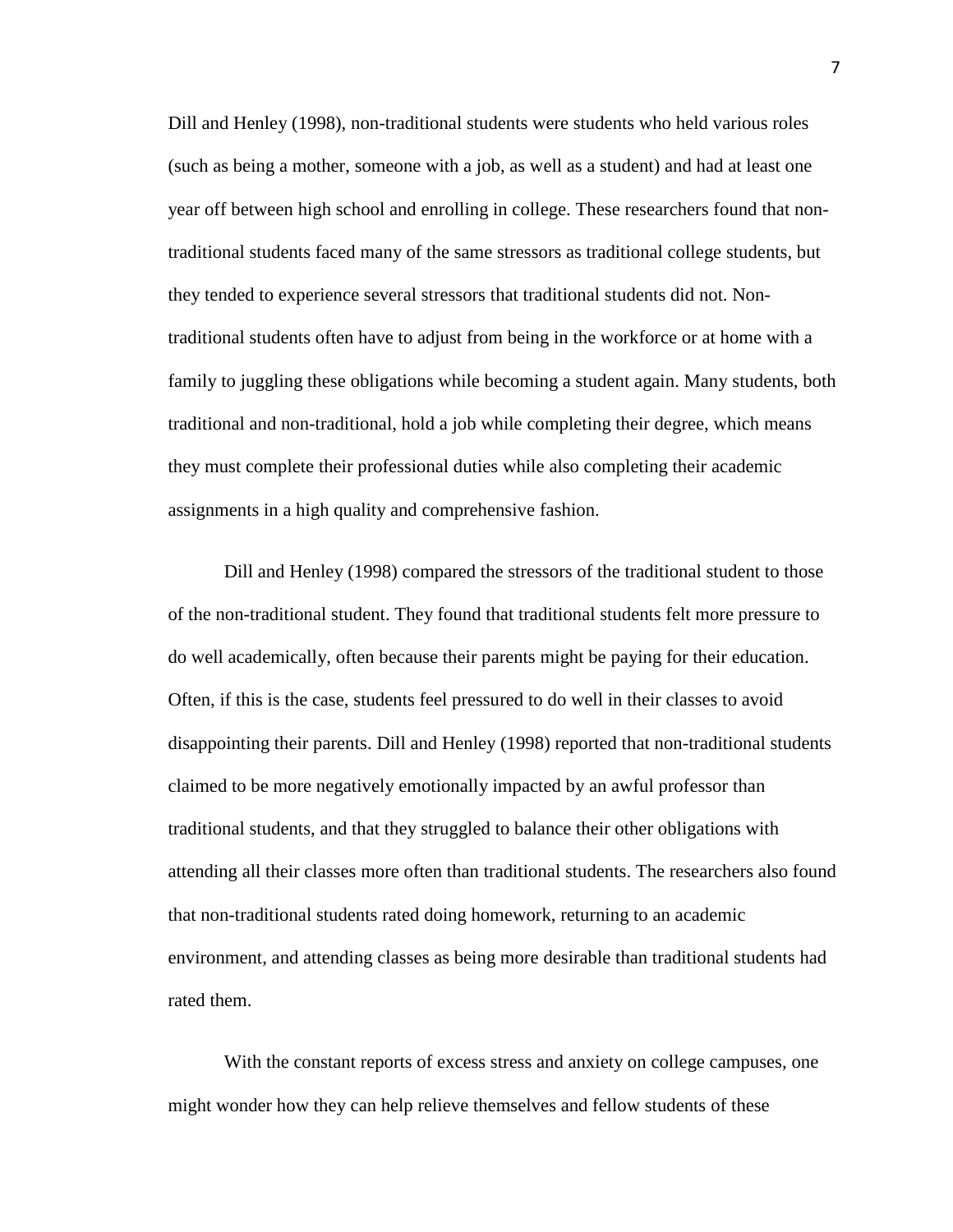pressures. One way to help oneself is to meditate regularly. Studies have shown that doing so will aid in decreasing things like stress and anxiety levels, which is why the present study was designed to both initiate and look at the effects of a consistent meditation program in college students of both traditional and nontraditional backgrounds.

#### **Beneficial Outcomes of Meditation**

A regular meditation practice comes along with a plethora of health and wellness benefits. For example, meditation has been shown to help reduce stress and anxiety levels (Krisanaprakornkit, Sriraj, Piyavhatkul & Laopaiboon, 2006; Goyal et al., 2014). Sundquist et al. (2014) describe the benefits of mindfulness meditation as follows: "Mindfulness was…associated with less physical illness, improved well-being, increased self-control, decreased negative affect, better affect tolerance and improved concentration, focus attention and working memory. Among therapists, it was associated with increased empathy and better overall wellness" (p. 128). The potential list of benefits of meditation go on, which is the why the present study was designed to decrease stress and anxiety levels of college students through a meditation program.

In their meta-analysis and review of the literature, Goyal et. al (2014), found that those who practiced mindfulness-based meditation showed a modest reduction in symptoms of anxiety, depression, and stress, as well as in chronic pain. Further, they found a positive correlation between the total amount of time spent practicing meditation and symptom reduction. Goyal et al. also reported that there were no adverse side effects to meditation for most. However, they determined that those diagnosed with a condition of hypotension should not partake in the regular practice of meditation. Barnes, Treiber,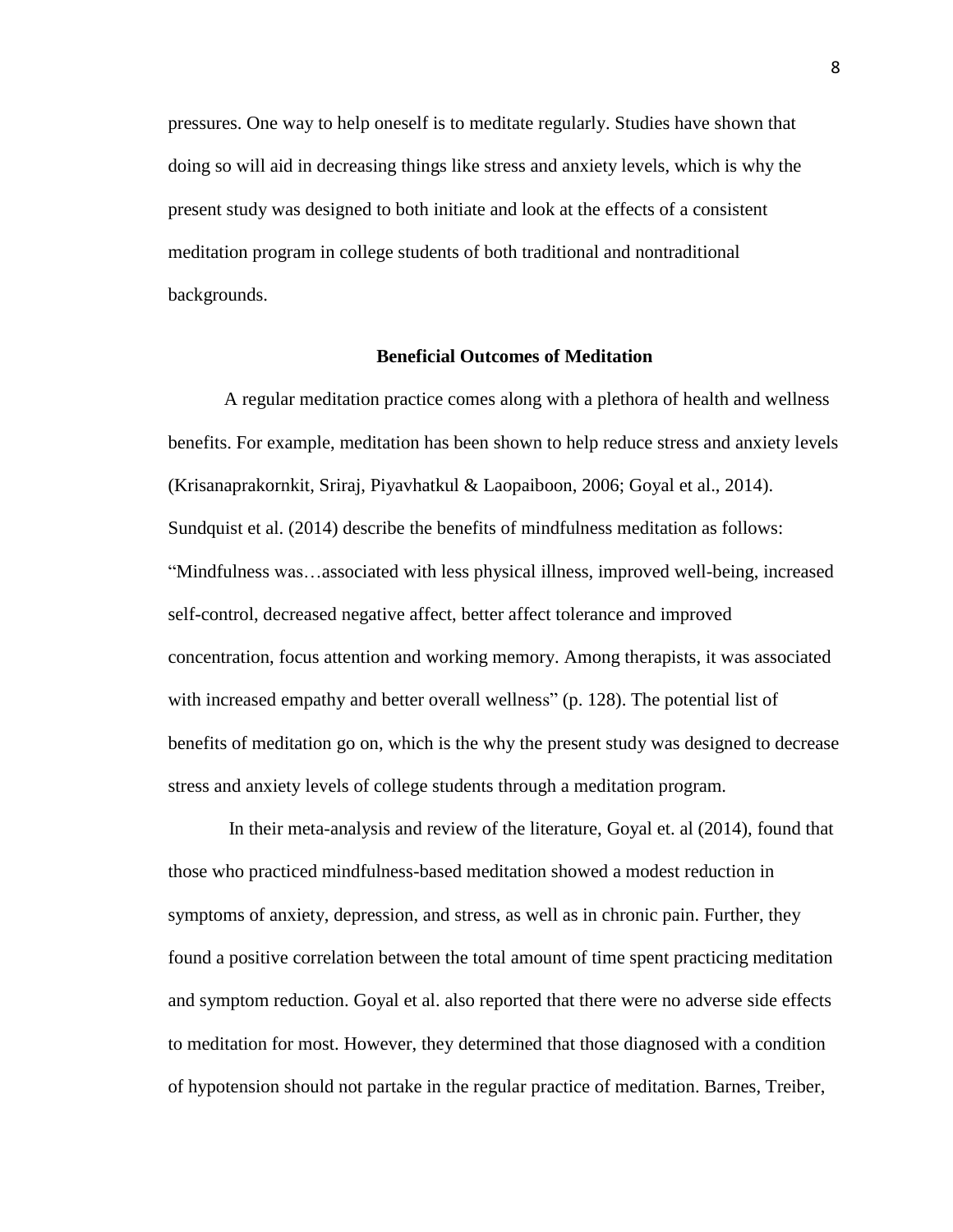and Davis (2001) reported that meditation decreases one's blood pressure which supports that people diagnosed with hypotension should potentially not practice meditation because a decrease in their already low blood pressure is undesirable.

Meditation induces something termed the "relaxation response" by Benson in 1975. The relaxation response and how to induce it is described by Murphy and Donovan (1997):

*The conditions necessary to evoke the relaxation response involve a quiet environment, repetition of a sound or phrase, a passive attitude, and relaxed watchful breathing. Meanwhile, in the medical literature he* [Benson] *had identified the relaxation response as a natural reflex mechanism which, when practiced twenty minutes a day, reduced stress and physiologically had the opposite effect of the fight-flight reflex" (pp. 9-10).*

The relaxation response is characterized by a series of physiological responses that are produced during relaxation, such as a decrease in heart rate and a change in EEG patterns (Lazar et al, 2000). A decrease in heart rate due to meditation was also observed by Bruning and Frew (1987) was one of the measures that the present study looked at to determine a decrease in stress levels. Further, meditation has been found to decrease the activity of the amygdala, which is the emotional response center and the part of the brain that initiates the eventual emission of a stress response ("Understanding the Stress Response", 2011).

Besides stress and anxiety, recent research indicates that meditation helps prevent several types of malignancies and is related to cardiovascular health. For example, there is evidence that meditation can increase melatonin levels with intensive practice.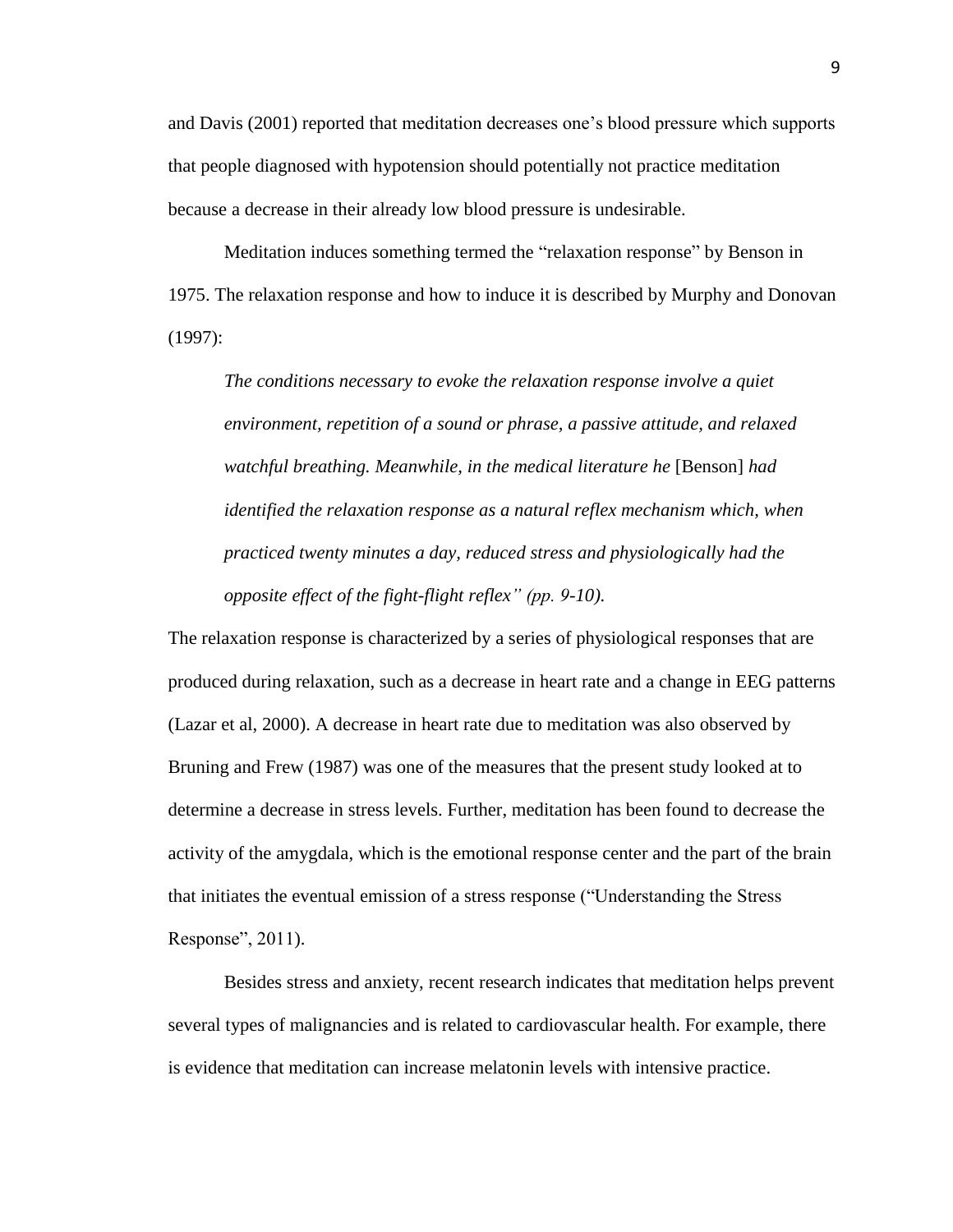Increased levels of melatonin is hypothesized to aid in the prevention of certain types of cancers through preserving patient's health and averting certain diseases such as breast and prostate cancer (Massion, Teas, Hebert, Wertheimer, & Kabat-Zinn, 1995). The American Heart Association suggests that meditating daily (specifically twice a day for twenty minutes) will decrease one's chances of developing cardiovascular disease, and also decrease blood pressure and heart rate ("Meditation and Heart Health", 2017).

Kabat-Zinn (1990) suggests that we are regularly distracted by all of the urgent thoughts about the tasks we must complete, the things we want to do, our tasks we must complete, responsibilities, and very busy schedules. One way to help acknowledge and accept these sometimes overwhelming obligations and thoughts is through meditation. The type of meditation that the present study focuses on is called mindfulness meditation. Mindfulness meditation requires that a person take a few minutes out of their busy day to sit peacefully while focusing on their inner and outer environments with complete awareness. Often, mindfulness meditation involves bringing one's attention to his or her breathing, and inevitably, the meditator may encounter an intrusive thought. In his book, *Full Catastrophe Living,* Kabat-Zinn described his concept of mindfulness meditation. He suggested that when one attempts mindfulness meditation, if intrusive thoughts become present in the meditator's mind, they may recognize that the thought is there, but instead of engaging in it, the meditator is to accept it, move along, and bring his or her attention back to the breath. In saying this, Kabat-Zinn means that mindfulness meditation is not about suppressing the thoughts that cross one's mind or attempting to not have any thoughts at all. Instead, he suggests that mindfulness meditation is about acknowledging and accepting one's thoughts, but then bringing their attention back to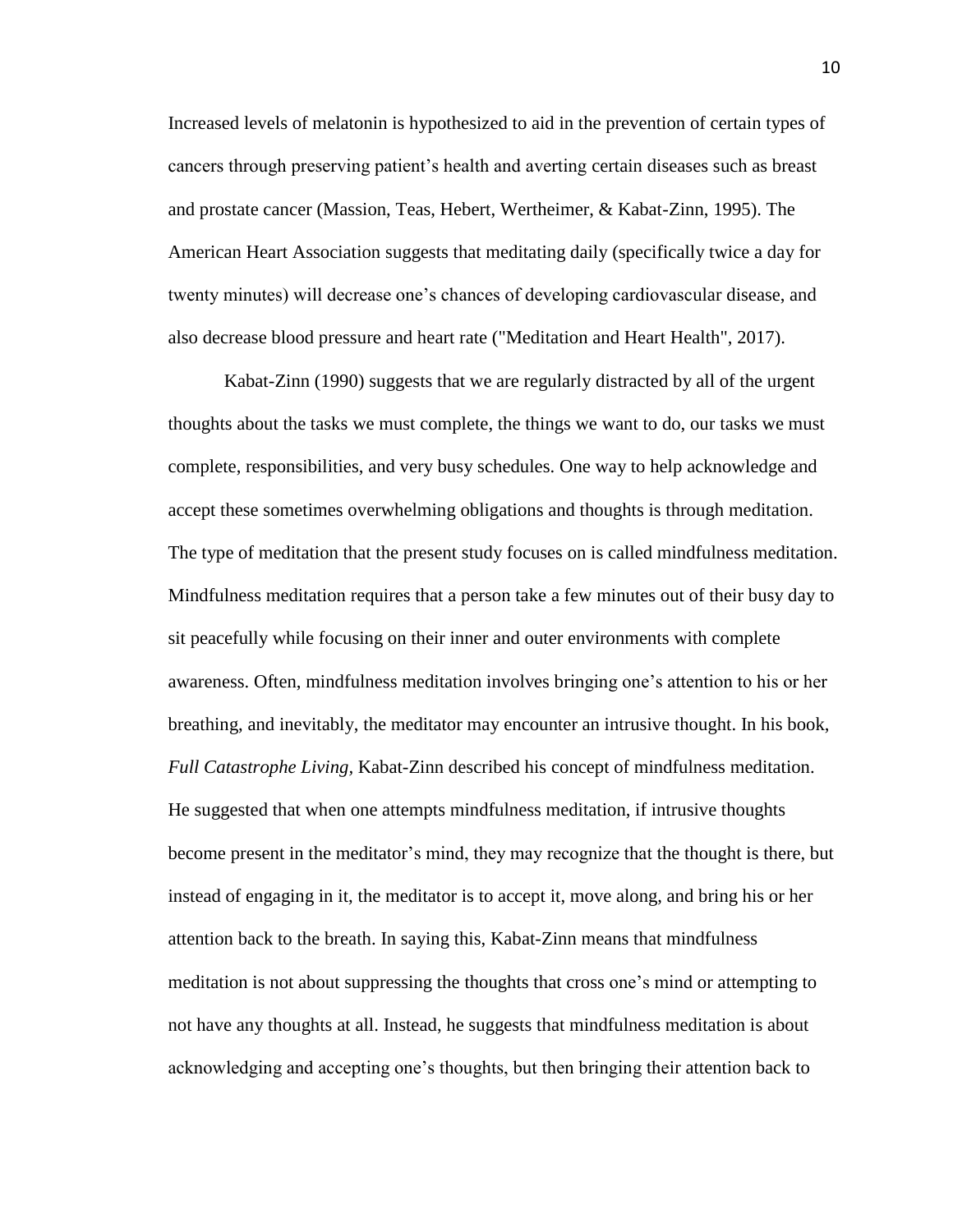one's breathing, being mindful of their inner environment.

In order for one to successfully meditate, one must commit to setting time aside to do so. The issue with this is that people often feel there is not enough time in the day to complete all of the tasks they have already been assigned, so adding yet another one to the mix is stressful in itself. Many people often do not have the time, space, or proper training to commit to a meditation regimen. Some people may not recognize spaces they already have readily available to them that could be used as meditation spaces, such as their desk at work. The lack of commitment to meditating is often what causes programs to be ineffective for many people. There is a daily commitment that must be made if a change is truly desired.

*The problem with meditation, as with exercise, is that depression and anxiety can prevent you from trying them.... if you cannot sit still long enough to close your eyes and relax, you cannot meditate. If you cannot drag yourself out of the house to exercise, you do not do it. If you can, however, both work well when done on a regular basis -- that's the key, though, to their effectiveness (Morgan, 2005 was quoted in Krisanaprakornkit et al., 2006, p.9).* 

In many self-control programs, some issues arise for many people who are attempting a behavior change (D. Crone-Todd, personal communication, May 3, 2017). Some of these issues include response cost, amount of effort needed to gain a response, small and unnoticeable immediate results, cumulatively significant results (delayed positive results), and initial discomfort with the program due to it usually being a condition which the individual finds aversive or uncomfortable due to not having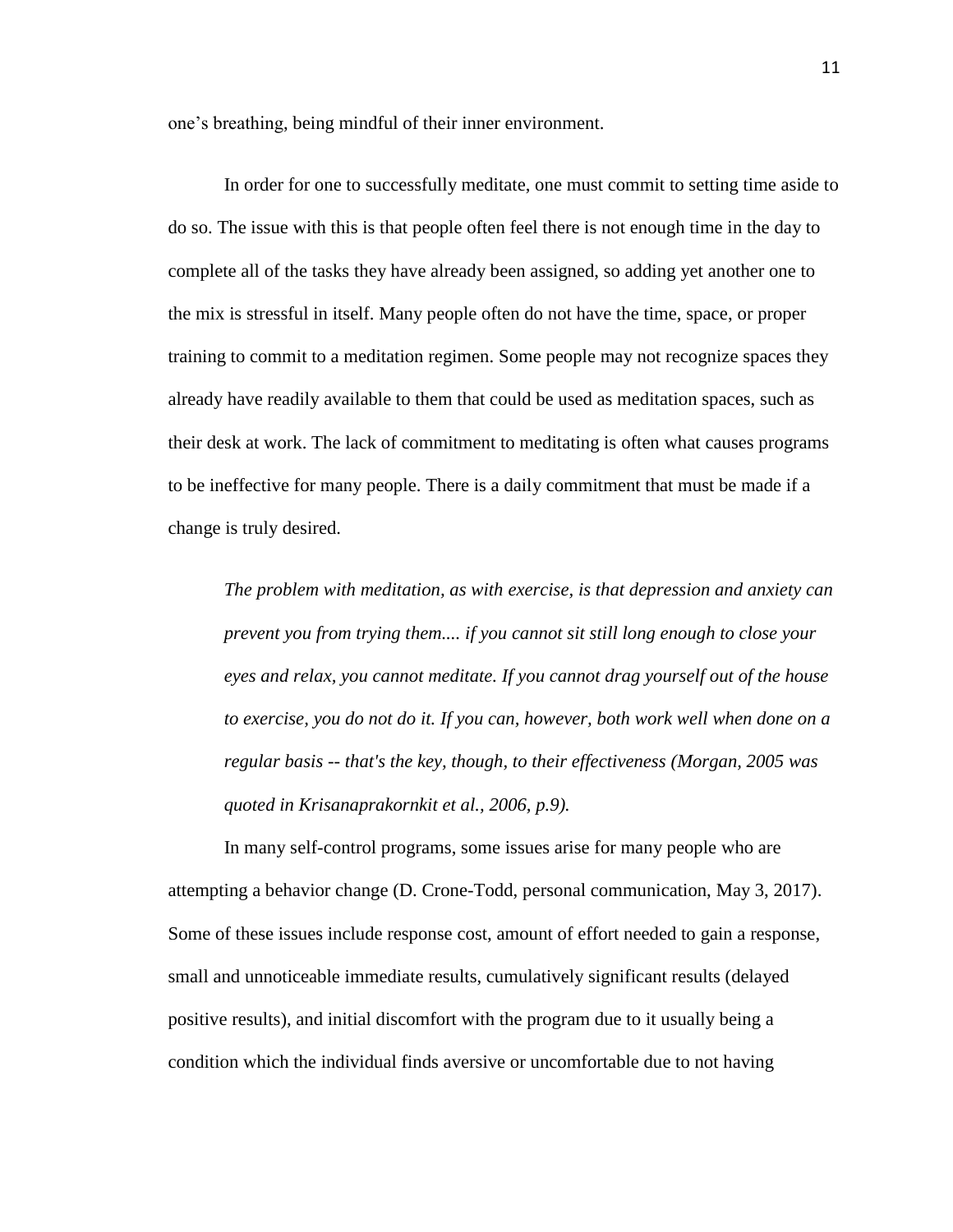experienced it before (or enough) (Martin & Pear, 2015). These things may all discourage the individual from continuing to attempt the behavior change that they desire.

One technique to actively and efficiently deal with the everyday stressors that are encountered, and confront them with appropriate physiological and psychological responses, is the practice of daily meditation. Jon Kabat-Zinn (1990), the credited creator of mindfulness meditation, stated that "when your whole life is driven by doing, formal meditation practice can provide a refuge of sanity and stability that can be used to restore some balance and perspective" (p. 60). In an article about operationally defining mindfulness meditation, the authors described the general term of *meditation* in a way that demonstrates its intricacy and multiple facets. As Krisanaprakornkit et al. (2006) state, "Meditation is sometimes considered to be a form of relaxation therapy, however meditation not only creates a relaxation response but also produces an altered state of consciousness which facilitates the meta-cognitive mode of thinking which make [sic] possible the expectation of cognitive-behavioural benefits" (p.3). There are numerous benefits that meditation creates in those who regularly practice it. Certain types of meditation have shown evidence of increasing a type of thinking called divergent thinking. Divergent thinking is a type of thought process that helps the individual come up with several different solutions to a problem and aids in generating may different ideas (Hommel, Ozturk & Colzato 2012); Divergent thinking is correlated with an increase in creativity (Horan, 2009). This, meditation can be useful as a way to both lower stress and develop complex thinking skills

Meditation is an intervention that more people should consider when looking for a way to positively affect one's current state. In the Goyal et al. (2014) meta-analysis, a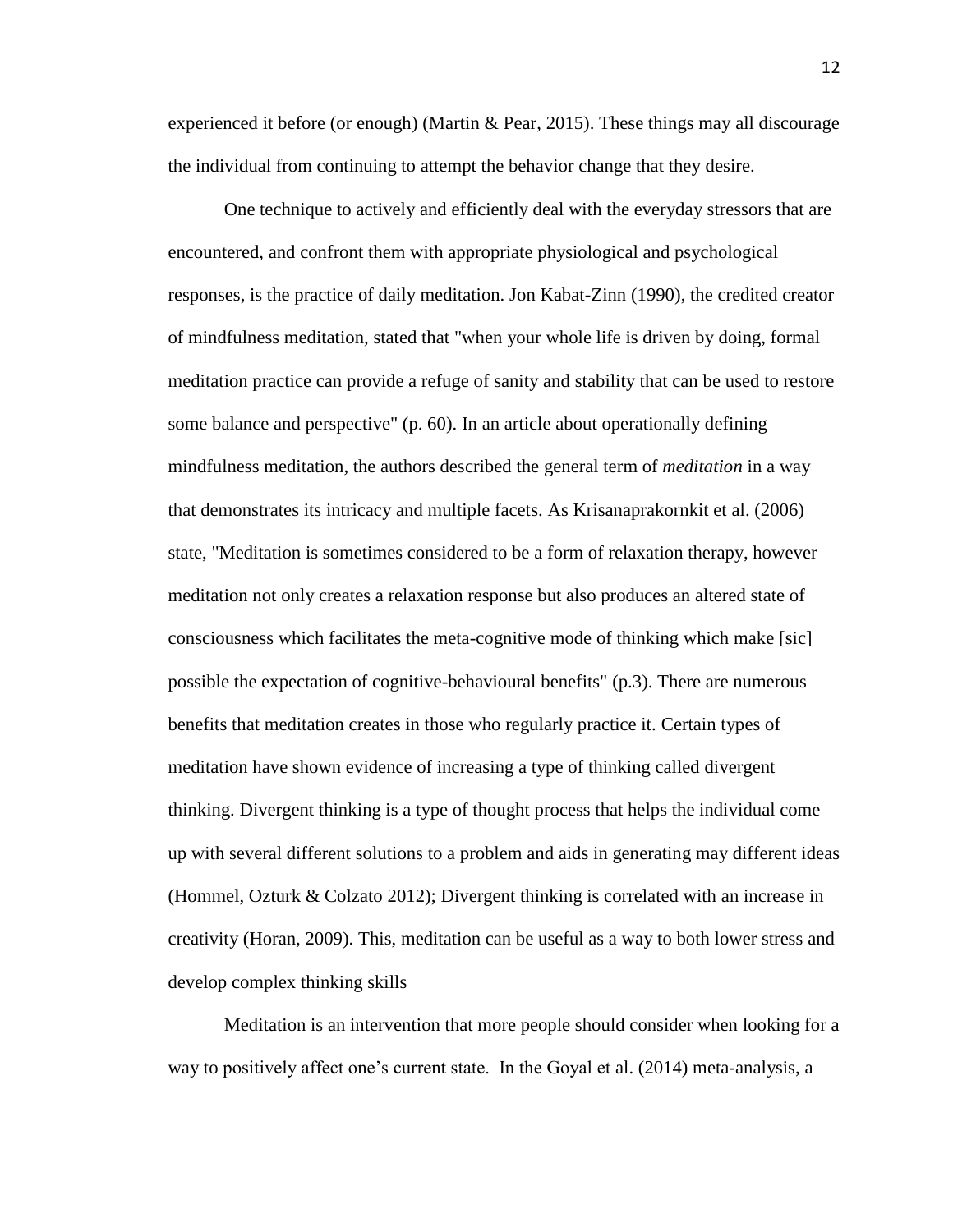continuous meditation practice over two to six months yielded similar efficacy results in the reduction of stress, anxiety and depression symptoms as prescription anti-depressant medications.

## **Meditation over Medication**

Many side effects accompany medications that are used to treat the same problems meditation might also address. In consultation with a mental health professional, perhaps before, or while, seeking medicine to treat issues such as depression, generalized anxiety disorder, social anxiety disorder, as well as chronic pain, one should also attempt to practice meditation. If Goyal et al.'s (2014) suggestion is correct that meditation alone can successfully reduce the severity of some disorders, then an attempt at meditation might be made before seeking medication. This could be beneficial if it helps reduce the use of some kinds of prescription drugs that can be addictive and that may have adverse side effects. Of course, some medications are necessary to the health and well-being of many people, especially when it comes to treating many severe psychological and physiological issues. In these cases, meditation might be a useful addition to medication.

However, there is over-prescription and prominent abuse of drugs in the United States today. College students can get their hands on a variety of prescription drugs without their names actually on the prescription itself. McCabe and Boyd (2005) found that undergraduate students obtain prescription drugs illicitly most frequently through their peers. The abuse of medications, which is not to be confused with the prescription of medication to those who benefit from their effects for diagnosed reasons, is a cause for concern. Those who are prescribed these medications under medical supervision can have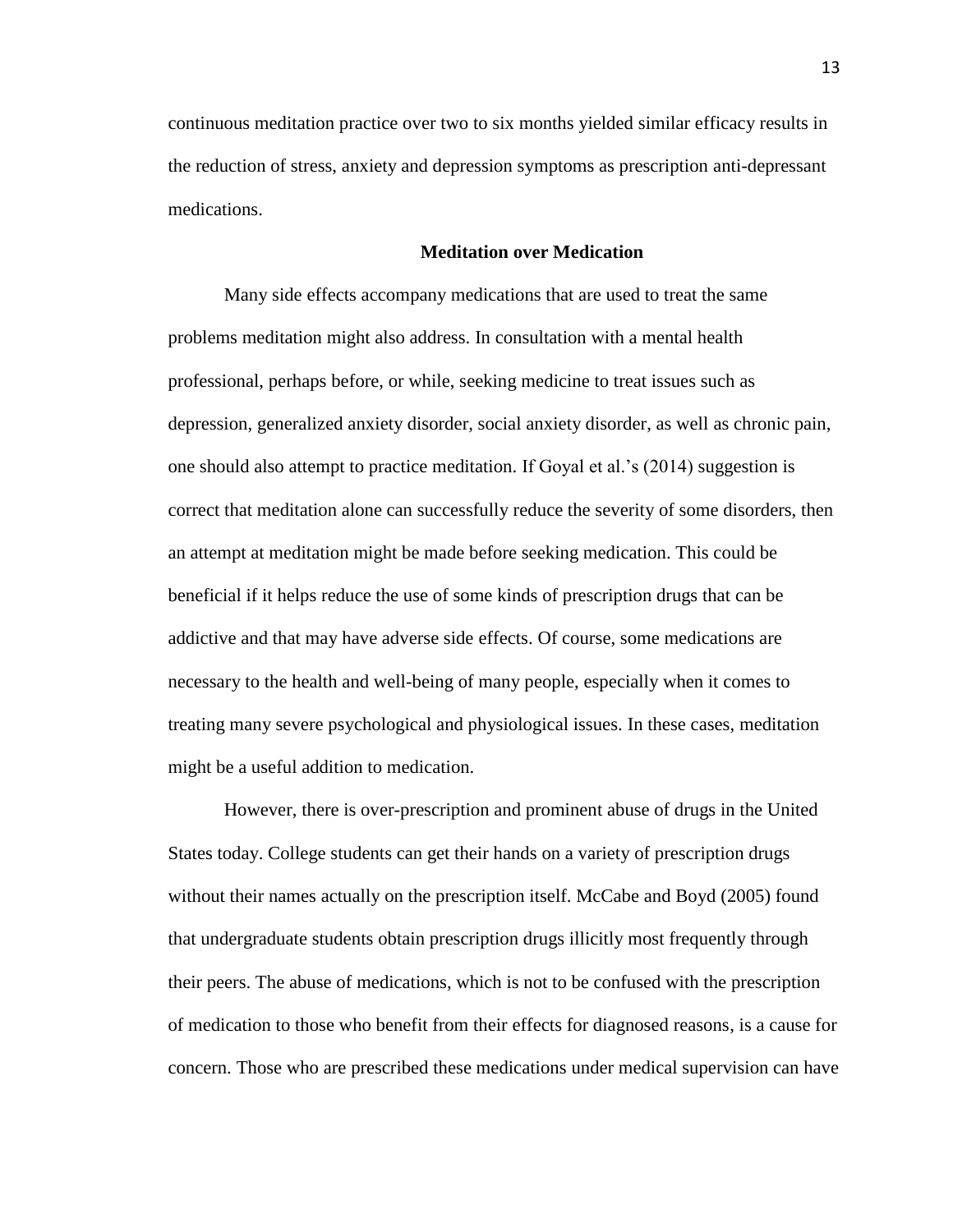a safe and efficient experience with the drugs, but unauthorized use of them can lead to complications. McCabe and Boyd suggest that clinicians limit the number of pills and refills prescribed to college students to prevent abuse.

Considering the levels of drug abuse in college students, their psychological and physiological stress levels should be a main concern for university communities. Kadison and DiGeronimo (2004) presented data from the 2002 American College Health Association (ACHA) Survey to which 29,230 college students nationwide responded. Over 90% of students reported feelings of exhaustion, being overwhelmed by their responsibilities, and having feelings of extreme sadness. Also, almost half of the respondents experienced difficulties in daily functioning (Kadison & DiGeronimo, 2004). In an updated version of the ACHA survey, the ACHA's National College Health Assessment II for the spring of 2015 expanded the survey to include over 92,000 students across the United States. This survey reported 30% of students having feelings of stress that ended up severely impacting their academics, and over 20% of students self-reported having feelings of anxiety that had also impacted their grades and success in the classroom (American College Health Association, 2015). It is, perhaps, not surprising given the levels of stress and anxiety reported, that students are seeking ways to alleviate these feelings.

Kadison and DiGeronimo (2004) stated that of all psychoactive medications prescribed for both college students and the general population, the most frequently used are antidepressants. Antidepressant use can trigger a manic episode when the real underlying cause of the depressive behaviors that the drugs were prescribed for is due to bipolar disorder and not just depression (Ghaemi et al., 2003). Another matter of concern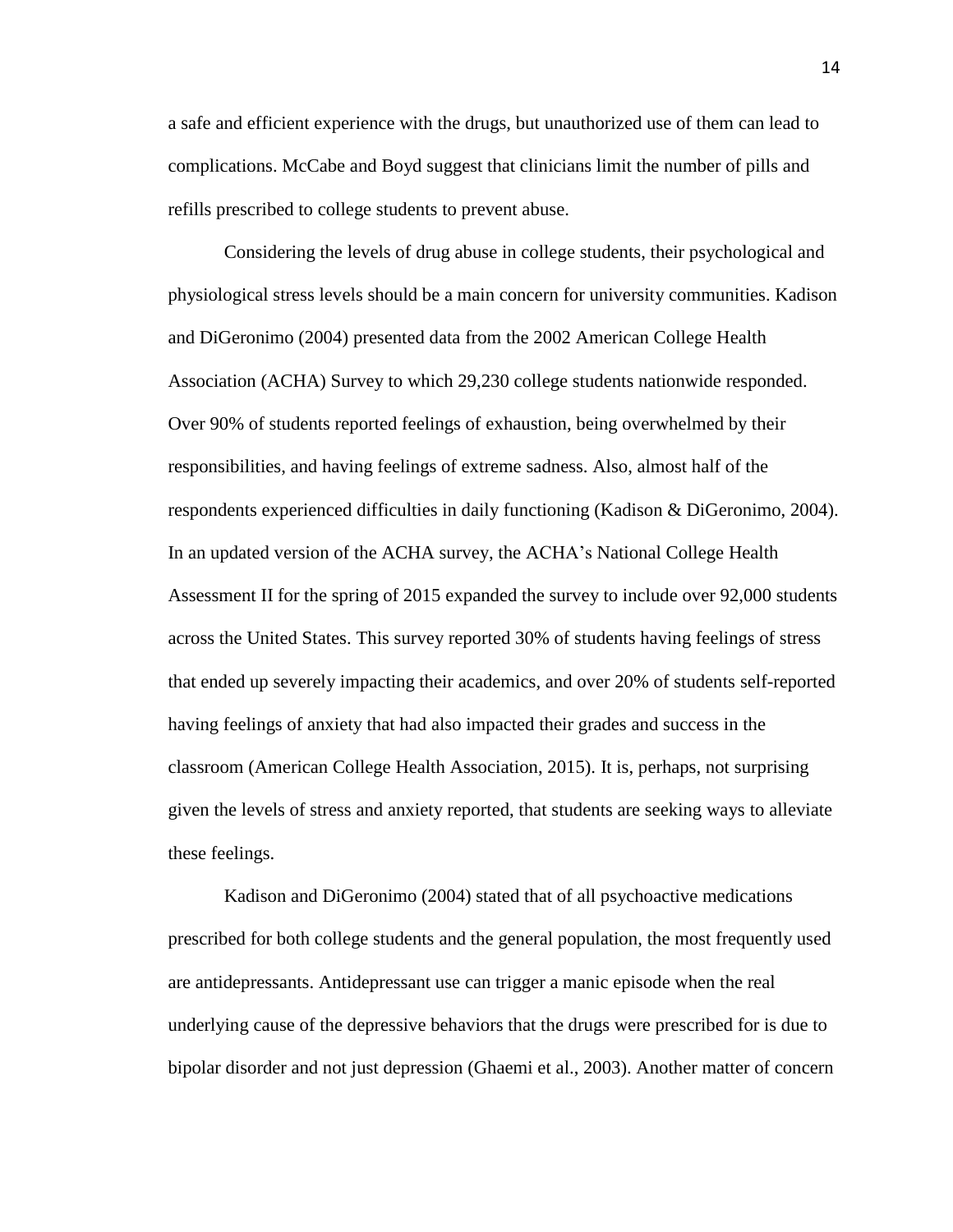is that the use of antidepressants has shown to cause an increase in adolescent suicides in patients who were taking them (Kadison & DiGeronimo).

Antianxiety medications, some of which are referred to as benzodiazepines (e.g. benzodiazepines such as Xanax and Valium), are also a concern for misuse. People are attracted to these powerful drugs that are meant to treat clinical anxiety because they work so quickly and efficiently in reducing the symptoms they are experiencing. College students often experience symptoms of anxiety and stress, which explains the attraction to such powerful yet dangerous drugs. Kadison and DiGeronimo (2004) report that benzodiazepines can become highly addictive and after prolonged use, the user will build up a tolerance and require a higher dose to feel the same effects. They also explain that benzodiazepines can affect the user's cognitive functioning. Some of these effects on cognition include an impairment of sensory processing, psychomotor speed, nonverbal memory, the speed of processing information, problem-solving, attention and concentration, verbal memory, general intelligence, motor control and performance, working memory, as well as verbal reasoning (Barker et al., 2004). Another cause for concern with benzodiazepines is the severity of withdrawal from them, in which medical supervision is necessary for the individual. Meditation may not be the "cure-all" to eliminate student suicides and severe stress levels, but given its effectiveness in reducing symptoms of depression, anxiety, and pain as demonstrated by Goyal et al. (2014), it could provide college institutions with at least one alternative method to help their students enjoy a better college experience.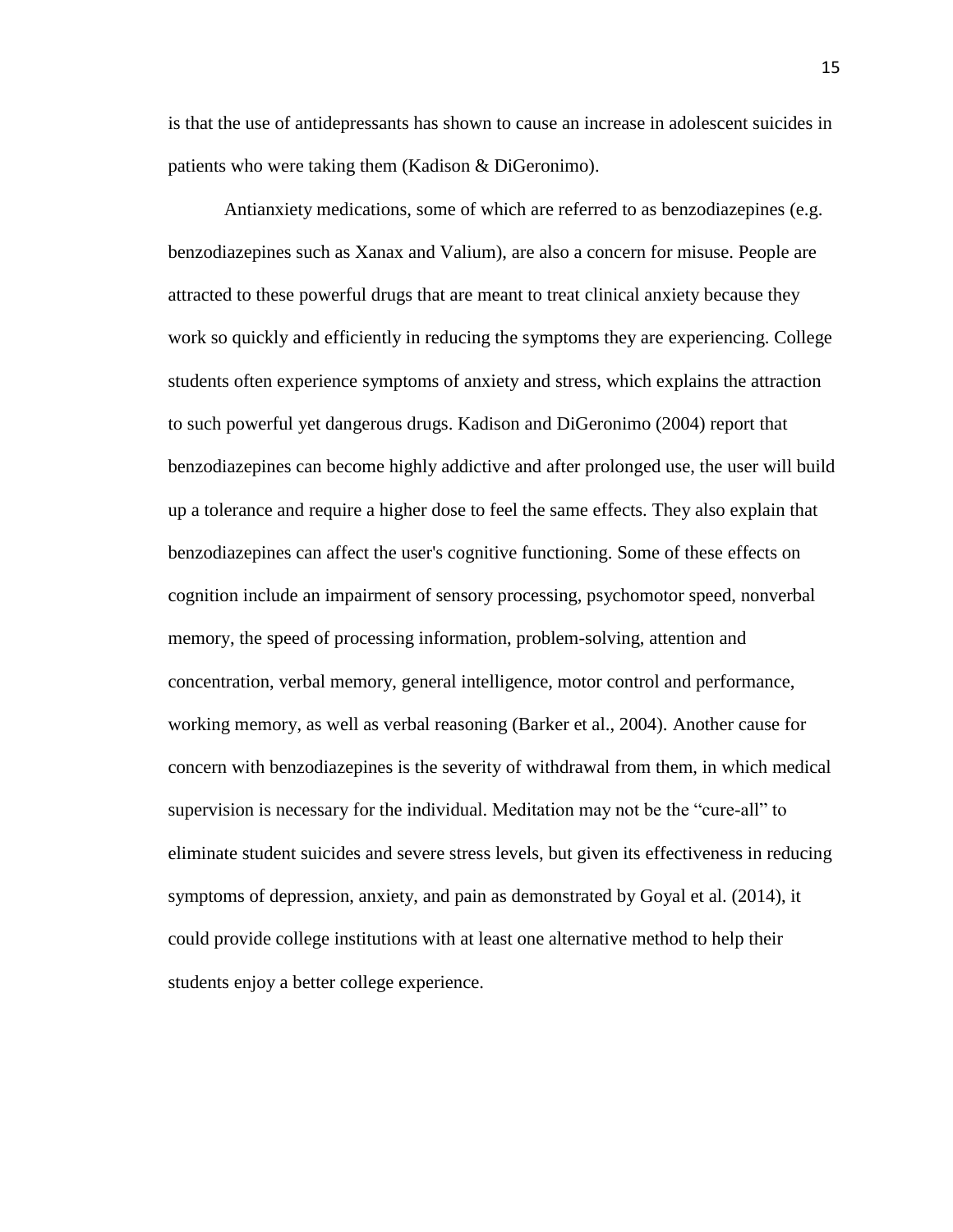#### **Operationally Defining Meditation**

Meditation itself is a practice that consists of many different branches which include a number of techniques centering around relaxation of the mind, body, soul, or thought. Meditation usually involves deep breathing, tension release strategies, muscle relaxation, thought recognition and release, all in the context of being an individualized practice. Cardoso, de Souza and Leite (2004) state that a program can only be classified as a meditation practice if it meets certain requirements. If any of the requirements are not met, then the program is not a complete form of meditation. These requirements include: (a) The use of a clearly defined, specific technique; (b) some variation of a muscle relaxation technique; (c) a form of "logical relaxation;" (d) being a "self-induced state"; and (e) the use of a self-focus skill, or as the authors describe it, an "anchor." An example of an anchor would be reciting the phrase "ohm" or counting to 10 to oneself repeatedly. It is an "anchoring" strategy that keeps the individual focused on their practice, and can be different for everyone. In the present study, participants are instructed to use breath counting as an anchor. Breath counting in this case means silently counting to four on each inhale and each exhale.

As mentioned before, there are various forms of meditation practice, and to suggest only one single definition of meditation is misleading (Murphy & Donovan, 1997). One meditation technique that is widely used is guided meditation. Guided meditation can be found in the form of audio tracks online, or can be conducted in person by an instructor. The practice itself usually includes calming music or relaxing sounds and music, as well as the voice of a person reading from a script that allows the listener to be actively aware of their body and breathing patterns, creating distance between self and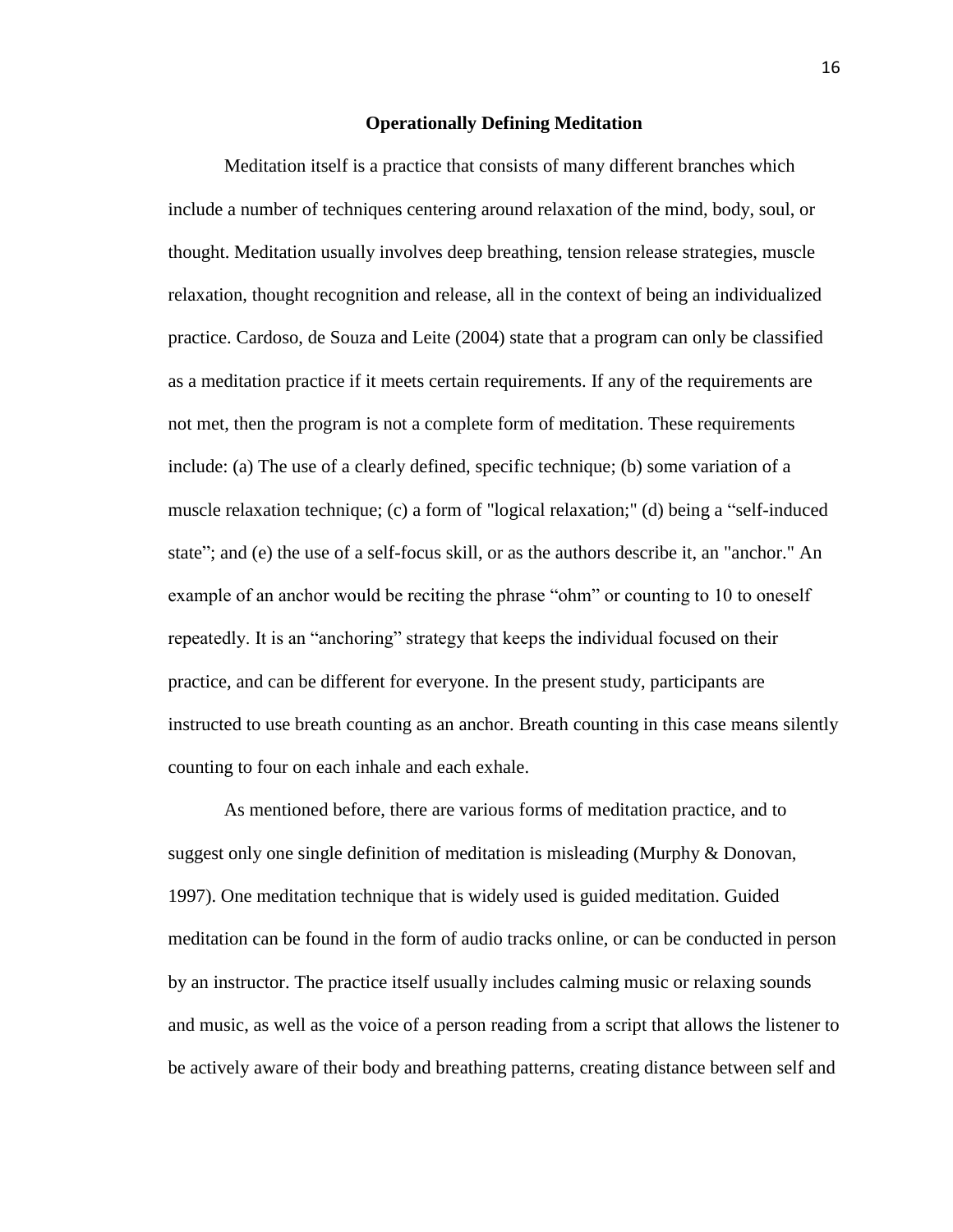the rest of the world. Guided meditation is usually the easiest form of meditation for beginners, because it gives constant verbal instruction on when to breathe, what to think, and sometimes how to feel. Another meditation condition that the present study will use involves listening to calming sounds and music audio tracks. The final meditation condition that the present study will focus on involves meditating in absolute silence. In this case, there are no audio tracks or verbal prompts to guide the individual in their practice. The participants will be using the breath counting silent anchor described previously to focus on their practice.

#### **A Behavior Analysis & Behavior Modification Primer**

As defined by Martin and Pear (2015), behavior analysis is "the study of the scientific principles that govern the behavior of individuals" (p. 316). Behavior analysis forms the basis upon which the general practice of behavior modification is based. The purpose of behavior modification is to enhance people's everyday lives by using learning principles and methods to evaluate problem behaviors and change them. Behaviors are defined as being either overt, meaning observable to others; or covert, meaning internal (Martin & Pear, 2015). In meditation, an overt behavior that might occur is the tensing of muscles throughout the body, facial expressions, or other physical movements because outsiders can observe the behavior occurring. An example of a covert behavior would involve counting to four when inhaling and then counting to four while exhaling silently to oneself (e.g. no facial or lip movements). This would be a covert behavior because an outside observer would not be able to detect this occurring; however, the behavior is observable to the person who is emitting the covert behavior.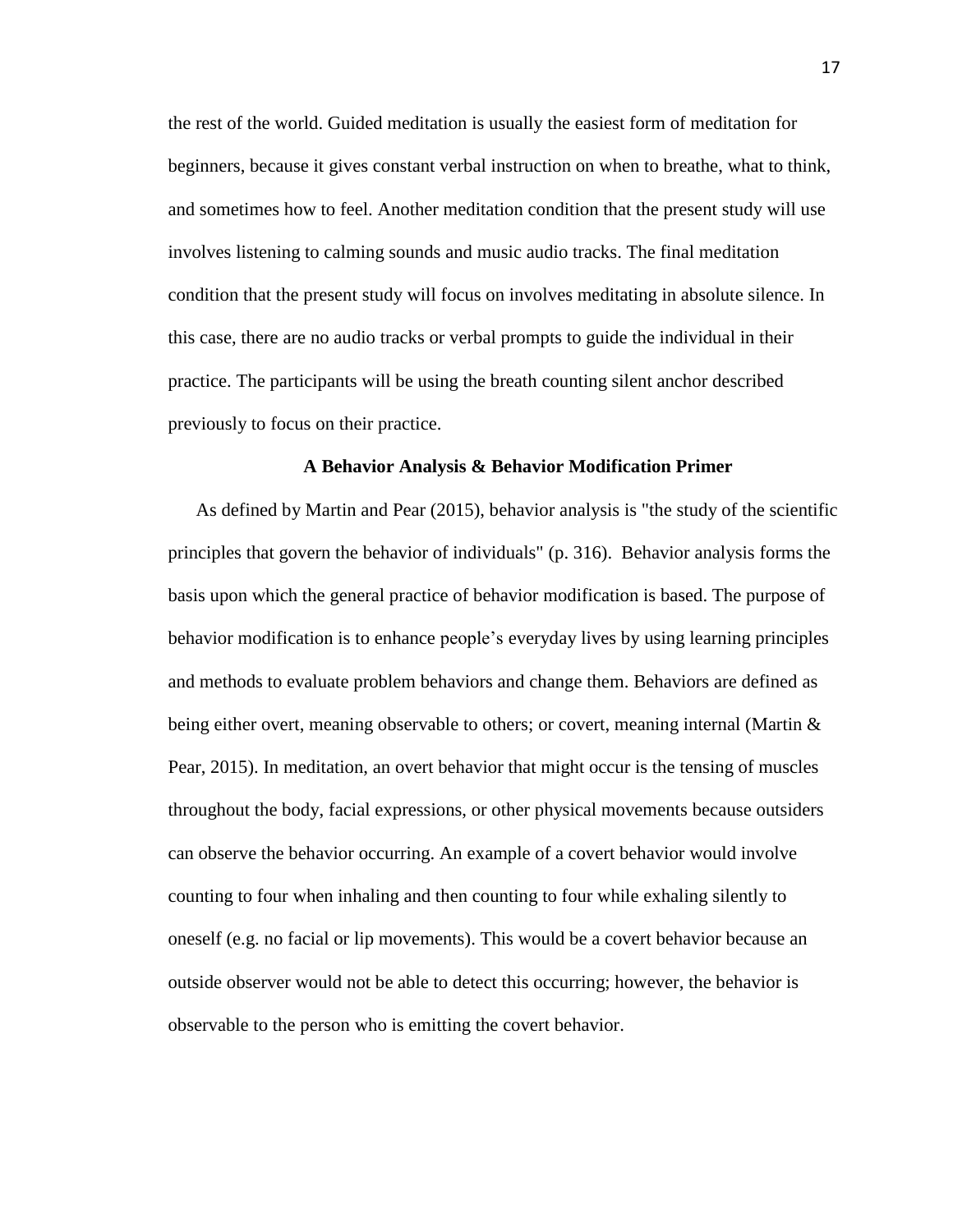There are seven dimensions that define applied behavior analysis (Baer, Wolf, & Risley, 1968): applied, behavioral, analytical, technological, conceptually systematic, effective and generality. The first dimension, applied, involves the behavior change being socially significant, and leading to increased reinforcement and an overall better life for the individual seeking help. The second dimension, behavioral, involves changing the individual's measurable behaviors to improve their functioning. An intervention is behavioral if it defines the problem and the solution in behavioral terms. The third dimension, analytical, involves a scientific demonstration being present in the procedure or intervention. The fourth defining characteristic of behavior modification is being technological, meaning describing the procedure in a way that allows anyone to be able to replicate it, due to the precise descriptions of procedures. The fifth characteristic involves the consistency of terminology within behavior analysis to explain phenomena; this is the conceptually systematic dimension of behavior analysis. The sixth characteristic stresses the importance of showing that a specific intervention produces socially or clinically significant effects, or the consumer satisfaction with the intervention. The last characteristic is known as generality, which means the success from the intervention can be transferred across people, places, or behaviors. The purpose of this study is to meet most of these dimensions. As discussed, learning the behaviors associated with modification should result in a socially significant change for participants. By clearly defining the problem and procedures in precise behavioral terminology, it is hoped that others could replicate the study. Further, by employing fading techniques in meditation to transfer control of behavior to the participants, generalization of clinically effective outcomes is more likely.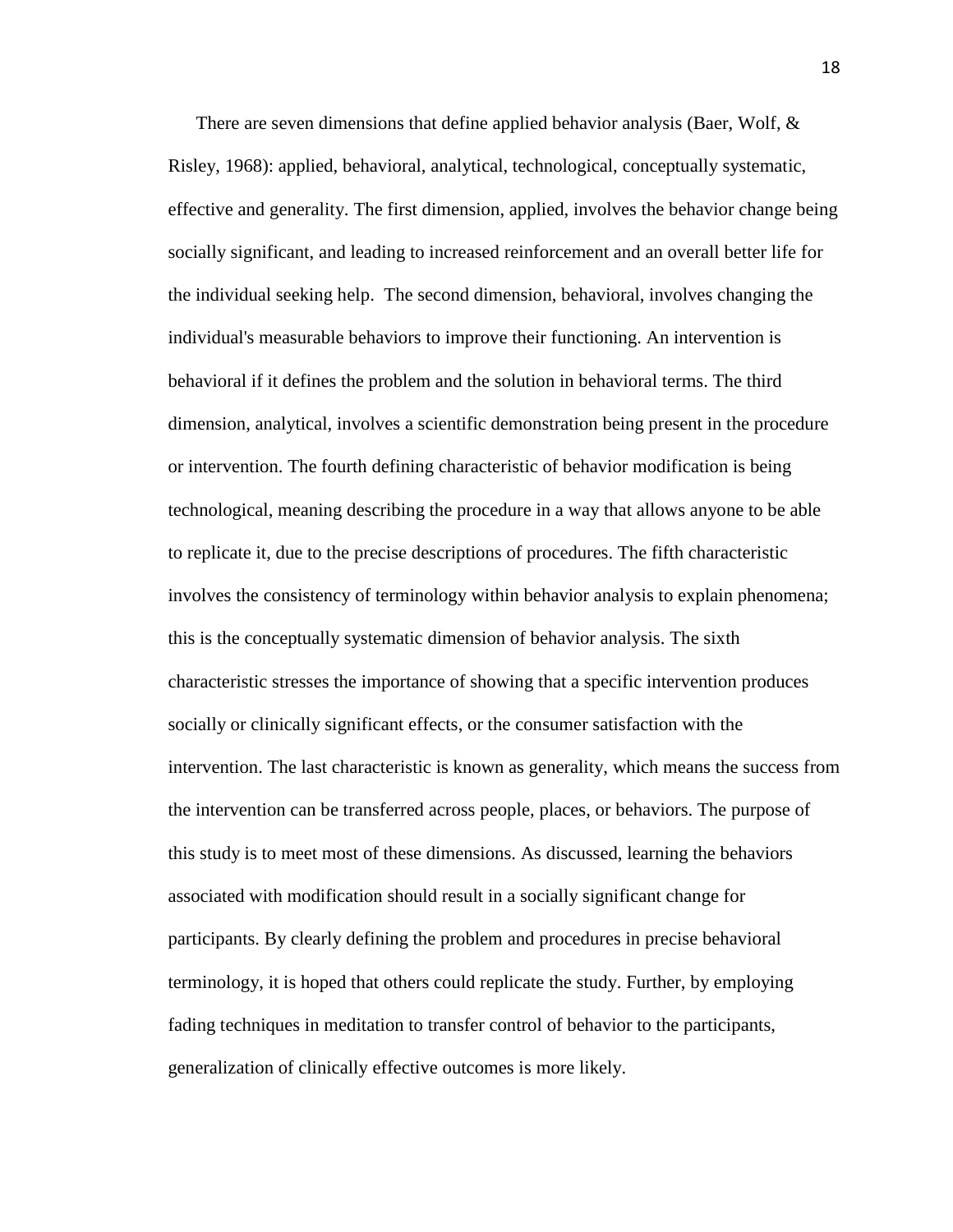#### **Respondent Conditioning**

When a behavior is expressed due to genetic endowment based upon the survival of the species in the past, we call that kind of behavior phylogenic (Pierce  $\&$  Epling, 1998). Phylogenetic behavior is naturally occurring, species specific, and aids in the species survival and chances of reproducing. With phylogenic behavior, the organism is provided with a "basic repertoire of responses that are evoked by environmental conditions" (Pierce & Epling, 1998, p. 54). Some of these phylogenetic behaviors include reflexes, which exist when an unconditioned stimulus (US) elicits an unconditioned response (UR).

A reflex itself is the relationship between the US and UR (Pierce & Epling, 1998). An unconditioned stimulus is an eliciting event that has not been previously taught to the organism, and an unconditioned response is a behavior elicited by the US automatically, without being taught. In other words, "Reflexive behavior is automatic in the sense that a physically healthy organism will always produce the unconditioned response when presented with an unconditioned stimulus" (Pierce & Epling, p. 56-57).

On the other hand, an organism also displays ontogenetic behavior which requires learning. It consists of behavior-environment relations with occurrences in the physical and social world. It builds on the phylogenetic behavior mentioned above to "determine when, where, and what kind of behavior will occur at a given moment" (Pierce & Epling, 1998, p. 59). For example, phylogenetic behavior would be salivating at the taste of food. Ontogenetic behavior would involve salivating when a McDonald's sign appears. The pairing of the sign (CS) with obtaining food (US) will cause you to salivate (CR). That is a behavior-environment interaction that had to be learned to elicit a certain response and

19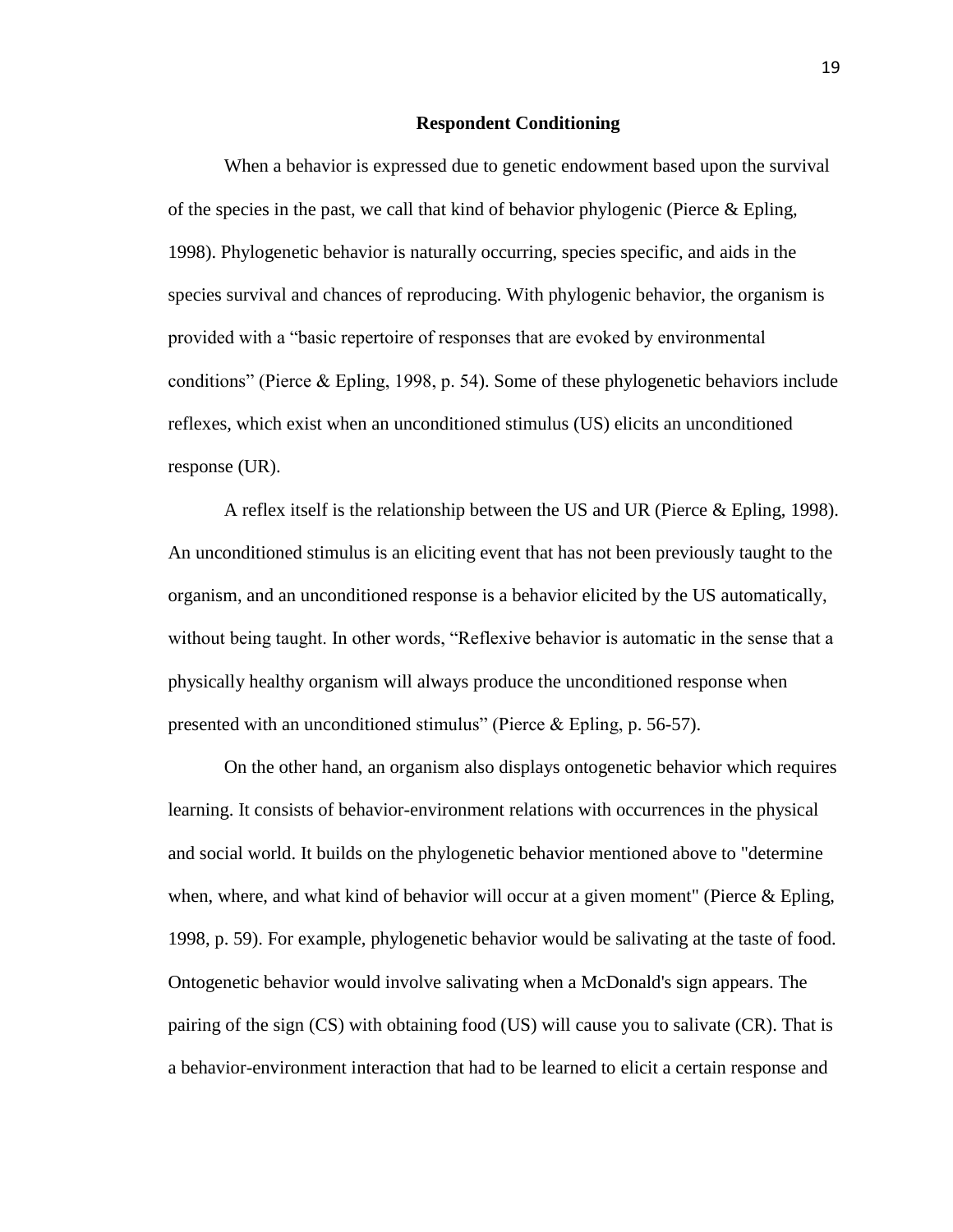is an example of respondent conditioning. In respondent conditioning, the control of behavior is transferred from one stimulus to a different stimulus (Pierce & Epling, 1998). The idea is that initially, a US elicits a UR, but the control of the behavior is transferred to a new, unrelated stimulus that we call a neutral stimulus (NS). To do this, we present the NS, and then immediately after, we present the US. After several pairings of the US and NS, the NS begins to elicit a response similar to the original UR. When this occurs, the names and function of the stimuli and responses change. The NS is now a conditioned stimulus (CS) that elicits a conditioned response (CR). The CR is often called a respondent, hence the name respondent conditioning.

Respondent conditioning can be observed in meditation practice. Deep breathing (US) automatically elicits a decrease in heart rate (UR) without any prior training. This specific reaction is called a "relaxation response," which will be addressed later in another section. After enough pairings of deep breathing exercises (US) with the room in which one consistently meditates (NS), one's heart rate should begin to decrease (CR) after entering the room. Thus, the environment becomes a CS that controls this behavior. Another example related to the present study would involve pairing the deep breathing exercises (the US), which decreases heart rate (the UR), with calming music (the NS) to prompt the individual when to breathe in and out. After enough pairings, we would expect the sound of the calming music to become a CS and thus elicit a decrease in heart rate.

#### **Operant Conditioning**

Operant conditioning involves antecedent stimuli that set the stage for behavior to occur, behaviors that influence the environment (called operants), and consequences that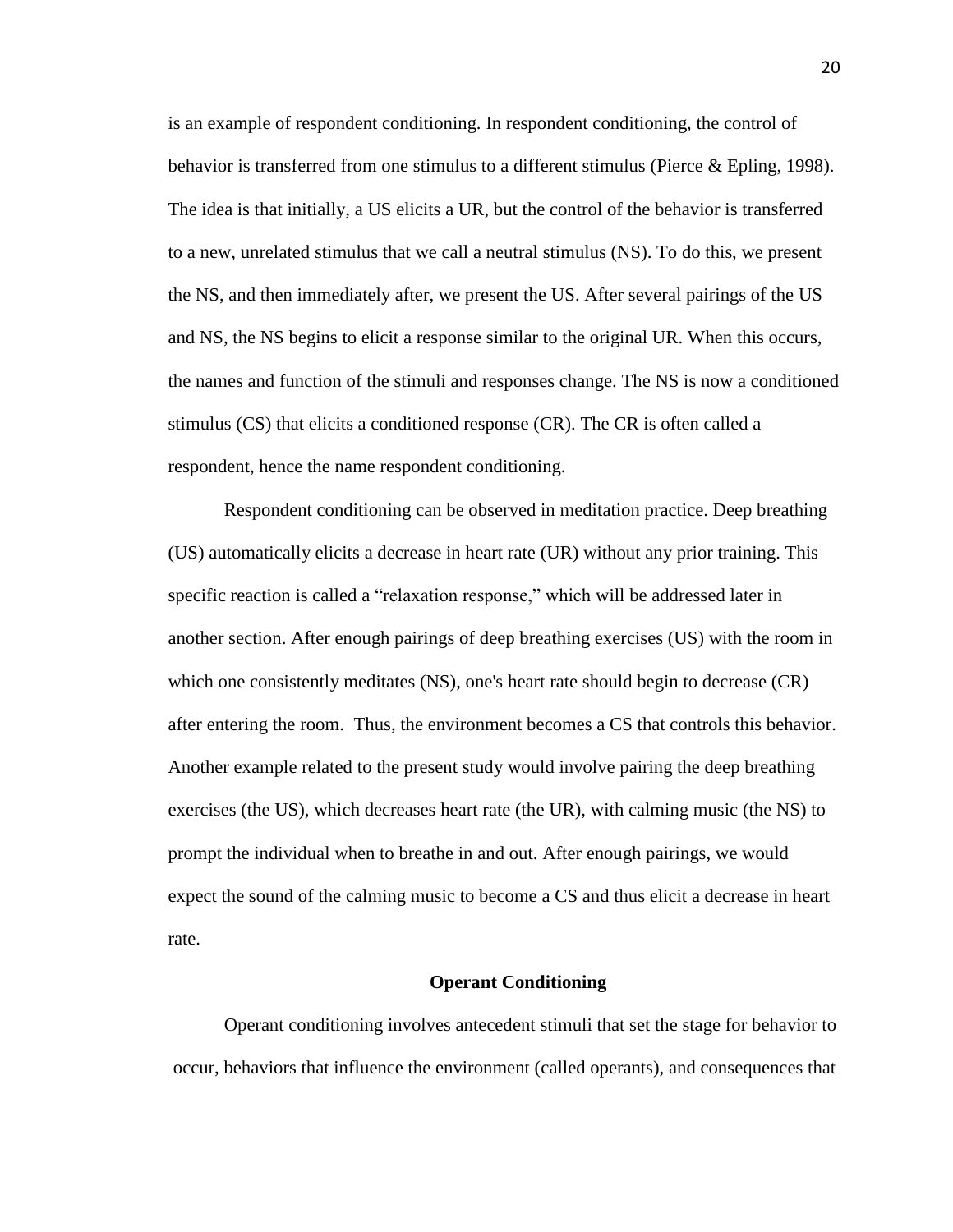will either increase or decrease the likelihood of that behavior occurring again in the future. To be more specific, if a behavior happens in the presence of a specific stimulus, and that behavior is followed by a reinforcing consequence, that behavior will be more likely to occur again in the presence of that stimulus. Pierce and Epling (1998), amongst several others in the field of behavioral psychology, describe this stimulus that evokes the response as a discriminative stimulus  $(S<sup>D</sup>)$ , and sets the stage for the desired behavior to occur. They also explain that if the stimulus establishes the setting so that emission of the behavior would not be reinforced, this stimulus would be called an S-Delta  $(S^{\Delta})$ . In the presence of an  $S<sup>D</sup>$ , the probability that a certain response will occur may increase, but it is not guaranteed that the behavior will occur and in the presence of an  $S^{\Delta}$ , the likelihood that a certain response will occur decreases. It is the behavior consequence (B-C) pairing that determines the probability that the behavior will increase (when the consequence is reinforcement), decrease (when the consequence is punishment or extinction), or stay the same (consequence has no effect on the behavior; Crone-Todd, D.E., personal communication,  $12/15/16$ ). For example, for meditation, an  $S<sup>D</sup>$  might be a quiet room, because the meditator might be positively reinforced by the relaxation effects that might result from meditating successfully. On the other hand, an  $S^{\Delta}$  for meditation not to occur might be at a heavy metal concert surrounded by jumping and screaming head-bangers. In this case, the likelihood of successfully meditating is low, since loud noises might increase your heart rate, therefore making it impossible to receive the positively reinforcing effects of the relaxation response.

Pierce and Epling (1998) describe operant conditioning as "an increase or decrease in operant behavior as a function of a contingency of reinforcement" (p. 100),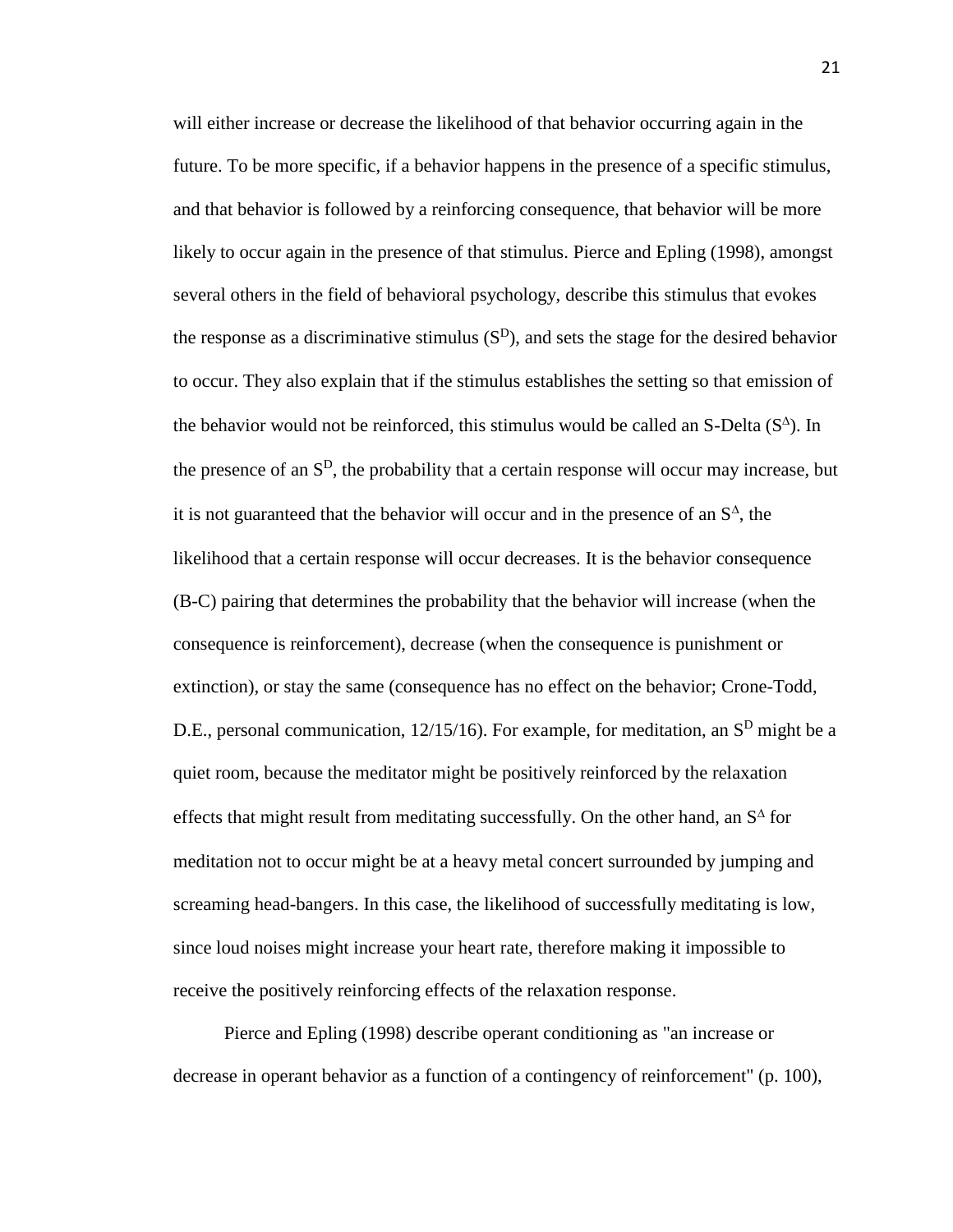and a contingency of reinforcement as the "relationship between the events that set the occasion for behavior, the operant class, and the consequences that follow this behavior" (p. 93). An example of a contingency of reinforcement in meditation would involve a verbal prompt that tells the individual to "flex their muscles tightly and then release"  $(S<sup>D</sup>)$ , so they do so  $(R)$ , which results in the release of tension in that area of the body (consequence). This leads to the individual practicing this method in the future whenever they feel the tension in their bodies. This specific behavior seems to be negatively reinforced, which means an aversive stimulus is taken away that will result in an increase in the probability of that behavior occurring in the future. This is one of the four main consequences in the three-term contingency in operant conditioning. The other three consequences are positive reinforcement, positive punishment and negative punishment.

Positive reinforcement involves administering a stimulus that influences the behavior that will increase the probability of that behavior occurring again in the future (Pierce & Epling, 1998). An example of this in meditation might involve the instructor giving positive feedback to how the individual is conducting their breathing, exclaiming "great job, keep up that pace of inhaling and exhaling," and the individual's steady breathing pattern increases. Positive punishment is the administration of a stimulus that, when following a certain behavior, will decrease the likelihood of that behavior occurring again in the future (Pierce & Epling). An example of this in Zen Meditation is if a monk falls asleep during meditating, the Zen master strikes him (lightly) with a stick called a jooki to prompt him to return to his practice (Bass, 2010). The strike is meant to startle the sleeping monk, and have him realize he has fallen asleep so that he will come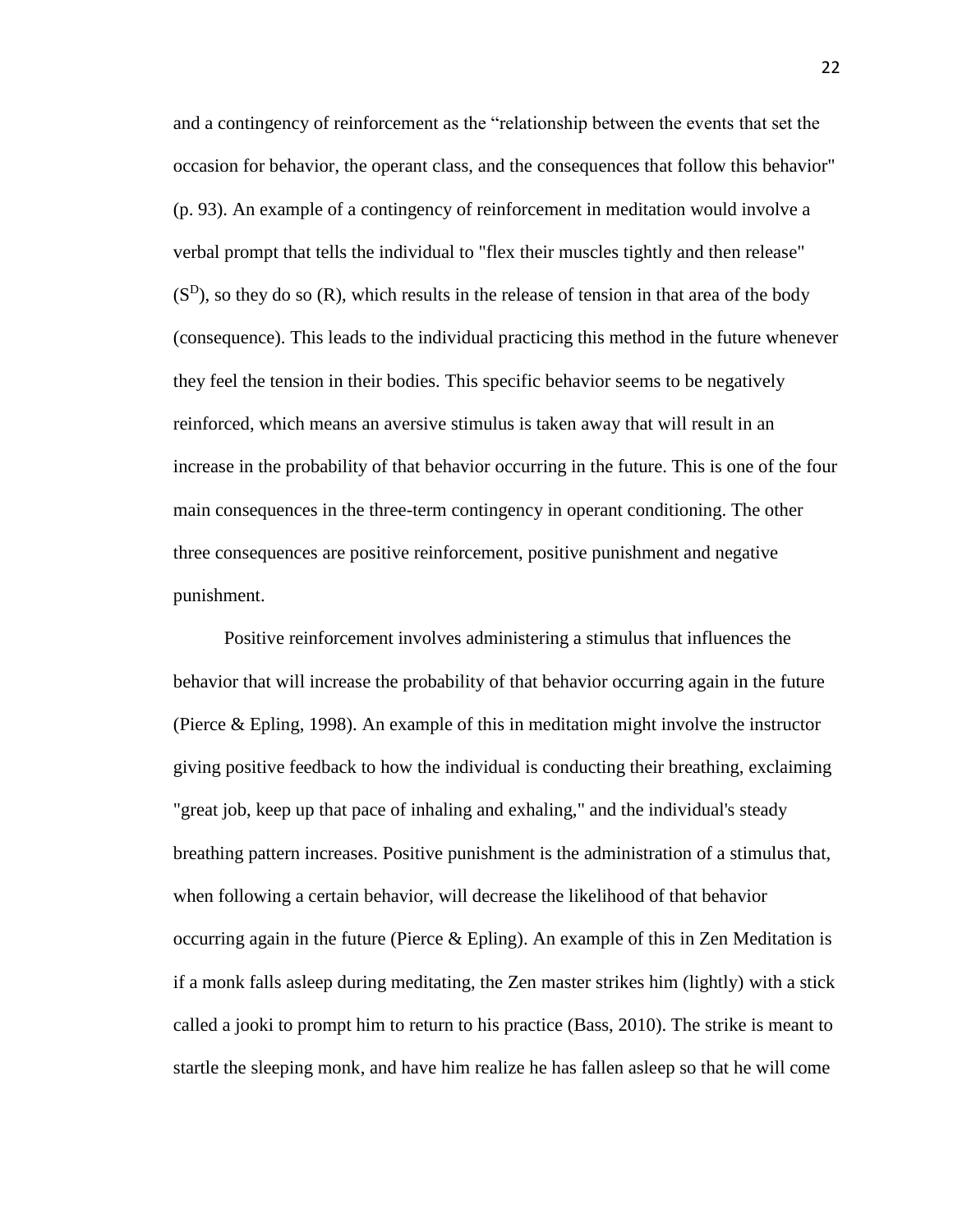back to his meditation. In the future, the monk does not fall asleep during his meditation because the pairing of the behavior of sleeping (behavior/response) and the strike of the jooki (consequence/punishment) with the antecedent stimuli of being in the zendo (antecedent) causes the zendo to become an  $S^{\Delta}$  for sleeping and an  $S^D$  for meditating. The final contingency of reinforcement is negative punishment. It is difficult to imagine an example of this contingency in meditation, but one might be not receiving a cup of tea if meditation does not persist for the time required.

## **Respondent and Operant Conditioning Combined**

It is common to find that respondent and operant components of behavior interact and overlap. Covert behaviors, as previously explained, are private or internal, and overt behaviors are physical actions that are observable to others. Thoughts and feelings, both covert behaviors, can be elicited at different intensities when certain stimuli or reinforcers are introduced or removed. To explain this further, presenting reinforcers or pleasant stimuli can make an individual feel a range of emotions from being somewhat pleased to being filled with sheer excitement. Presenting aversive stimuli or removing reinforcers could elicit feelings of slight displeasure to deep anger or panic (Martin & Pear, 2015). Martin and Pear go further in explaining the connection between operant and respondent components in such situations:

*"(a) the autonomic reaction that you feel during the experience of an emotion (typically accompanied by visible signs, such as frowns or smiles, which is influenced by respondent conditioning; (b) the way that you learn to express an emotion overtly (such as shouting, jumping up and down), which is influenced by operant conditioning; and (c) the way that you become aware of and describe*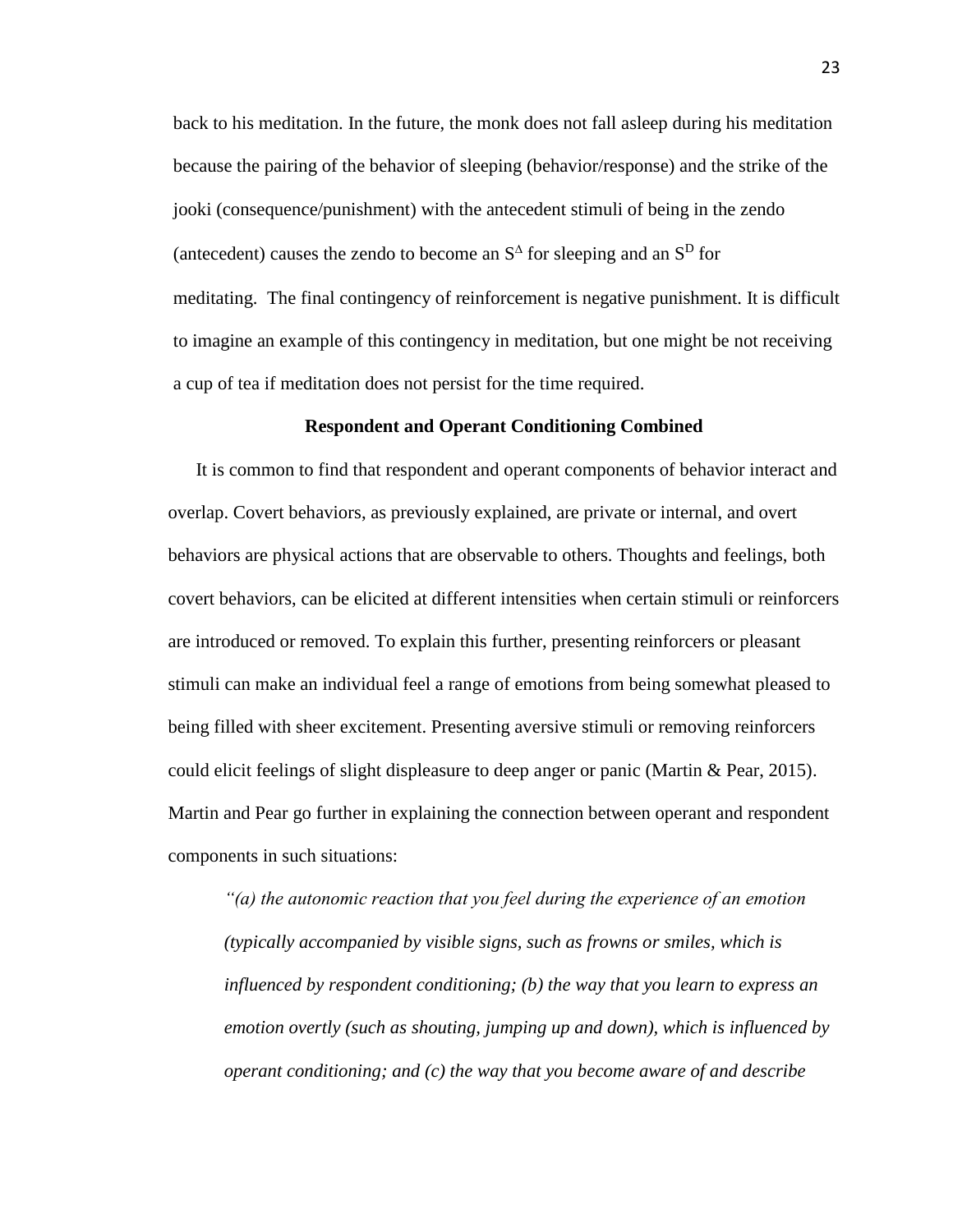*your emotion, which is also influenced by operant conditioning" (Martin & Pear, 2015, p. 146).*

Martin and Pear cite Skinner's theory that we learn to silently talk to ourselves covertly because when we think out loud we disturb those around us and encounter punishing consequences (Skinner, 1957 as cited in Martin & Pear, 2015). Talking silently to ourselves, therefore, is a covert operant behavior, because (a) it is a behavior that effects our internal environment and (b) we have learned that under certain circumstances  $(S^{\Delta}$  = meditation) it is not considered appropriate to speak what we are thinking out loud. During meditation, it would not be deemed appropriate to say everything that crosses one's mind out loud especially if others are practicing their meditation in the same space. In this case, self-talk might involve thinking to oneself to inhale and exhale at the appropriate time to elicit the feelings of relaxation that one is trying to achieve (the respondent autonomic reaction). During meditation, one is practicing not engaging in thoughts, but merely observing them. This also means that no one is providing reinforcement for the off-task or verbal behavior the individual may emit, especially if they are new to meditating. This may cause the individual to undergo an extinction burst, or a portion of time during meditation where, since they are not used to being in a room with others without receiving social reinforcement of any kind, certain off task behaviors occur. Some of these behaviors might include opening their eyes to look around at the others in the room or fidgeting (Crone-Todd, D.E., personal communication 12/15/17).

Another example of how operant and respondent conditioning may begin to work together is as follows: The participants enter the classroom in which the meditation sessions take place (In operant terms, the room is an  $S<sup>D</sup>$  for meditating; and in respondent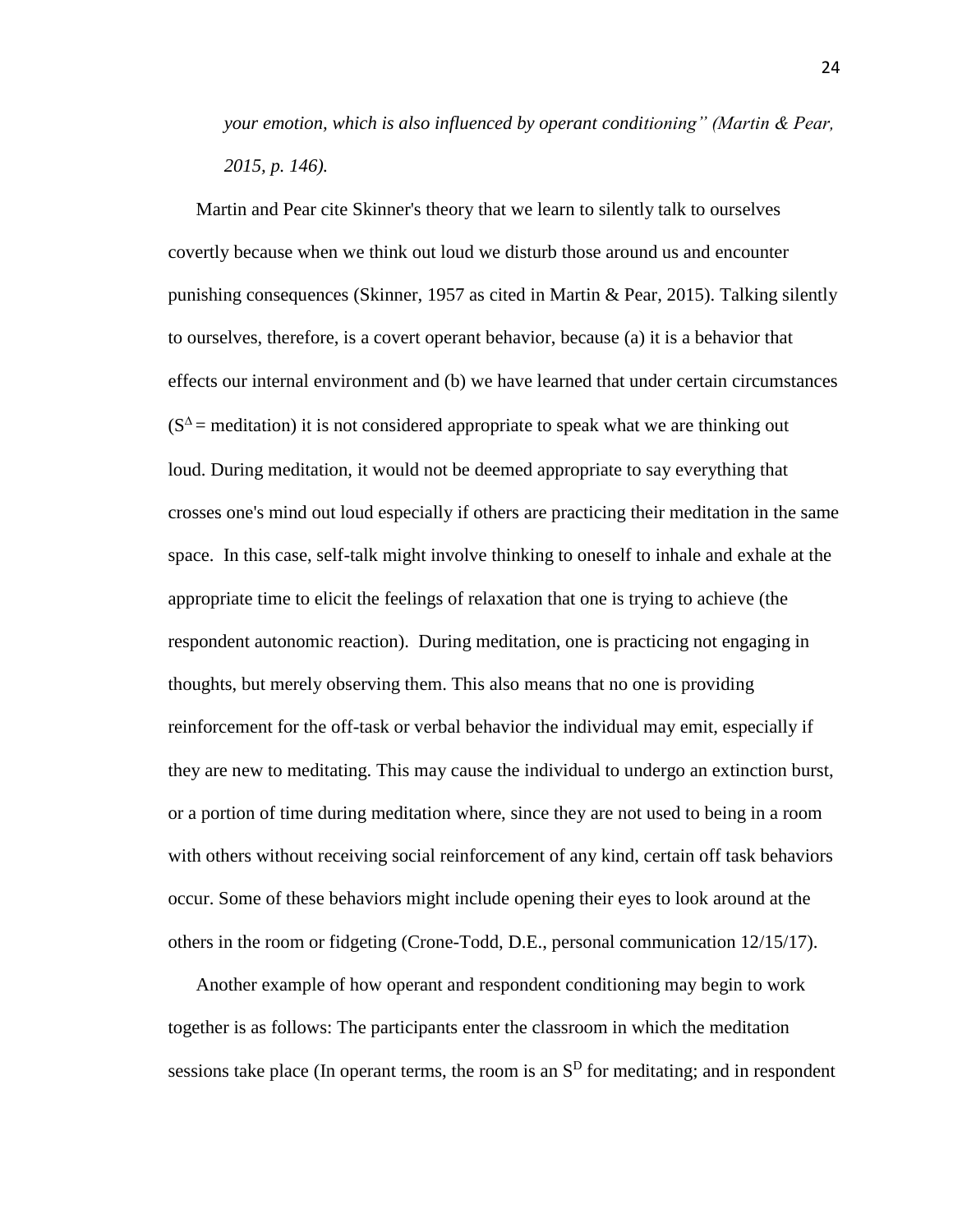terms the room is initially a NS for heart rate). During the sessions, participants are taught to meditate via guided verbal prompting (Operant:  $R =$  meditation behaviors, such as breathing/respiration rate, sitting still, etc.), in which they breathe deeply (respondent US) which elicits the relaxation response of a decrease in heart rate (UR), which results in participants feeling relaxed and refreshed (operant reinforcer, or  $R^+$ ) After pairing the room (NS, which also serves as an  $S<sup>D</sup>$ ) for the operant behavior (meditation responses, also the US) to occur, which is reinforced by feelings of relaxation  $(R<sup>+</sup>)$  – with the US of the verbal prompting to breathe deeply, eventually, the room will become a CS for heart rate to decrease (CR) upon entering the room.

To make this example clearer, the diagram below represents the different components of the present meditation program used in this study in relation to both operant and respondent conditioning:

- Operant Conditioning:
	- $\triangleright$  S<sup>D</sup> (Meditation Room)  $\rightarrow$  R (Meditation Behaviors)  $\rightarrow$  R<sup>+</sup> (Reinforced by feelings of relaxation)
- Respondent Conditioning:
	- $\triangleright$  US (Deep Breathing)  $\rightarrow$  UR (Decreased Heart rate)
	- $\triangleright$  NS (Meditation Room) + US (Deep Breathing)  $\rightarrow$  UR (Decreased Heart Rate)
	- $\triangleright$  CS (Meditation Room)  $\rightarrow$  CR (Decreased Heart Rate)

## **Fidgeting**

In the present study, we looked at fidgeting to attempt to measure the overt expression of covert anxiety behaviors during the meditation program. No published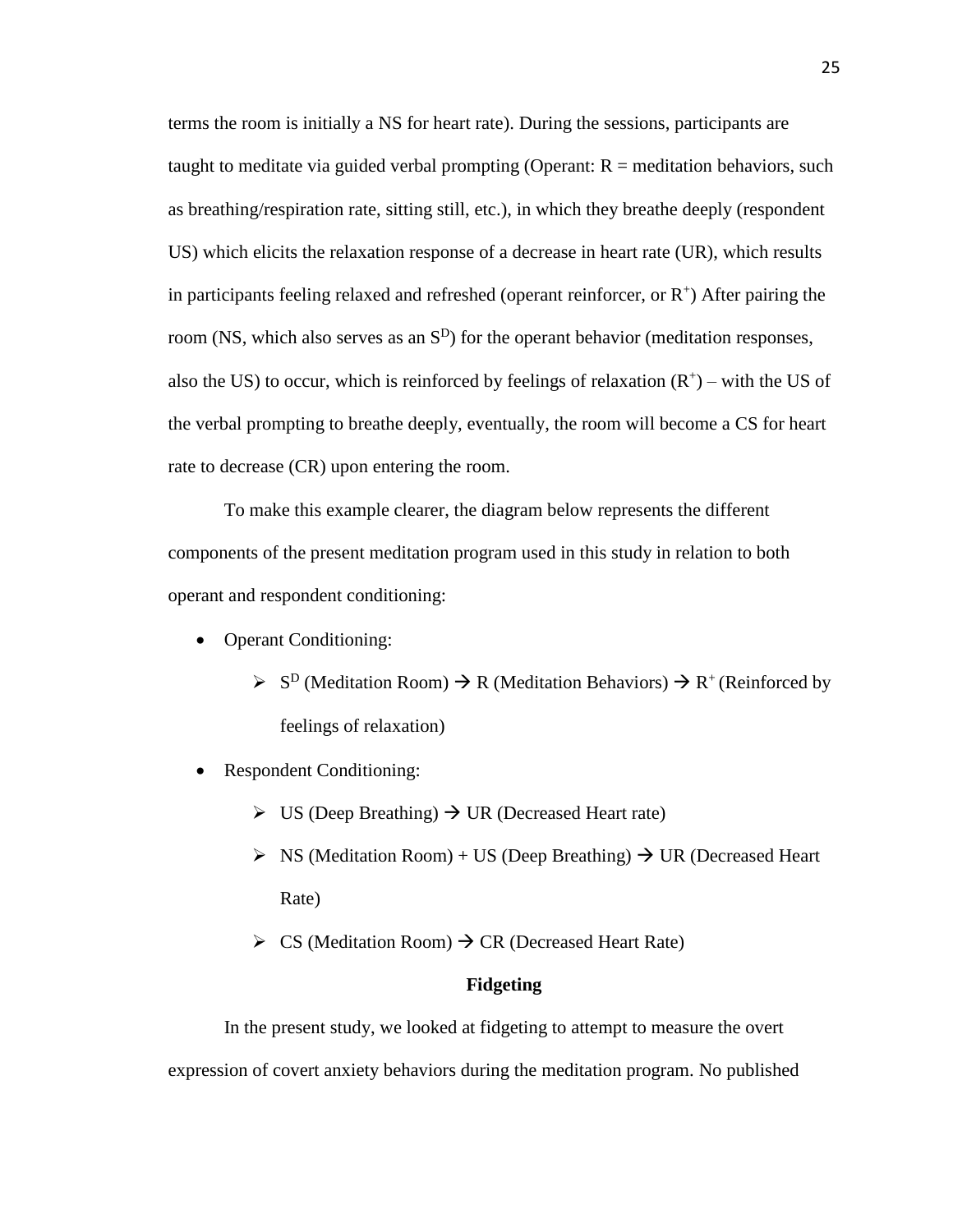literature was found on the topic of fidgeting, therefore we had to formulate our own operational definition of what would be considered a fidget. Fidgeting was operationally defined in this study as the participants displaying any of the following behaviors: opening eyes, looking around the room repetitive and irrelevant movement of fingers, feet, arms, legs, or head, touching one's arms /face/hair/ etc., tapping fingers or feet, unprompted facial tensing, unprompted movement of arms, head, or legs, shifting around in one's seat beyond a simple adjustment, as well as fiddling with an object. The purpose of studying fidgeting behaviors was to provide a measurable behavior that we could identify as increasing or decreasing over the course of the program. In the event of a decrease of fidgets over the course of the intervention, it is predicted that participants will also display a decrease in heart rate, suggesting overall success in the program. In the event of an increase of fidgets over the course of the intervention, it is predicted that the participant will also be unsuccessful in reducing their heart rate and therefore, be unsuccessful in the program.

#### **A Behavior Analysis of Meditation**

#### **Stimulus Control**

Stimulus Control is measured by the strength of the relationship between a stimulus and a response (Martin & Pear, 2015). If a stimulus exerts strong stimulus control, then that stimulus has a high probability of evoking a given response. If a stimulus has low stimulus control, then that stimulus has a low probability of evoking a given response. For example, Turner and Ascher (1979) showed that insomnia may be caused by the individual participating in other activities while in bed, such as studying, reading, texting, etc., which causes the bed to lose its ability to exert stimulus control for sleeping. They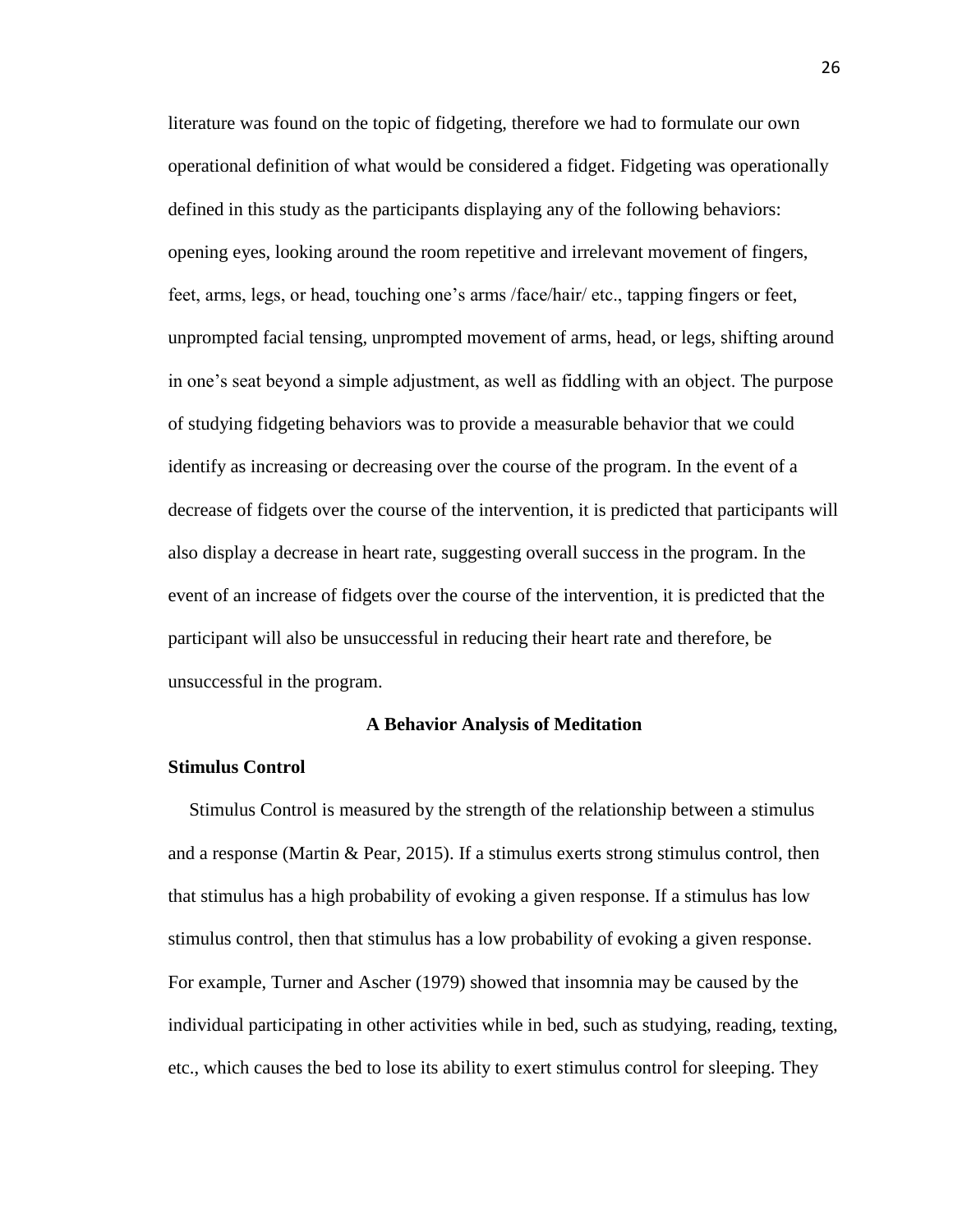suggest that if this is the case for an individual, they are advised only to use the bed for sleeping, and absolutely nothing else so that it becomes an effective discriminative stimulus once more for sleeping.

If the behavior occurs in a certain situation in the presence of a certain stimulus that is often present prior to the behavior and consequence pairing, then the stimulus or situation will eventually exert stimulus control over the behavior. If the behavior leads to punishment then the antecedent stimulus that was present when the behavior occurred would become an  $S^{Dp}$  or discriminative stimulus for punishment. If the behavior is followed by extinction of that behavior, then the antecedent stimulus would become an  $S^{\Delta}$ . Finally, if the behavior is followed by a reinforcer  $(R^{+})$ , then that antecedent stimulus would become an  $S^D$ . So, the Antecedent-Behavior-Consequence (A-B-C) relationship is a result of the first pairing of the behavior and consequence, and if the antecedent stimulus is reliably present, then that stimulus will exert control over the behavior (Personal Communication, D. Crone-Todd, 12/15/16).

Once this relationship is established, the antecedent stimulus exerts strong control over a behavior when the presence of the stimulus evokes that behavior. Another common example of this would be the common traffic light. When a driver who is familiar with common traffic laws is in the presence of a green light (stimulus) at a traffic light, they press on the gas pedal to go (response). This is a stimulus that has a strong stimulus control on the response of proceeding through the traffic light (Pierce & Cheney, 2008). **Fading**

Martin and Pear (2015) define the term fading as the "gradual change over successive trials of an antecedent stimulus that controls a response so that the response

27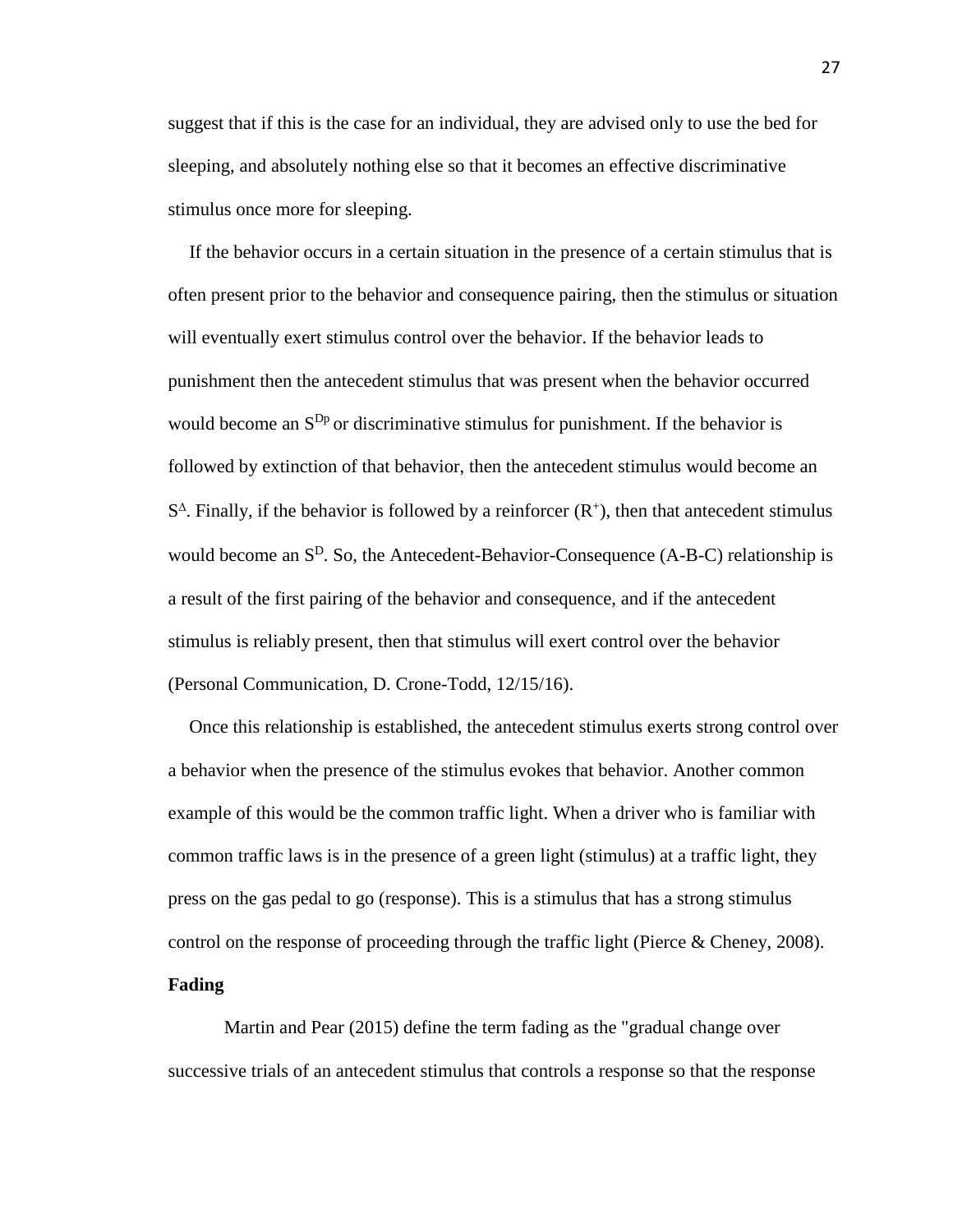eventually occurs to a partially changed or completely new antecedent stimulus" (p. 96). In other words, fading is the gradual transfer of stimulus control from one stimulus to another (Pierce & Epling, 1998). An example of fading would be teaching a two-year-old to point to your nose when you ask "Where's my nose?" by first saying "Where is my nose?" and then guiding their hand to point at it. Over many trials in a row, after strong response/reinforcement relationship is established, one would fade out the physical touch and move to pointing at your nose and ask "where is my nose?" Then after enough reinforcement, fade out pointing, and ask them "Where is my nose?" and the two-year-old points to your nose. A stimulus has several different characteristics or dimensions that can be measured on a continuum and can be faded along these dimensions, such as volume, pressure, physical environment, and stimulus clarity.

Prompts are additional antecedent stimuli presented to increase the chances of the desired behavior occurring (Martin & Pear, 2015). Prompts are also defined as additional stimuli "that are presented immediately before or after the stimuli that will eventually allow the learner to display the behavior of interest at the appropriate time or in the relevant circumstances," (Foxx, 1982 as cited in: MacDuff, Krantz, & McClannahan, 2001, pp. 38). There are four types of instructor behavior prompts: physical prompts, verbal prompts, gestural prompts, and modeling prompts. Most relevant to the present study, verbal prompts are stimuli that are introduced in the form of verbal instructions that will eventually lead the individual to perform the target behavior (MacDuff et al.).

There can also be environmental alterations that are used as prompts called environmental prompts. This type of prompting involves altering the environment in a way in which the behavior that is being targeted is evoked (Martin & Pear, 2015). These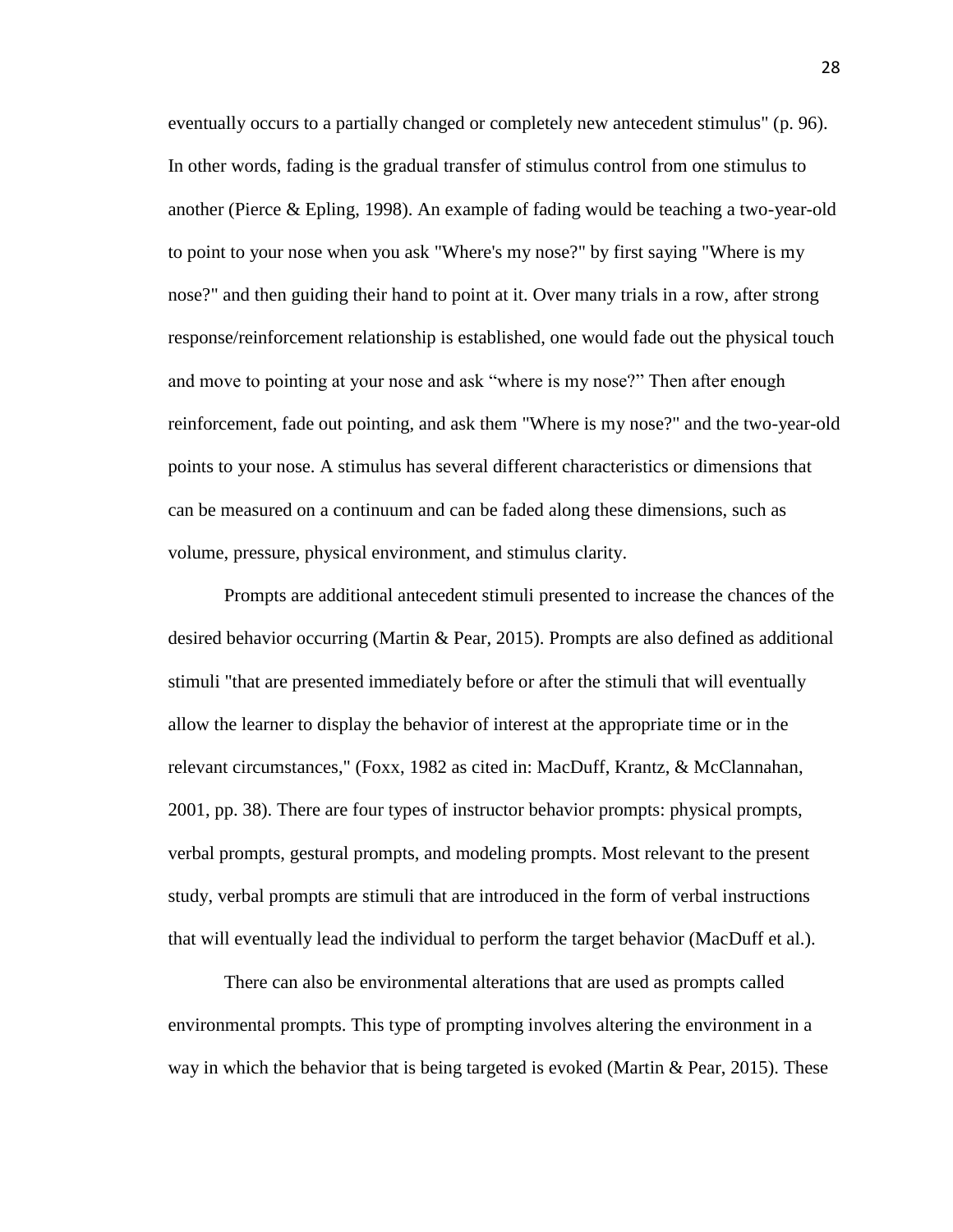instructor behaviors and environmental prompts can be divided into even more specific subgroups of prompts. There are extra-stimulus prompts and within stimulus prompts. Martin and Pear define extra-stimulus prompts as "something that is added to the environment to make a correct response more likely," (p. 98) and an example given in their text on this very topic involves parents attempting to teach their child where to place the fork, knife, and spoon while setting the table for dinner. They draw a fork, knife, and spoon on placemats around the table, which act as extra-stimulus prompts, with the intention of the child learning that the outlines of the utensils signal where the similarly shaped silverware would be placed. A within-stimulus prompt, as defined by Martin and Pear, is a variation of the features of the  $S<sup>D</sup>$  that make the stimulus more prominent, making it easier for them to discriminate the appropriate response when that stimulus is present. The parents who want to train their child to set the table would include a fork and knife in their regular spots on the table, and then put a large silver spoon where the normal dinner spoon should go. The size and regularity of the spoon would be faded back to a regular spoon over several trials so eventually the child will place the dinner spoon in the correct place.

Fading relates to meditation as follows. An extra-stimulus prompt in a meditation program might include having a subtle chime sound every four seconds to cue when to inhale and exhale. This would be classified as an extra-stimulus prompt because it is a cue or stimulus that is added to the environment to increase the likelihood of the desired behavior, which in this case might be regulating the meditator's rate of breathing. This prompt might be faded on the dimension of intensity. A within-stimulus prompt in a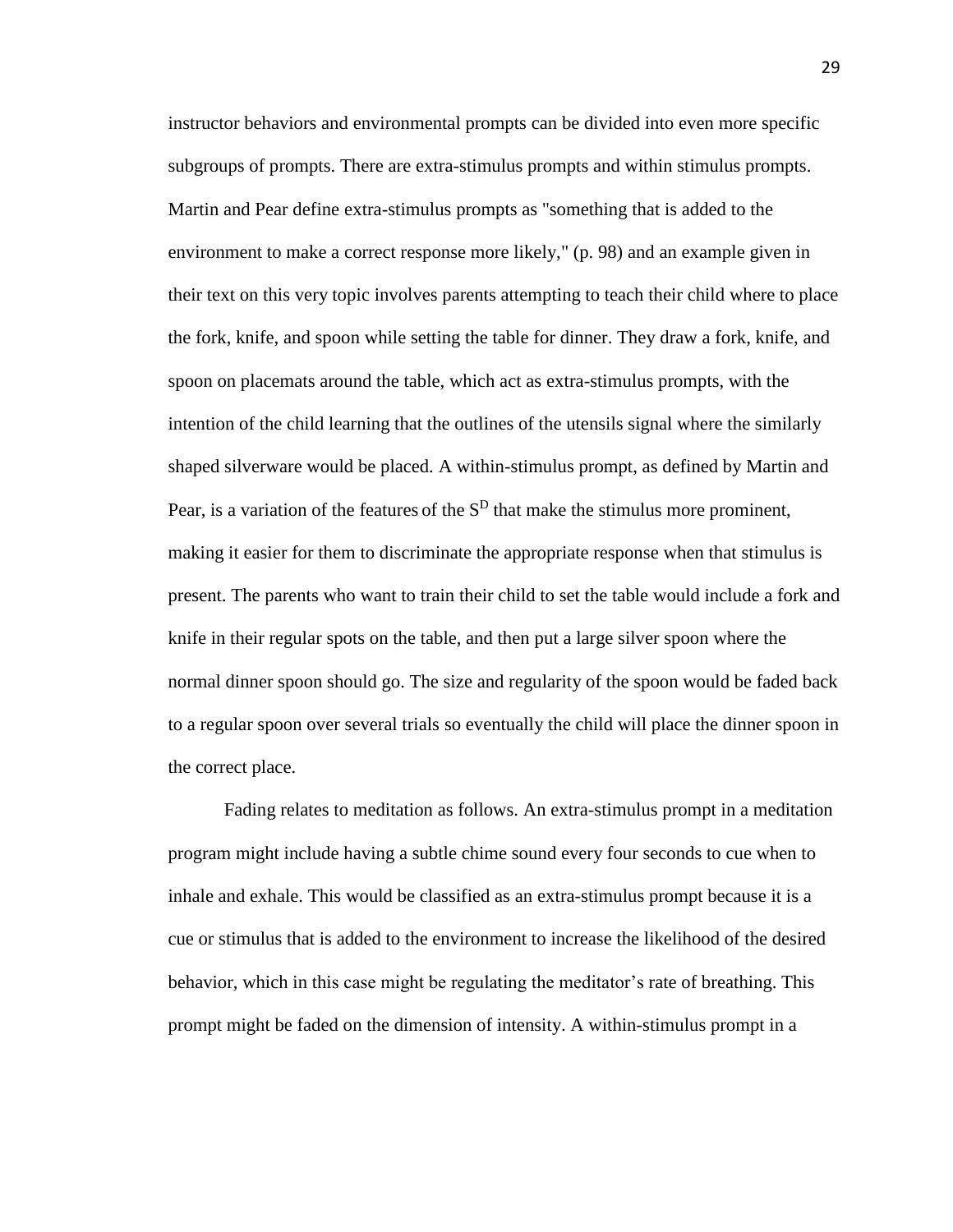meditation program relating to staying on pace with breathing might include beginning the program by counting the seconds one inhales and exhales.

## **Research Questions, Goals, and Hypotheses**

In the present study, several questions pertaining to meditating and fading procedures are investigated. These questions are:

- Whether fading out verbal and audible prompts in a meditation program will be effective in decreasing participant's heart rates and frequencies of fidgeting behaviors from beginning to end;
- whether this meditation program will be effective in getting participants to continue meditating even after the intervention ceases;
- whether the prompt-fading meditation program will help participants successfully meditate on their own across several situations;
- whether the prompt-fading meditation program will create a reduction in participant's stress and anxiety levels.

The goals of the proposed study were to provide students with a method to potentially decrease stress, to study a fading procedure to transfer self-control over meditation practice, and to study the effects of meditation and the fading process on heart rate and fidgeting as measures of relaxation.

Hypotheses regarding the research questions are:

(a) Fading out verbal and audible prompts in a meditation program will be effective in decreasing participant's heart rates and frequencies of fidgeting behaviors.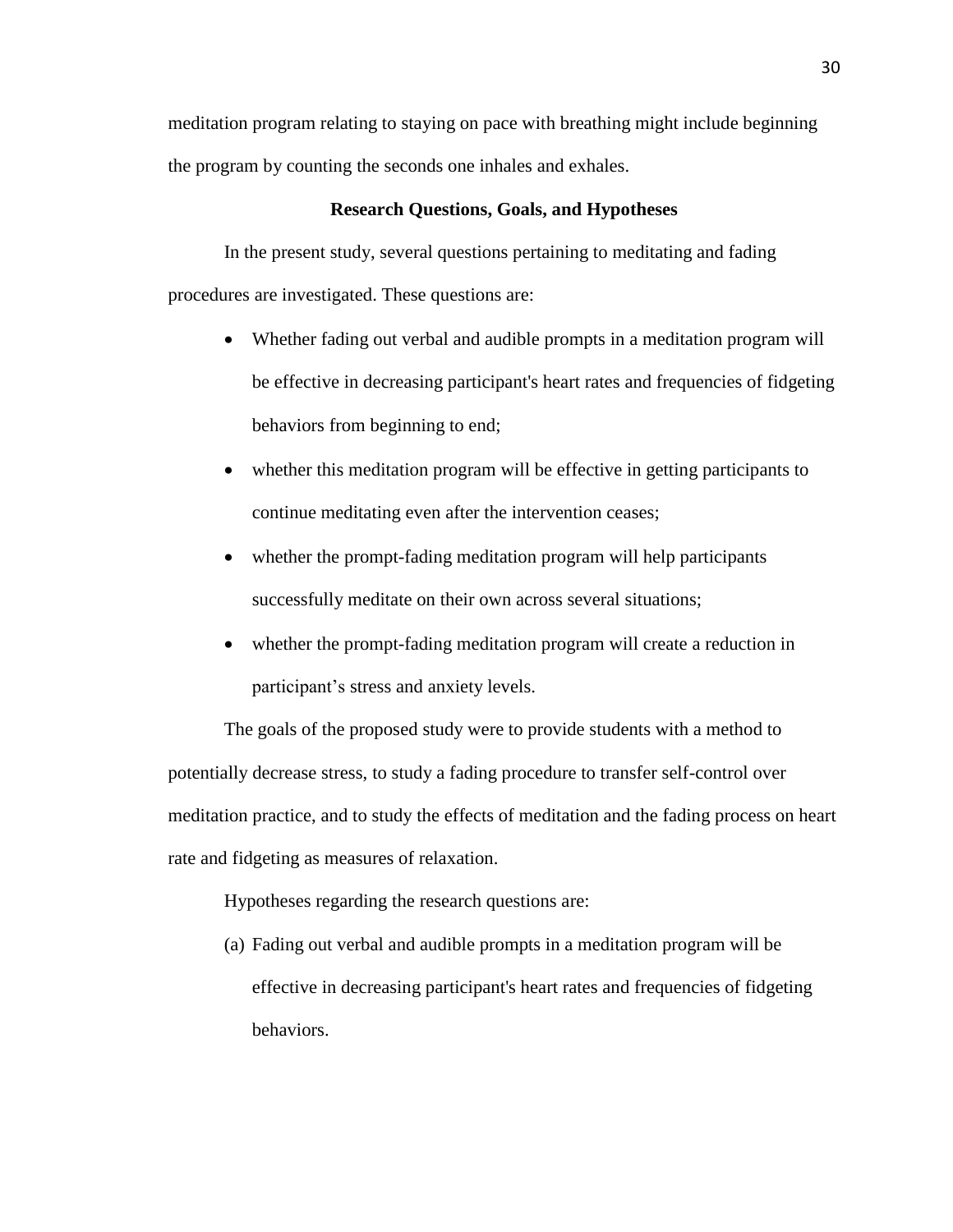- (b) The fading of prompts in meditation will be effective in getting participants to continue meditating even after the intervention ceases.
- (c) The prompt-fading meditation program will help participants successfully meditate on their own across several situations.
- (d) The prompt-fading meditation program will create a reduction in participants' stress and anxiety levels.

## **Method**

## **Participants**

Six participants were recruited from undergraduate psychology classes and at an information session held in the library at Salem State University. There were three men and three women who participated in the study, and their ages ranged from 19-61. Three were sophomores, two were juniors, and one was a senior (based on number of credits completed). Potential participants were provided with the author's email address for them to express their interest in participating in the study. Participant's email addresses were gathered on a contact sheet provided while recruiting in the undergraduate psychology classrooms and at the information session. The purpose of the information session was to answer any questions potential participants might have and to have them sign an informed consent form and fill out a baseline questionnaire about stress and anxiety levels. Participants had a choice to join one of two groups. Five joined group one, and one joined group two.

Before participating in the study, each participant was invited to sign the informed consent form which stated that under no circumstances were they obligated to take part in the study and that they could drop out at any time. It assured them that their data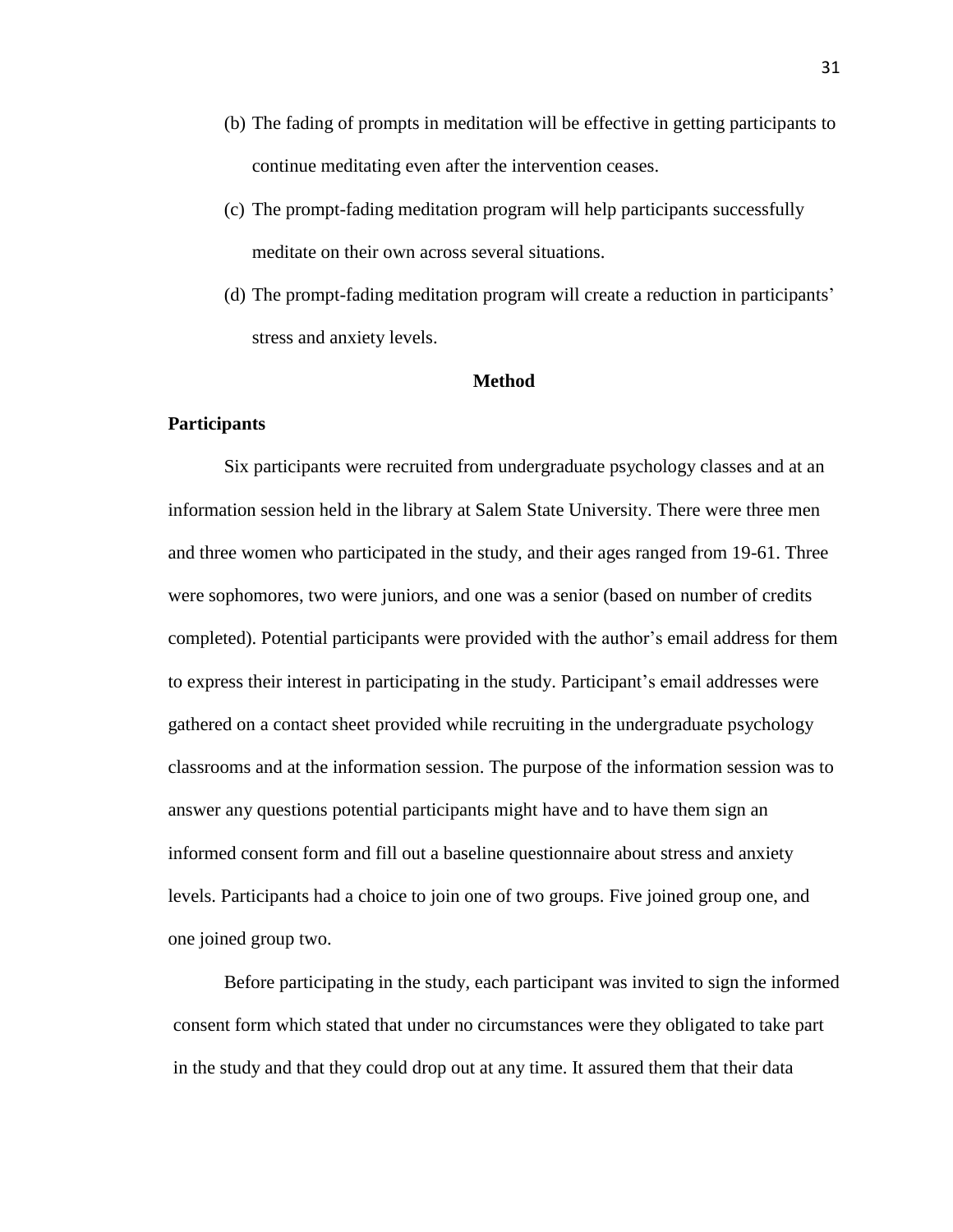would not have their names on it, but instead, the data would be kept under assigned alphanumerical identification numbers. To ensure confidentiality, the participants wore name tags with their identification number and a corresponding sticker on them during each session so data could be recorded properly, and identities would be kept private.

To ensure maximum participant turnout, a reminder email was sent out before each session to participants with the date, time, and place of each session along with an encouraging message such as "We hope to see you all tomorrow!" The message was used to hopefully evoke positive feelings toward the study and, encourage attendance.

## **Materials and Instruments**

When signing up for the study, participants filled out an intake questionnaire that asked for stress and anxiety level ratings across several different stressor factors (the day one questionnaire can be found in Appendix A). Before and after each session, participants filled out another questionnaire, which can also be found in Appendix A. The pre-session questionnaire simply asks for overall stress and anxiety levels as well as for the individual's heart rate. The post-session questionnaire included the same items, as well as the participants' rating of enjoyment and easiness of the session. Participants were instructed to download a free app on their phones called HeartRateFree from the Apple App Store, or Instant Heart Rate from the Google Play Store for Android phones to record their heart rates before and after each session. To obtain one's heart rate by using the app, the participant would first open it, wait for the prompt that told them to put their index finger over their phone camera, and via the camera and the camera light that turns on automatically, the participant's heart rate would be measured. An accurate reading would only occur if one kept their finger over the camera lens and remained with their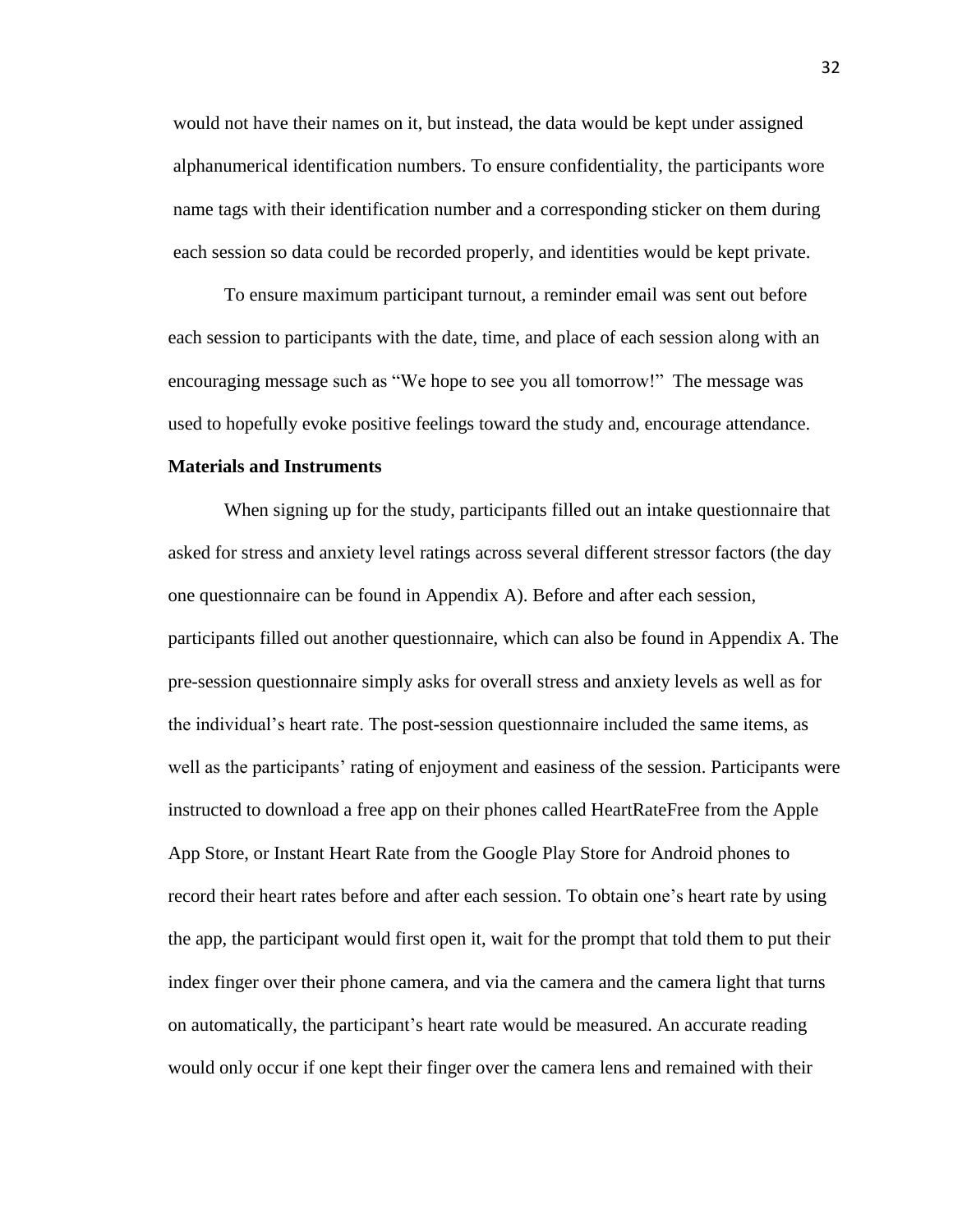finger there, unmoving. Participants documented their heart rates on the questionnaires given to them before and after each session. If a participant did not have a smartphone, they used my phone to collect this data. After each session, participants were invited to take a snack that was provided (Cheez-it®, peanut butter crackers, chocolate chip cookies, and clementines).

There were four volunteer observers in each session, except on Wednesdays and Fridays during group two's sessions during which there were only two observers. Each observer was trained in recording fidgets with the scoring sheets that can be found in Appendix B. The observers training consisted of all observers watching a video of my brother meditating while simultaneously watching a stopwatch to keep track of 30 second time intervals. While watching the video, observers were asked to use the recording sheets to record if they noticed any fidgeting behaviors that were defined on the first page. After the video was over, all observers discussed their results and it was determined that they had a clear understanding of what counted as a fidget.

The recording sheets were designed for an interval recording procedure, in which the intervals were 30 seconds. Before each session, the observers were given new observation sheets on which participants' identification numbers were written on them. Each participant was provided with an identification name tag that included their alphanumerical identification number as well as a colored sticker that corresponded with stickers that were placed next to the identification numbers on the recording sheets. The reason for having several observers was for the accuracy of recording the fidgeting data. If only one observer was recording data for all participants, while they were plotting data,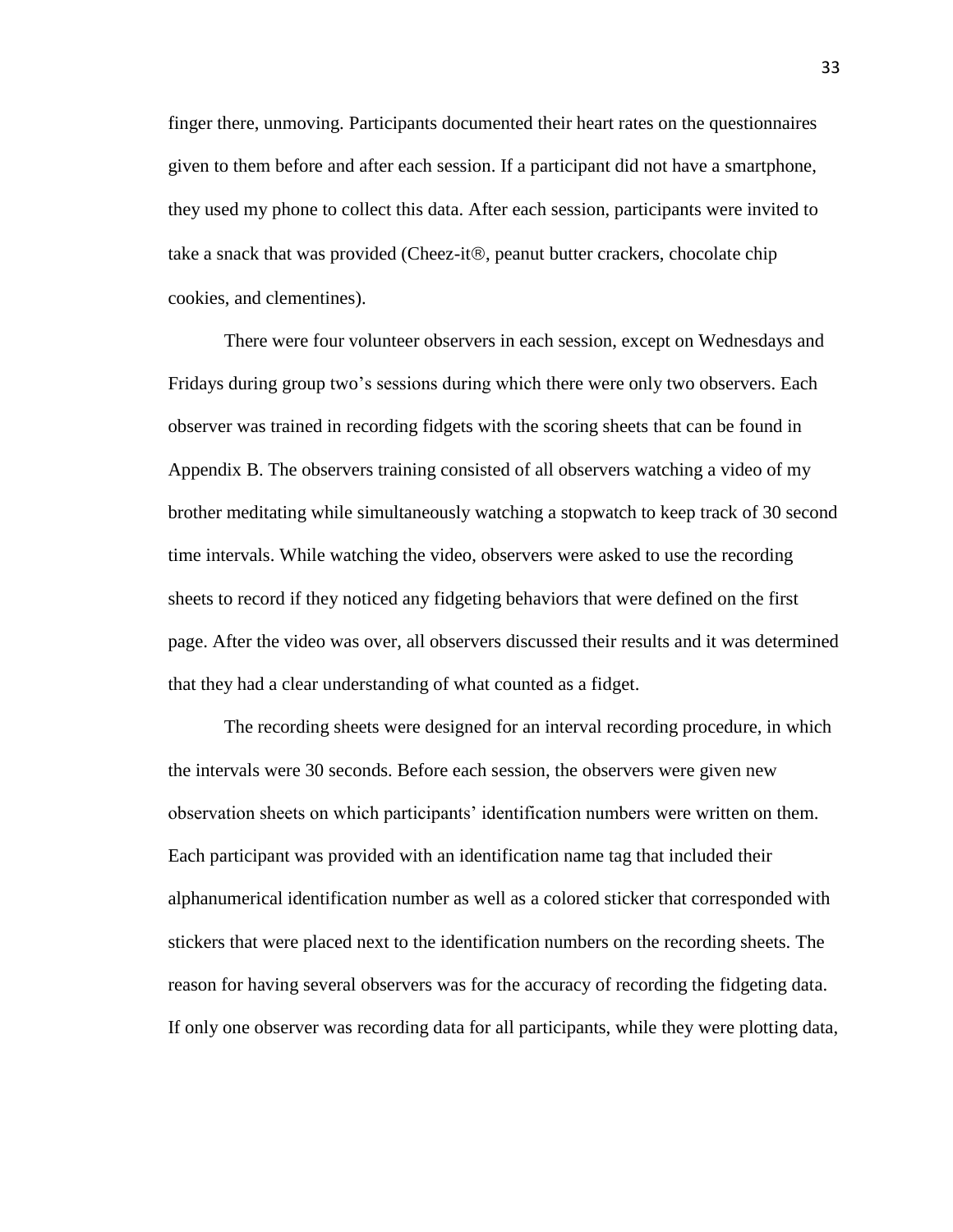they might miss other participant's off-task behaviors. For this reason, each participant had their behavior monitored by two observers for the duration of the meditation.

iMovie was used to create slideshows in which pictures and titles with the corresponding time interval on them were displayed to keep all the observers on track with what interval they were supposed to record for. These slideshows were displayed on my personal laptop to the observers while the participants were meditating. The slideshows were voiced over in some sessions with the guided meditations recorded by the observer. Some of the slideshows were simply the thirty second interval titles – these were the videos used in the music only and silent conditions which will be explained later. These slideshows were only visible to the observers and served no other purpose than to keep everyone on the same interval without confusion. Behind the audio recordings, meditation music was played in the background from a public Spotify playlist, and looped throughout the entire session, if that session was not a silent one. The markers for intervals were added after the first session, in which markers were absent by oversight.

#### **Procedure**

Six participants were invited to partake in a four-week meditation program, consisting of twelve, ten-minute sessions. The fourth week was optional for participants to attend. The meditation sessions were held in a classroom building on Salem State University's campus. Sessions were held on Mondays, Wednesdays, and Fridays. The sessions were held at the following times:

**Monday**: Group 1: 11:30 am – 12:00 pm;

Group 2: 12:30 pm -1:00 pm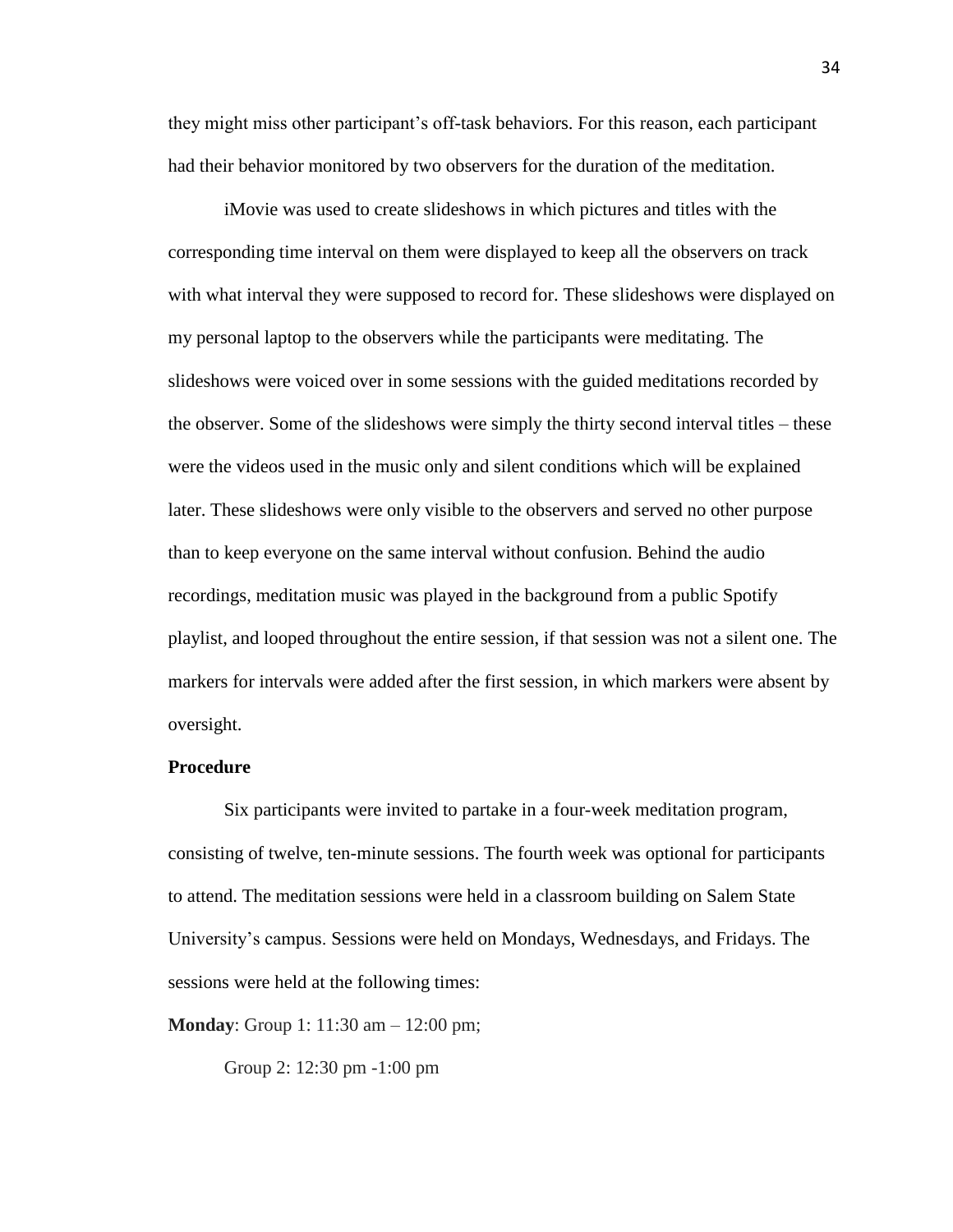**Wednesday:** Group 1: 12:30 pm – 1:00 pm;

Group 2: 1:30 pm – 2:00 pm

**Friday:** Group 1: 12:30 pm – 1:00 pm;

Group 2: 1:30 pm – 2:00 pm

The classrooms had desk/chairs in which the participants sat during the sessions. Participants could sit wherever they pleased, however they tended to sit in the same seats each time they came in. The four observers sat in the front of the room facing the participants. The fidgeting score sheets for each participant was created as they entered the room, by writing the participant's identification number on the scoresheets along with a color coordinated sticker that corresponded with a sticker the participant was asked to wear during the session to make them identifiable to the observers. Observers were given the instructions provided on the front page of the recording sheets, which can be found in Appendix B.

On the first day of the program, upon arrival, participants who did not make it to the information session were asked to sign the informed consent sheet and fill out the intake questionnaire. After this, all participants were given the pre-session questionnaire and asked to fill it out. In this session, there were not any markers in the slideshow to show which interval was to be recorded for the fidgeting measure, so it was difficult to determine the accuracy of all observers' measures of fidgeting in this session. After this session, markers were added to slides to ensure proper recording, and to increase interobserver reliability.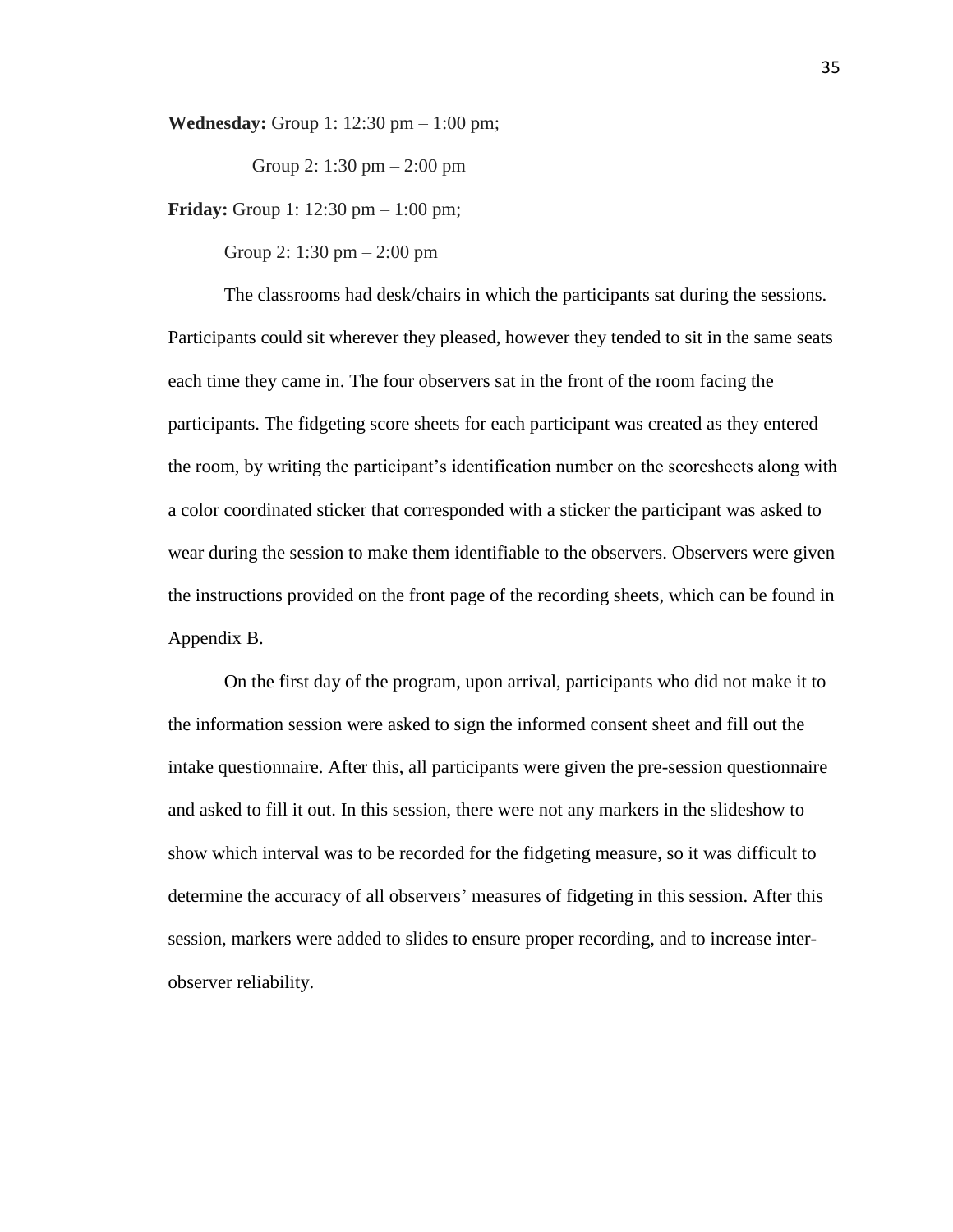

*Table 1:* Visual depiction of the conditions of each session over the course of four weeks for both Groups 1 and 2.

Table 1 shows the conditions participants experienced sequentially across the procedure. Group one underwent the fading procedures before group two, so their session schedule looked very different. The research design of the study was a multiplebaselines-across-participants design, meaning the intervention was introduced at different times to different participants. For group one, during the first three sessions the meditations were fully guided. To clarify, fully guided meditations consisted of constant instruction of exactly what participants were to do with their bodies, minds, and breathing patterns during the ten-to-twelve-minute meditation. In the fourth session, which introduced the fading procedure, guidance was provided for the first half, and music only for the second half. Session five was a music-only meditation. Session six began with music, which was faded out over the first three minutes, and was then a silence-only meditation. Sessions seven through nine were full silence-only meditations, and sessions ten through twelve were optional to attend. If participants attended the optional sessions, they were given the choice of which type of meditation they would experience.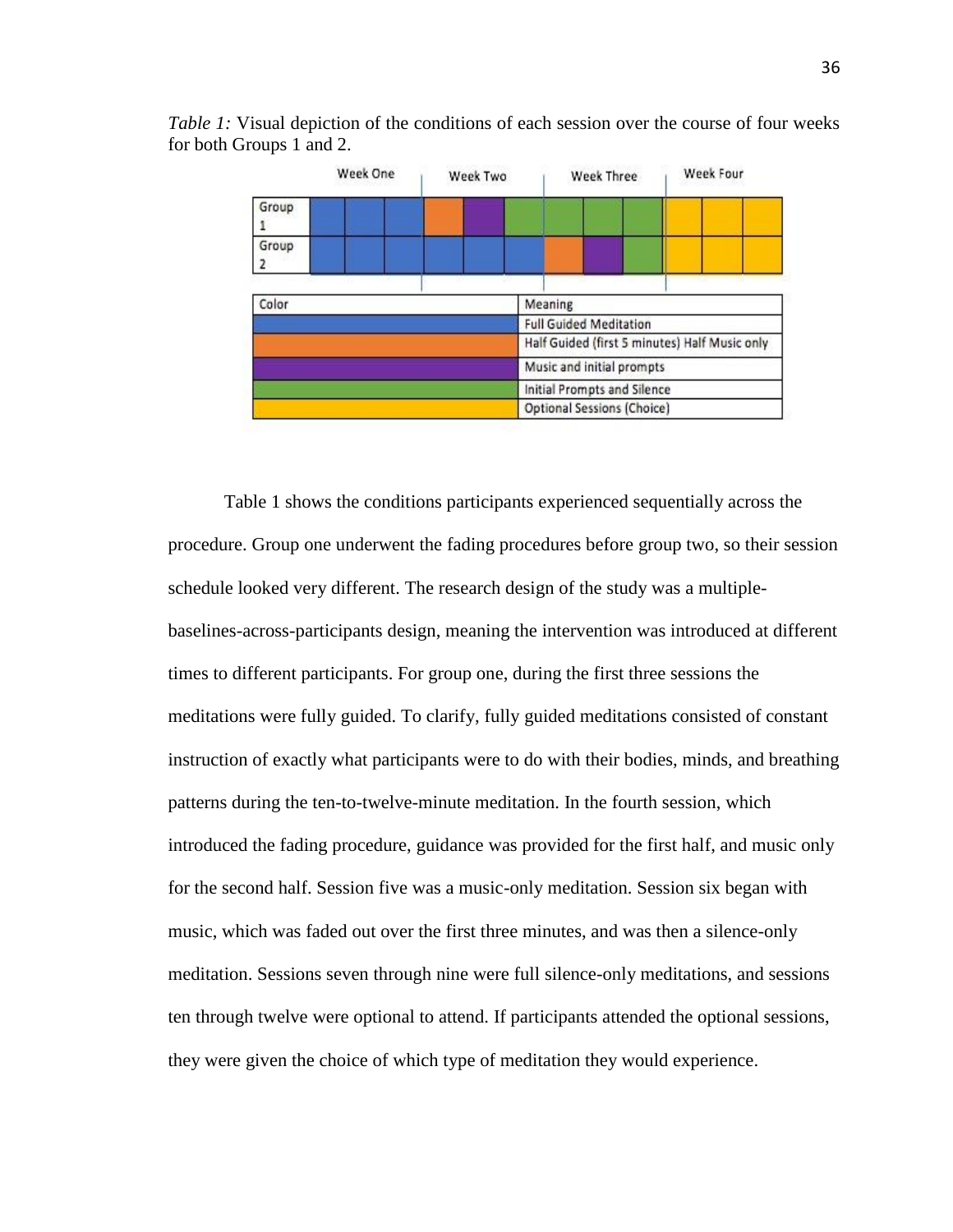Group two received full guided meditations for the first six sessions. Each of the full guided meditations began with the same instructions for the first five minutes. These instructions consisted of telling participants to get into a comfortable postured position, how to breathe in a way that relaxes their body, and to bring their attention back to their breath if their mind began to wander. Participants were encouraged to sit up straight with their legs crossed and hands on their thighs/knees, with their feet planted flat on the ground. The second half of the full guided meditations consisted of either a body scan or a meta-meditation. The body scan involved bringing one's attention to each part of the body, starting with the feet and ending with the head. The goal is to focus on the area and recognize if there is any tension in that area; if there is, the participant is instructed to release the tension on the next exhale. The body should begin to feel heavy and relaxed in doing this exercise. Meta meditation focuses on positive thoughts towards oneself and others. Session seven was the start of the fading procedures, where the one participant in group two completed the half-guided meditation, half music only session. Session eight was a music only session, and session nine was silent. Sessions ten through twelve, like group one, were optional, and if the participant attended, they would choose which type of meditation they preferred to experience.

After all sessions were completed, a follow-up survey was sent out one week later to gather information about participants' meditation practices after the intervention had terminated. This follow-up survey was emailed to all participants.

#### **Results**

Figure 1 displays the heart rate data of participants 1 and 2. The first graph, pertaining to Participant 1, shows an overall decrease in heart rate from the start of the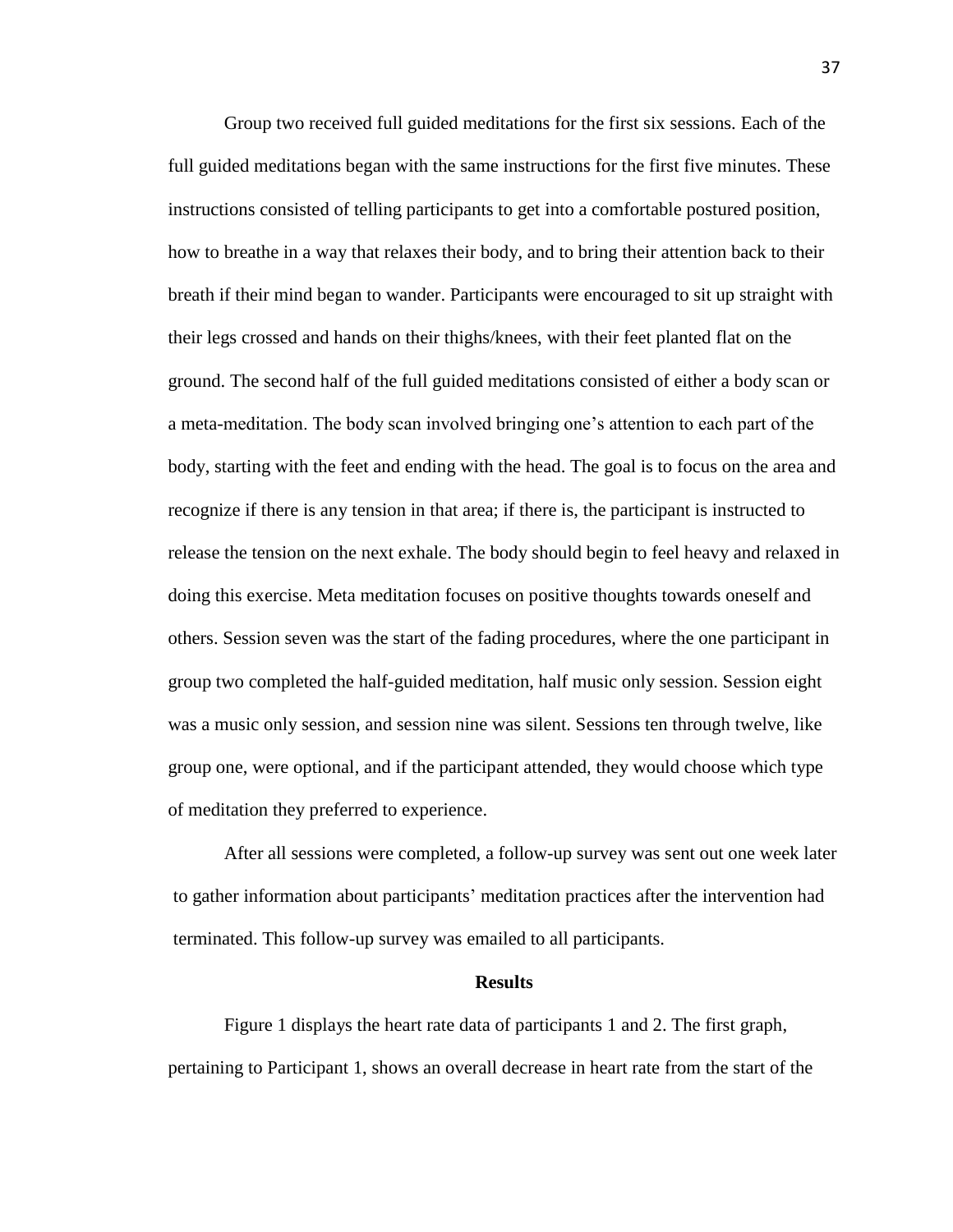program to the final session. This participant had an initial pre-session heart rate of 103 beats per minute (bpm), and ended the program with a pre-session heart rate of 90 bpm. That is a 13 bpm decrease in resting heart rate, which appears to be quite a large change for just a few sessions. The two sessions in which an increase in heart rate was experienced for Participant 1 were in the silent sessions. The increase was only by a few bpm, however, the lowest overall heart rates for 1 were recorded in the silent condition. This participant was the only one who showed up to all mandatory nine sessions, which means their graph is the only one that shows the effect of the full program with the exception of the optional week. The data show the lowest records for heart rate in the silent meditation condition, which is the same condition in which this participant rated each session very highly in enjoyment both verbally to me and on the self-report questionnaire after each session.

Figure 1 also shows the data for Participant 2 which indicate an overall decrease in heart rate from the beginning of the program to the end of the program. She started the program with a resting heart rate of 117 bpm, and ended the program with a resting heart rate of 95 bpm. This was a 22 bpm decrease, which again is a large decrease in the expected direction. Only two increases in heart rate were experienced by Participant 2, and one was the first silent session, similar to Participant 1. The second was in the "optional" week where full guided meditations were reintroduced per request of the two participants who attended.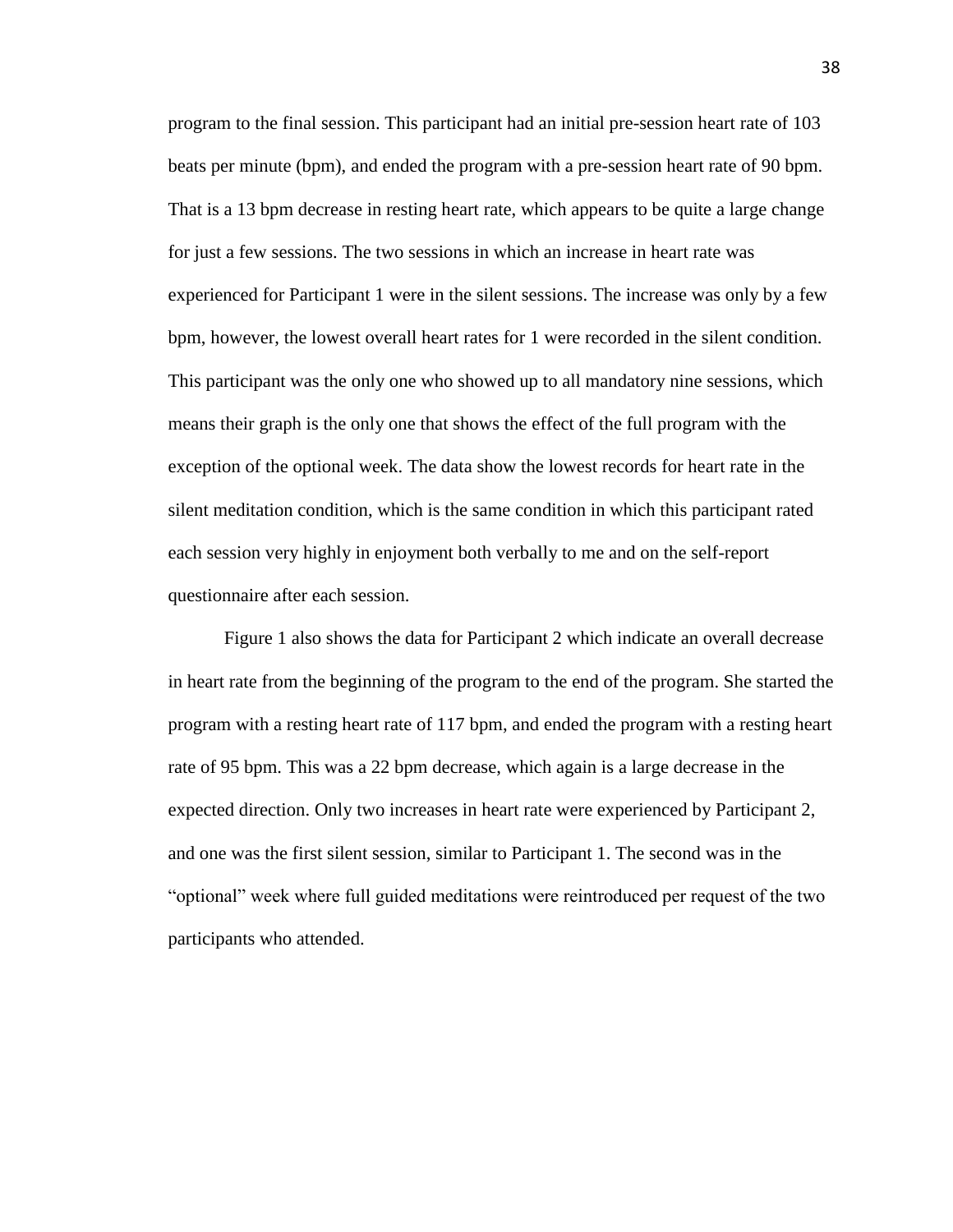

Fading

Silence

End Heart Rate Fading

Beginning Heart Rate

End Heart Rate Silence

1 2 3 4 5 6 7 8 9 10 11 12

Session

60

*Figure 1*: Pre and Post heart rate in beats per minute for participants 1 and 2 across full guided, fading, silence and choice sessions.

Figure 2 shows heart rate data for both Participant 3 and 4. The top graph indicates an overall decrease in resting heart rate, from 75 bpm to 72 bpm for Participant 3. However, this participant consistently had a resting heart rate above their initial recording in the sessions in between the first and the last meeting. Like the previously discussed participants, Participant 3 experienced two increases in heart rate, both in the silent conditions. In all other sessions, there seemed to be a relatively large decrease in heart rate from pre-session to post-session. This participant told me that she greatly disliked the silent condition, which was supported when observing her behavior while meditating during these sessions. In sessions 7 and 8 (the silent condition), the highest number (11) of fidgets were observed for Participant 3 and she looked uncomfortable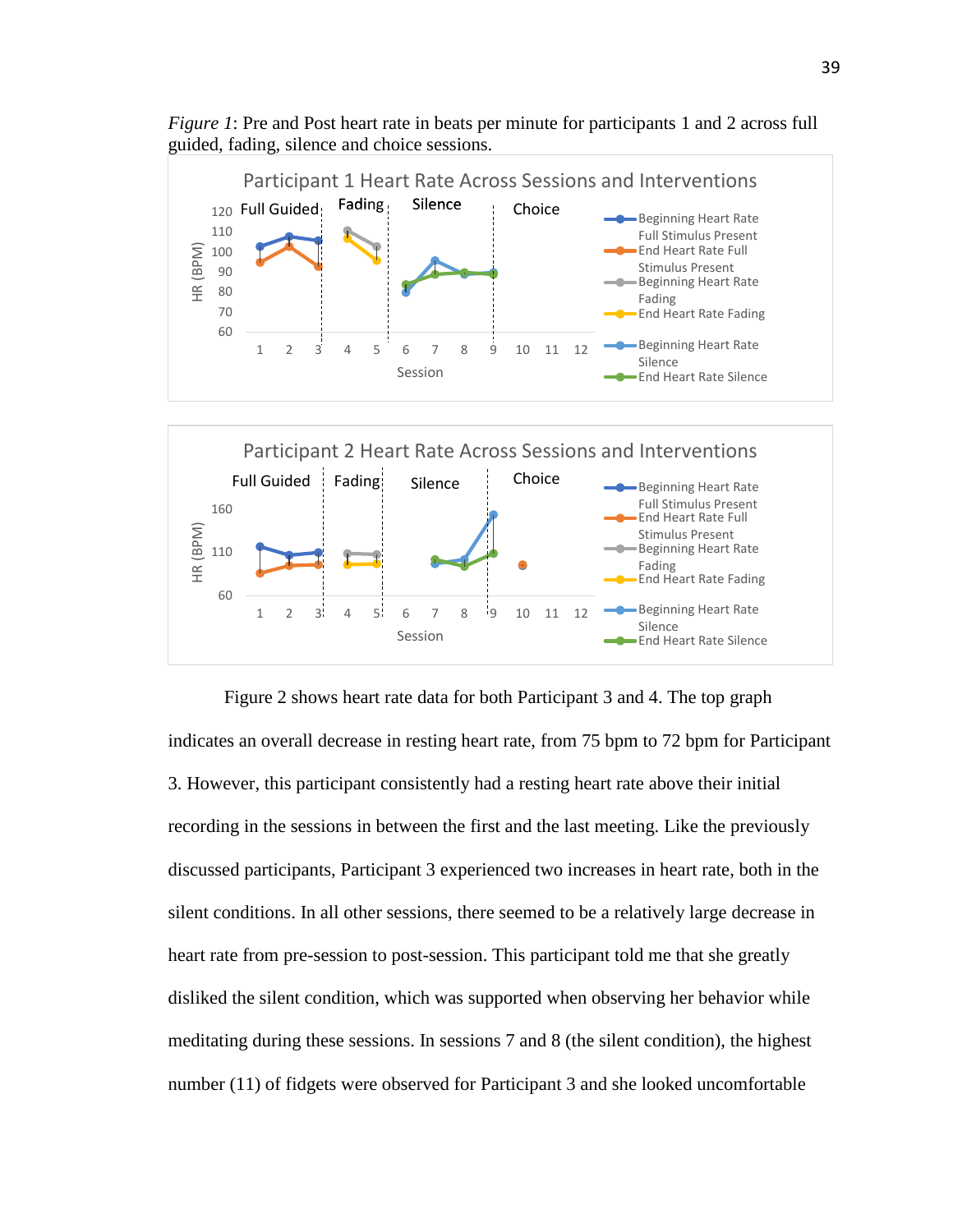throughout the sessions themselves. Participant three's fidgeting results will be discussed later in more detail.

Participant 4 did not attend the majority of the sessions, but their data indicate a decrease in resting heart rate from the beginning of the program to the final session that they attended. This might be attributed to habituation to the meditation room described earlier. Their initial heart rate recorded was 110 bpm, and they finished with a resting heart rate of 90 bpm. During one of the four sessions Participant 4 attended, there was an increase in heart rate; this can be observed in the final fully guided meditation session. *Figure 2:* Pre and Post heart rate in beats per minute for participants 3 and 4 across full guided, fading, silence and choice sessions.





40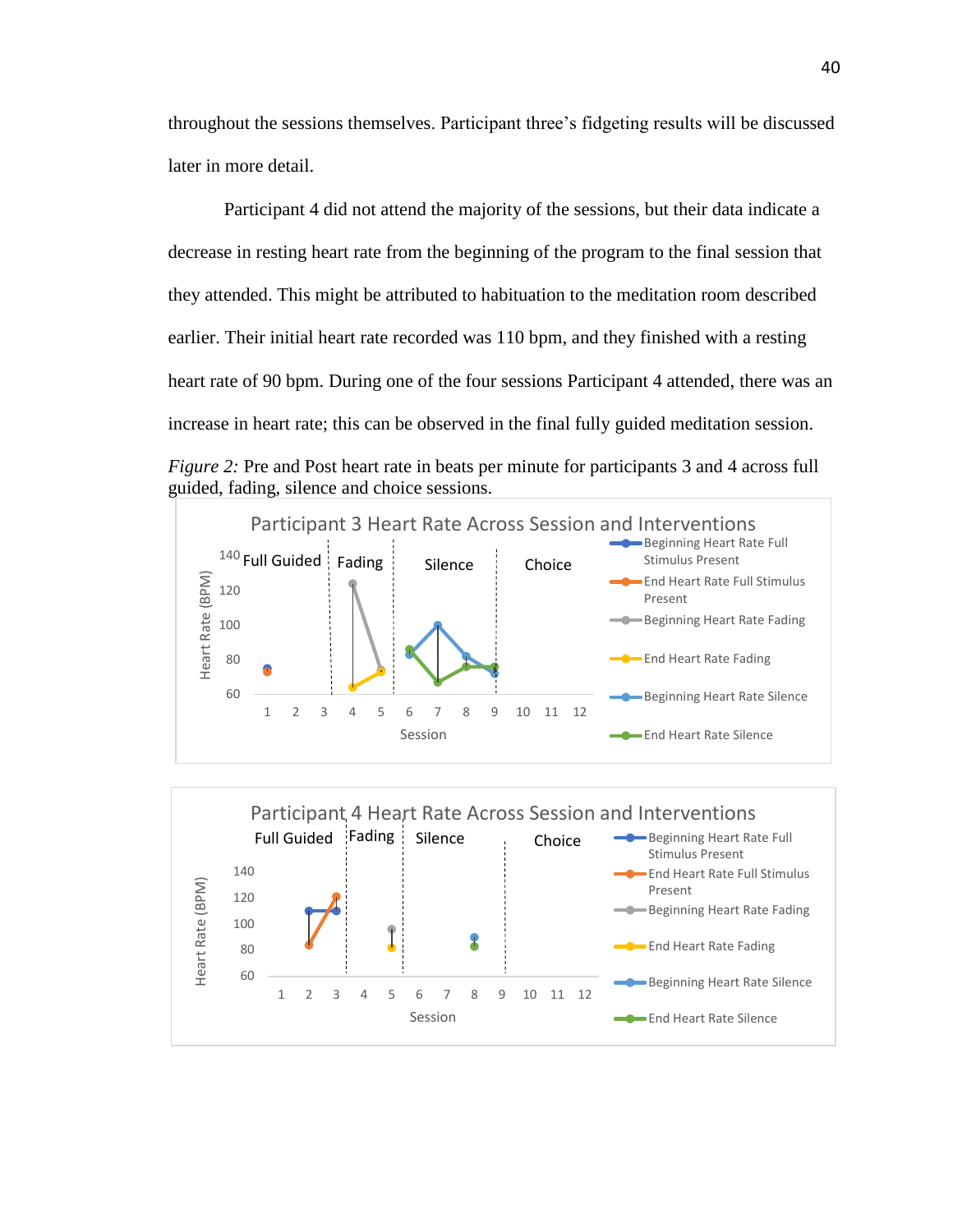Participants 5 and 6 data (Figure 3), indicates an increase in heart rate from start (85 bpm) to finish (92 bpm), and a decrease in heart rate in the silence and guided meditation conditions. However, in the faded guided meditation session and the music only session, Participant 5 experienced an increase in their heart rate (initial: 75 bpm; post: 89 bpm). Participant 5 said that their favorite session was the music only condition, and chose to retry it as their final session in the optional fourth week. Before this session, Participant 5 showed an overall decrease in initial heart rate; however, due to rushing to get to the session, their heart rate had spiked. In this session, where the condition was music only, participant five's heart rate decreased from 92 bpm to 79 bpm, which showed improvement from the first session they completed in this same condition.

Participant 6 had one increase in heart rate, as seen in figure 3, in the final fully guided meditation condition. This participant received one more fully guided meditation session than those in Group 1 but was supposed to get three more such sessions than Group 1 participants. He did not come to two out of the six full guided meditations, so the comparison between the two groups is not impossible. Overall, Participant 6 decreased his resting heart rate by one beat per minute (83 bpm to 82 bpm).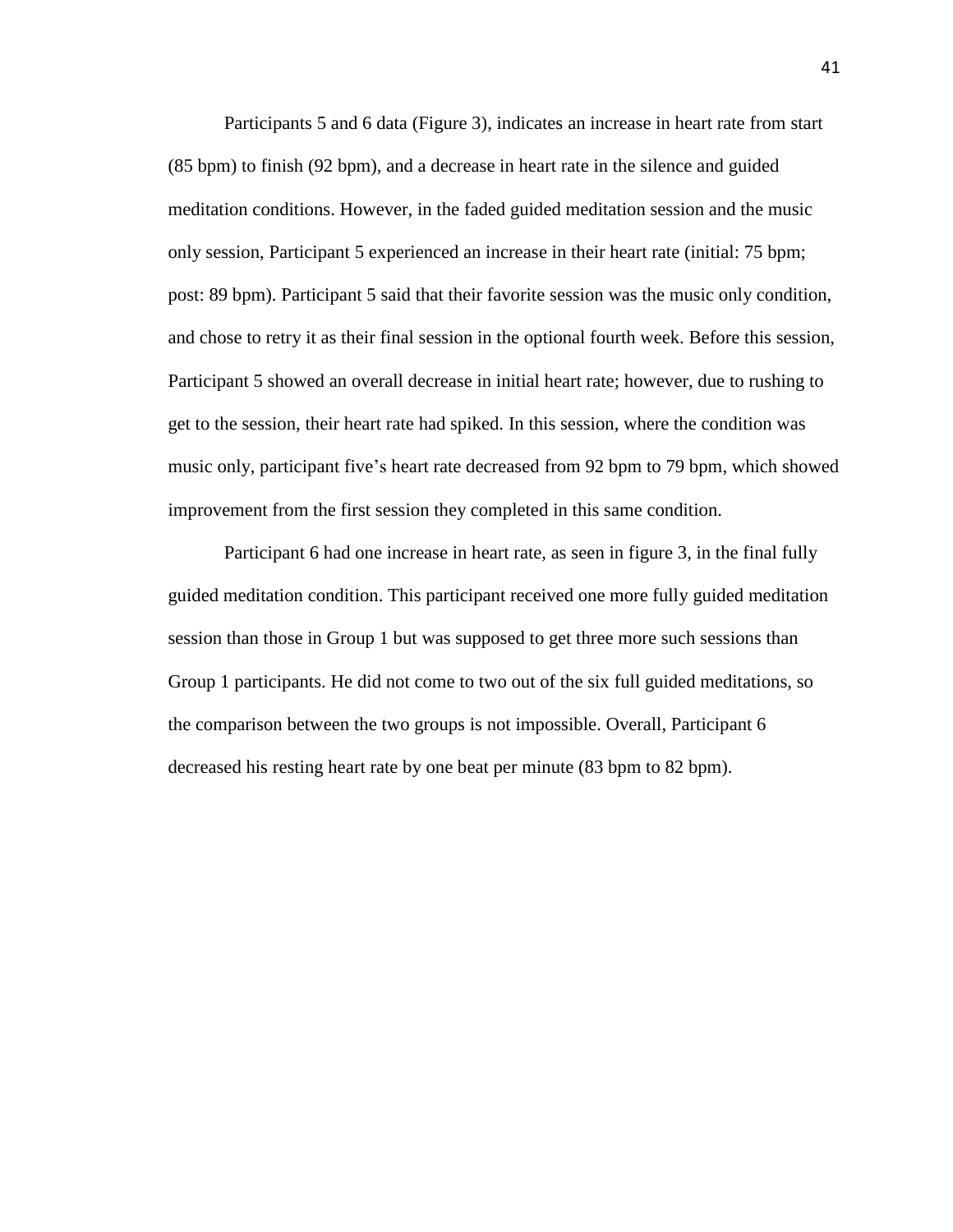

*Figure 3:* Pre and Post heart rate in beats per minute for participants 5 and 6 across full guided, fading, silence and choice sessions.



### *Stress/Anxiety Levels:*

Participant 1 started the program with an initial stress level rated as "very low," but their stress level rating increased by the final session to "low." In figure 4, Participant one's stress level varied each day, suggesting that external events might be impacting their reported stress levels differently. However, if the reported stress levels did not stay the same across the session, the ratings then decreased instead. Participant one's reported anxiety levels (figure 4) remained the same (very low) from beginning to end, leaving no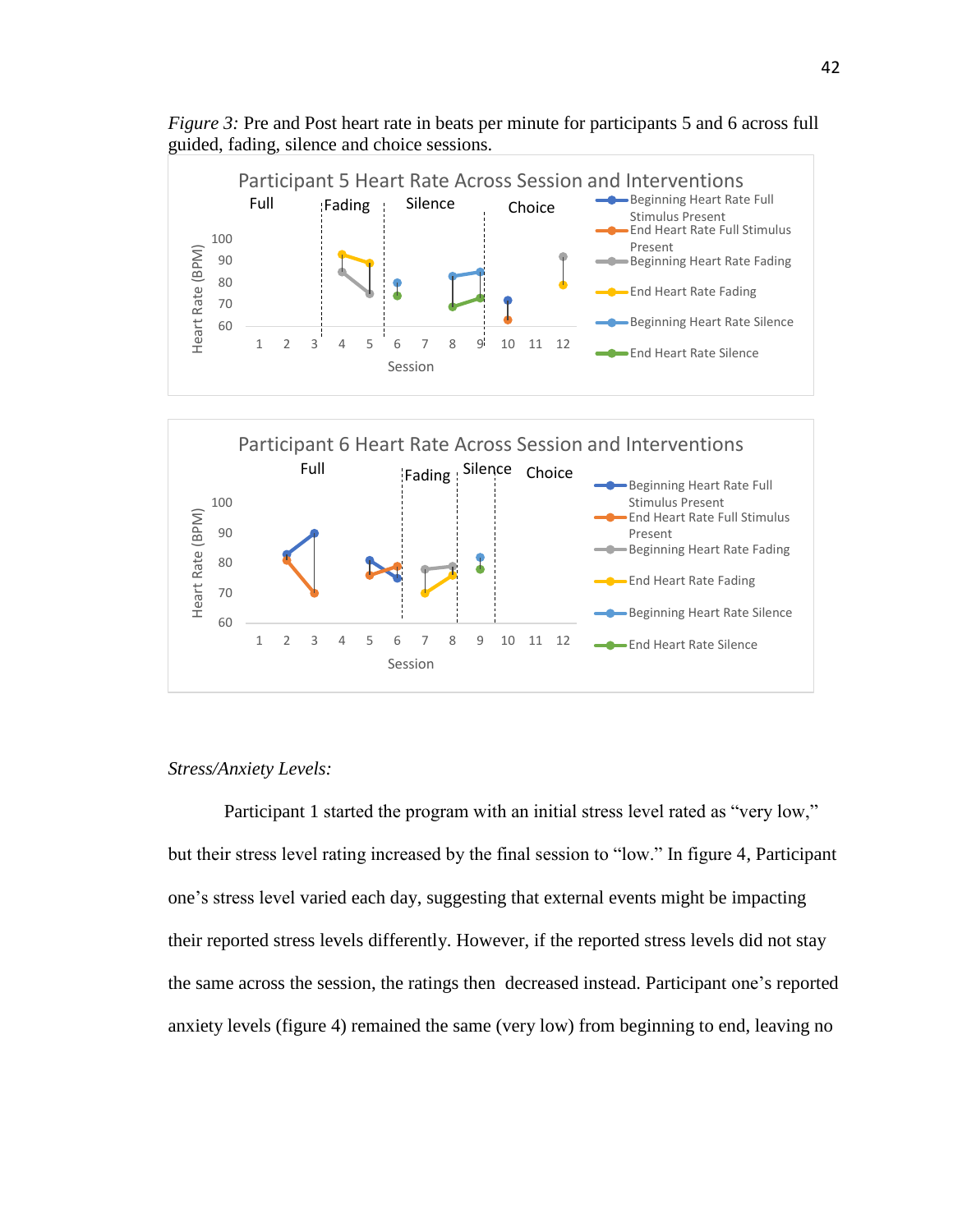room for improvement. Participant one's reported pre-session anxiety level fluctuated,

and either decreased or remained the same from before the session to after the session.



*Figure 4:* Pre and Post stress levels for Participant 1 across full guided, fading, silence and choice sessions.

 Participant 2 reported a decrease in stress levels from the start of the program, as shown in Figure 5. In session one, Participant 2 rated her stress level as "high," but in the final session she attended, she rated her pre-session stress level as "moderate." This seemed to be the most commonly reported rating for Participant 2, with "high" being the only other option reported. Decreases in stress level were only observed in the first and last full guided sessions, as well as in the faded guided session. Participant two's reported anxiety levels (figure 5), varied somewhat with the resting levels taken before the first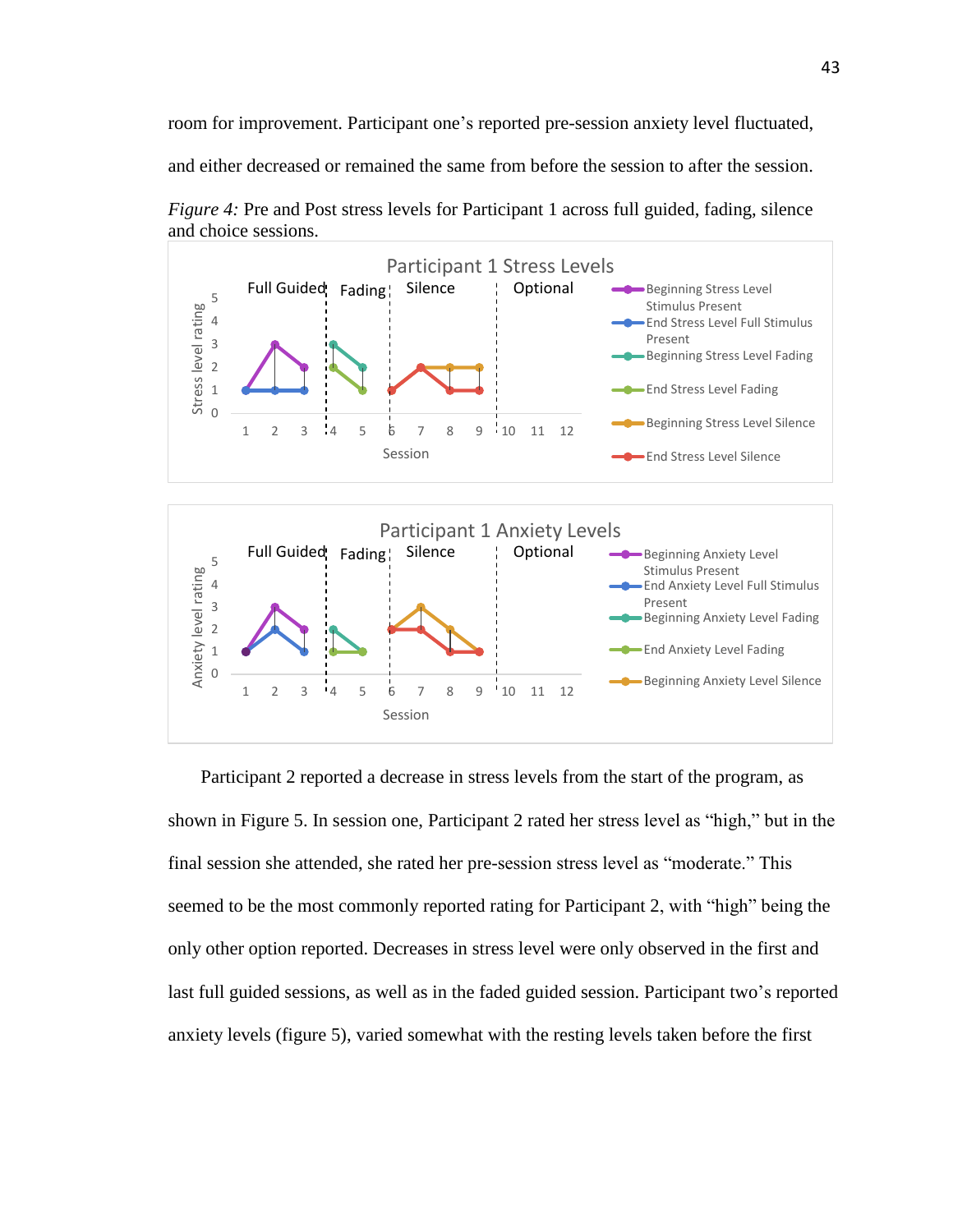and last sessions both were reported as "moderate." In most of the sessions, a decrease in reported anxiety level was observed, or, the levels stayed the same.



*Figure 5:* Pre and Post stress levels for Participant 2 across full guided, fading, silence and choice sessions.

Figure 6 shows that participant three's reported stress levels decrease from session one to the final session she attended. She went from a consistent stress rating of "moderate" to a rating of "low" after completing the program. Only two of the seven sessions show a decrease in stress level, and these are in the full guided and silence conditions. All other sessions show no difference in participant three's reported stress levels. Similar results are shown for Participant 3, whose responses went from "moderate" to "low" after finishing the program. There was one decrease in reported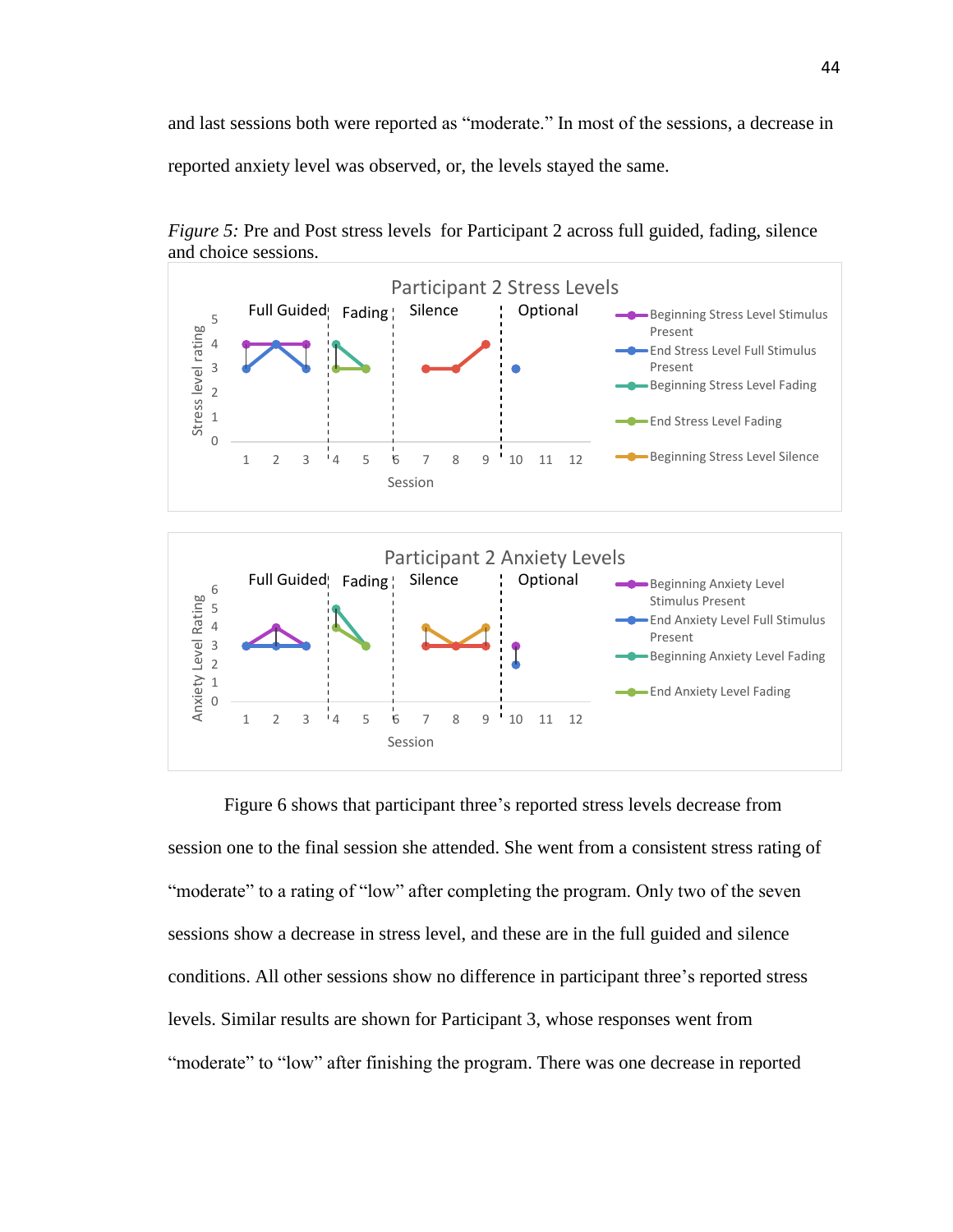anxiety levels, in the full guided meditation condition; however, all other sessions had the same anxiety levels recorded both before and after the session had ended.



*Figure 6:* Pre and Post stress levels for Participant 3 across full guided, fading, silence and choice sessions.

Figure 7 shows that Participant 4 reported low stress levels both before and after 50% of the sessions he attended, meaning that there was no change in reported stress levels in 2 out of the four sessions he attended. One of these no-change sessions was in the full guided condition and the other was in the silent condition. In the other two sessions, he reported decreases in his reported stress levels after completing the sessions. His reported anxiety levels also remained the same "low" rating for 75% of the sessions,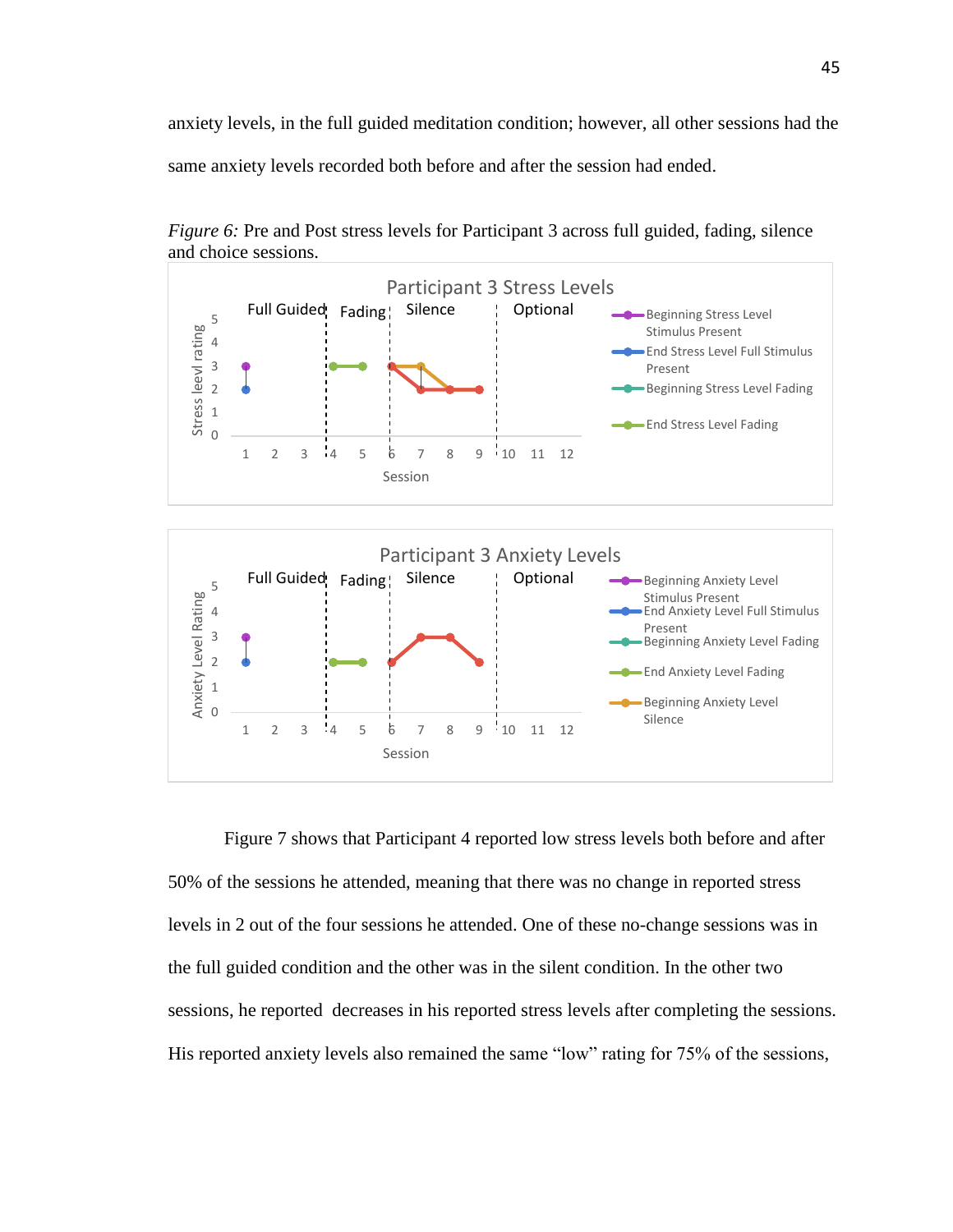with only one session, the faded guided meditation, showing a decrease in anxiety level

after it was completed.



*Figure 7:* Pre and Post stress levels for Participant 4 across full guided, fading, silence and choice sessions.



Figure 8 shows Participant 5 recorded the same pre-session stress level from her first session to her last (moderate), with fluctuations in starting stress levels in between. Each session completed resulted in a decrease in stress level, which shows that the sessions resulted in decreases in their reported stress levels momentarily. Also, participant five's reported anxiety levels show similar constant decreases in ratings, but ultimately recorded the same anxiety levels from before and after completing the program.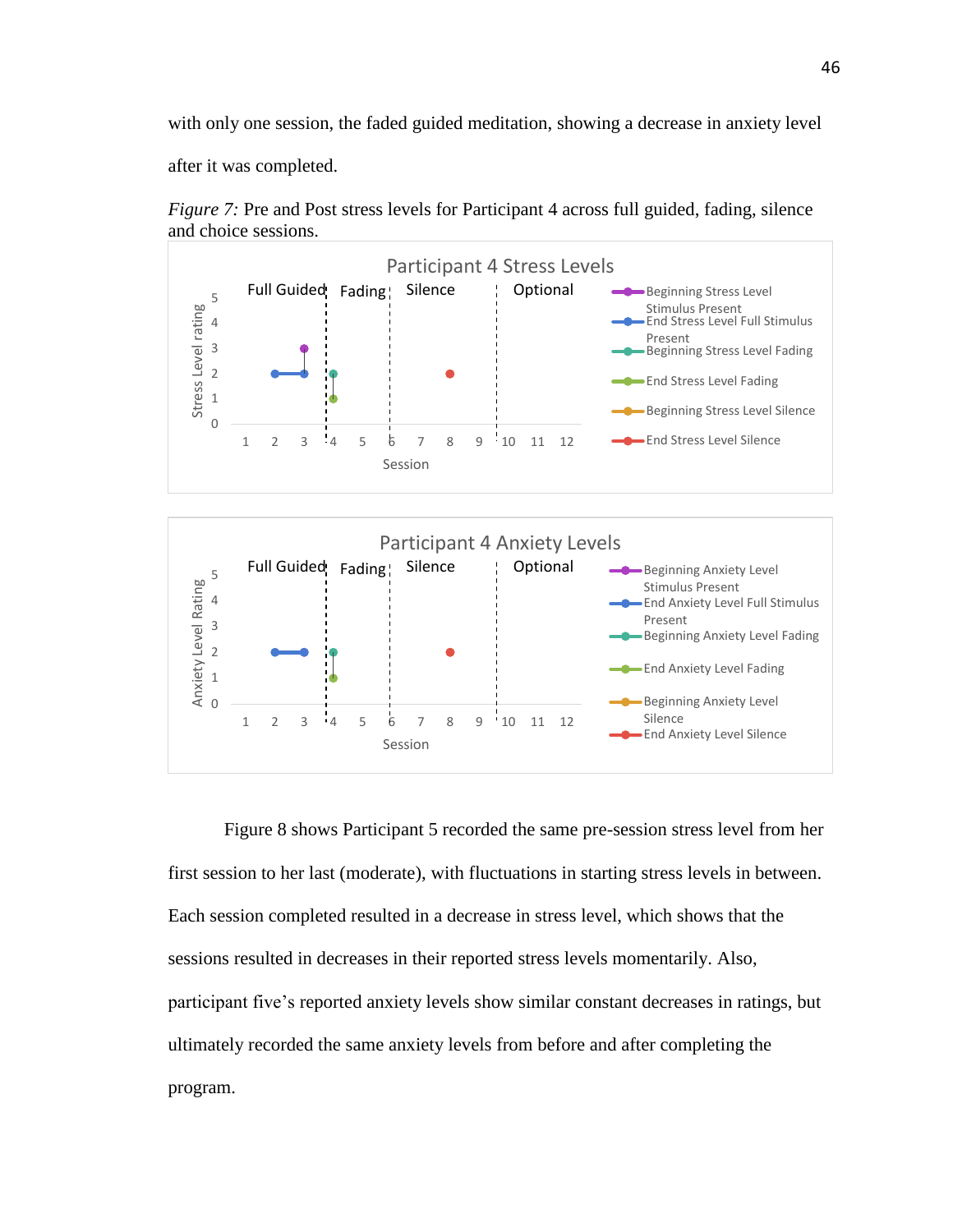

*Figure 8:* Pre and Post stress levels for Participant 5 across full guided, fading, silence and choice sessions.

Figure 9 shows that the ratings of stress for Participant 6 remained the same across sessions and across the program, with one decrease in stress levels was recorded, during the silent condition. Participant 6 remained at a moderate stress level from start to finish. Also, the anxiety levels for Participant 6 showed four decreases in anxiety ratings, with the other two sessions remaining the same. Overall, the reported anxiety levels for Participant 6 decreased from the first session he attended to the last session that he attended.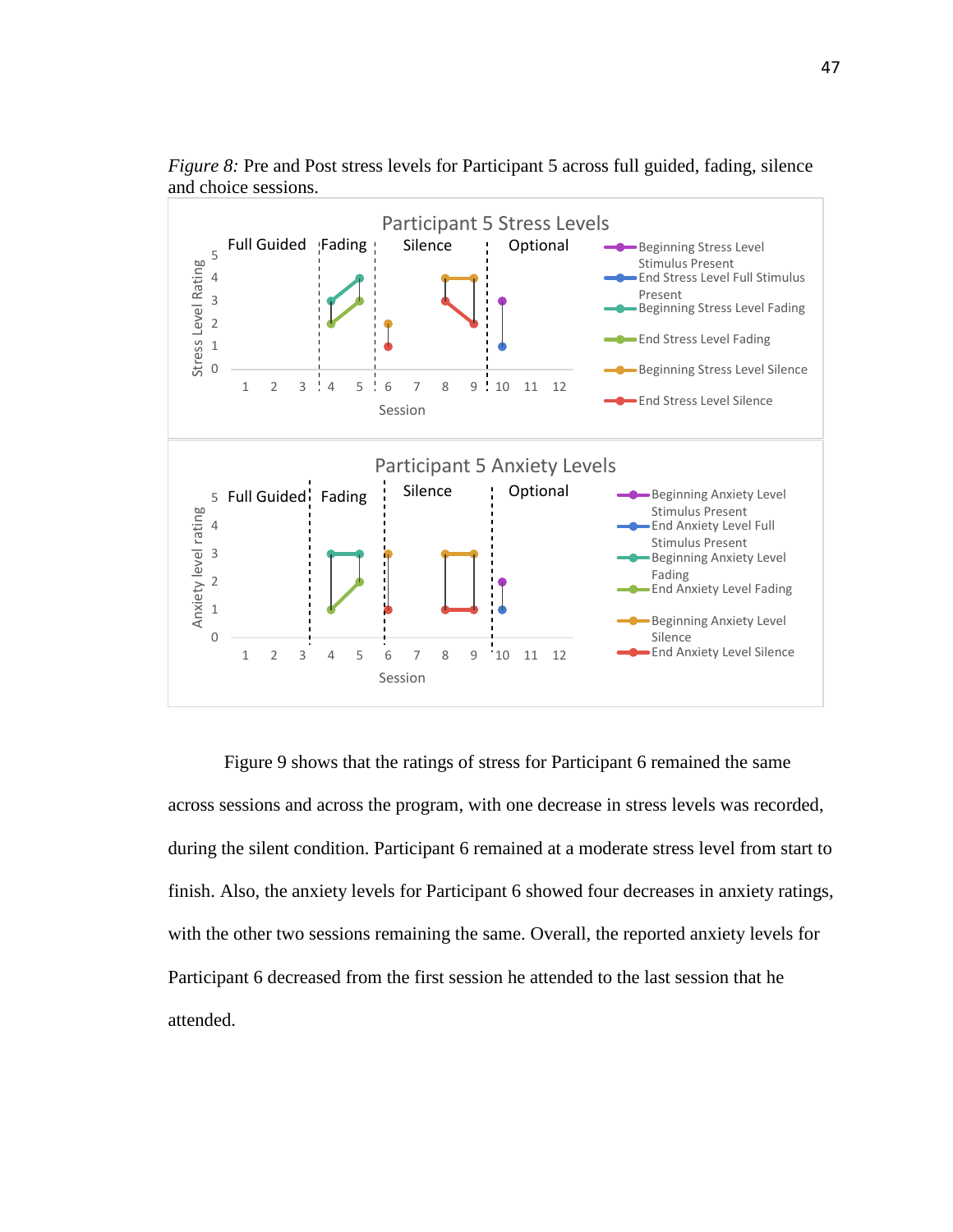

*Figure 9:* Pre and Post stress levels for Participant 6 across full guided, fading, silence and choice sessions.

# *Fidgeting:*

Figure 10 shows that Participant 1 displayed a varied pattern of fidgeting behaviors throughout the program. In the first full guided meditation session and the final silent session, Participant 1 did not fidget at all. There were four sessions in which Participant 1 did not fidget at all, however in two fully guided, one music only, and two silent sessions, Participant 1 displayed a low frequency of 1-3 fidgeting behaviors. The overall trend in fidgeting behaviors for Participant 1 were too irregular to determine; however, in both the first session and the last session this participant did not fidget.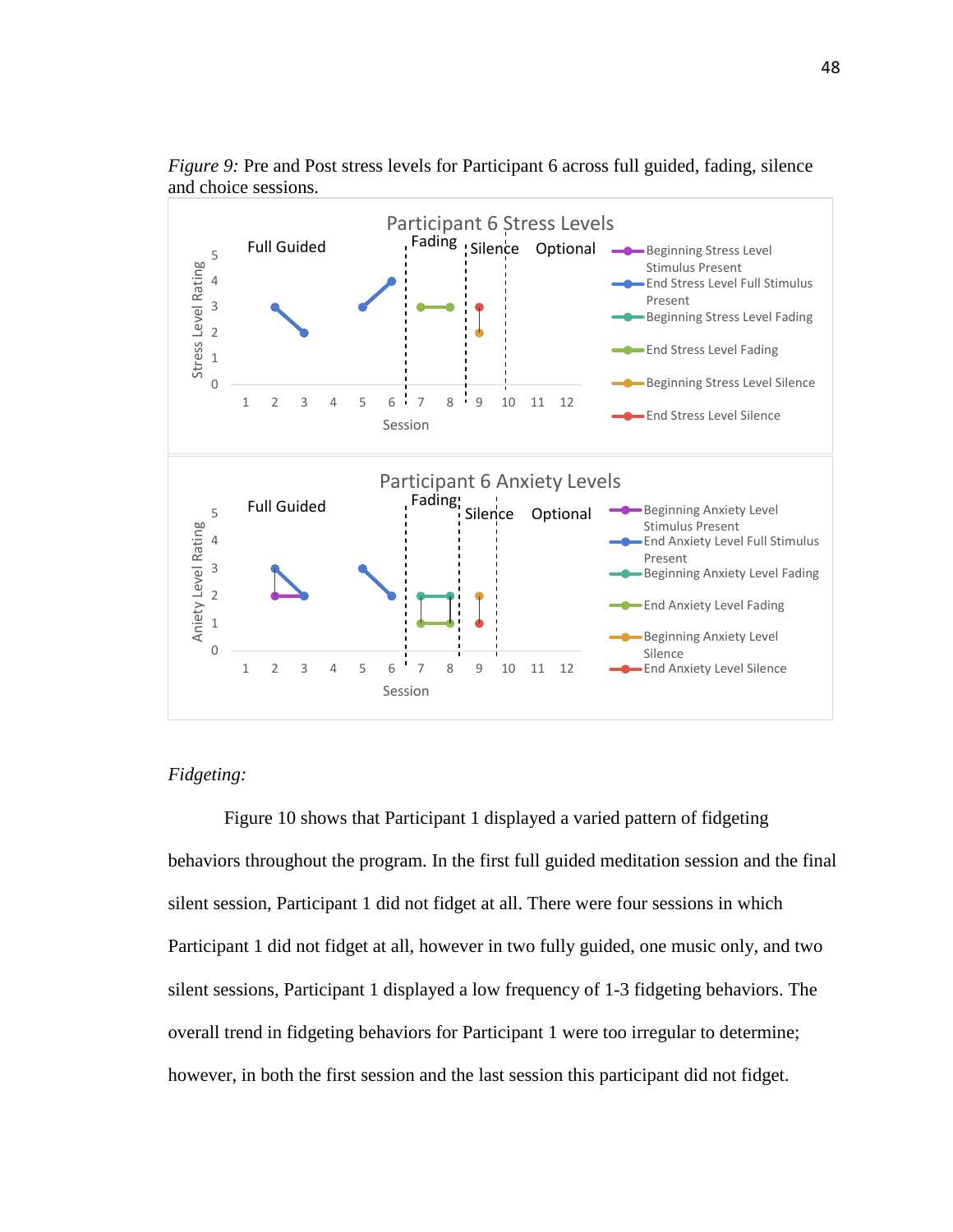The second graph in Figure 10 represents the number of fidgeting behaviors recorded, alongside the change in HR from before the session to after the session. In the full stimulus condition (full guided meditation) the change in heart rate decreased from start to finish each session; however, this was not reflected in the number of fidgeting behaviors that were observed. In the same condition the number of fidgeting behaviors increased each session. However, in the fading conditions (partial guided meditation and music only) this participant's heart rate decreased again from start to finish in both sessions. This time the number of fidgeting behaviors decreased from the full guided to partial guided conditions. Once all verbal prompts were faded out, fidgeting behaviors increased slightly. In the silent condition, Participant 1 displayed a few increases in heart rate from before to after the session. In the session in which the highest increase in HR was recorded, the highest number of fidgeting behaviors were also recorded.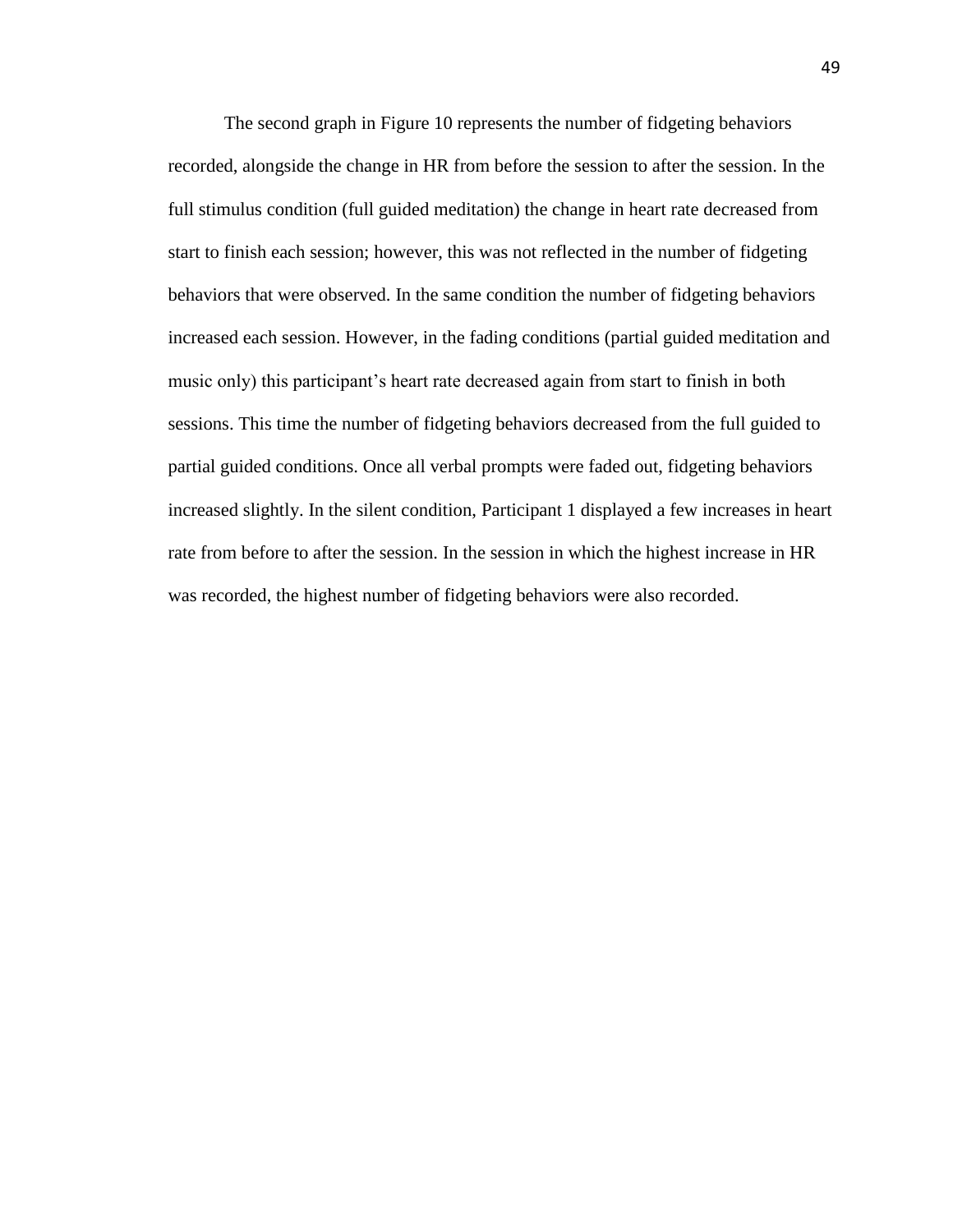

*Figure 10: Individual fidgeting data as well as change in heart rate compared to fidgeting data for Participant 1*

Figure 11 shows that Participant 2 decreased their fidgeting behaviors from the first session to their last. They started the first session with six fidgets, increased to ten fidgets in the second session, and continued to decrease for the most part across the remainder of the sessions. They ended the program with zero fidgets in two silent sessions, and in the final session they attended that was a full guided session. The overall trend in fidgeting behaviors for Participant 2 is a downward (decreasing) trend.

The bottom graph in figure 11 displays the number of fidgeting behaviors compared to the change in heart rate over the course of the session. In the full guided condition, 2 showed a decrease in HR in all of the sessions; however, they displayed their highest rates of fidgeting behaviors in the same condition. After the second session, in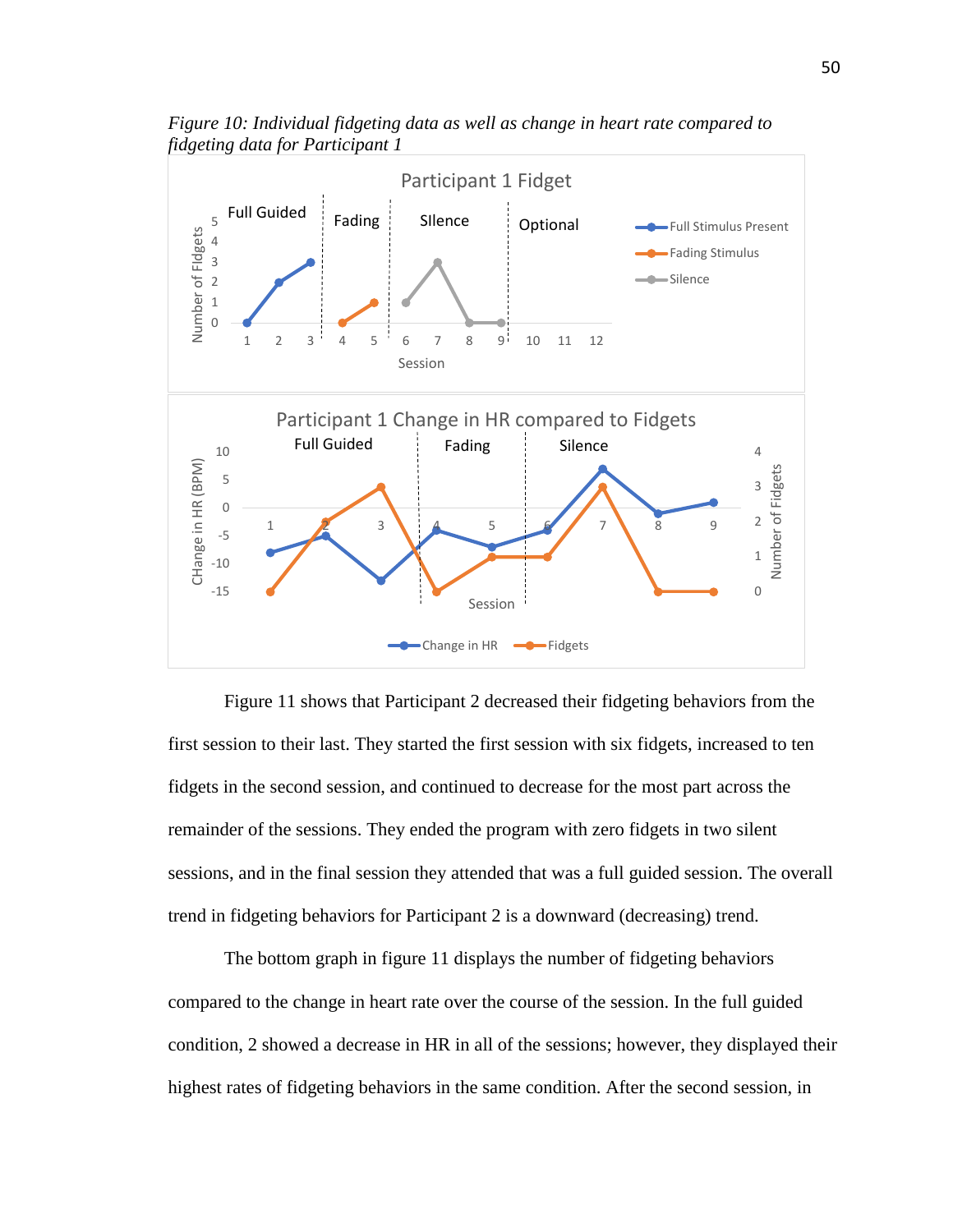which this high number of fidgeting behaviors occurred, the participant experienced an overall decrease in fidgets. In the fading condition, from start to finish in both sessions, Participant 2 demonstrated a small decrease in heart rate, however number of fidgets increased from the final full guided session to the first fading session, and then decreased in the music only condition. In the silent condition, this participant exhibited their most significant decrease in HR across the entire program, and also displayed the lowest number of fidgeting behaviors. In the choice condition, this participant chose to partake in a guided meditation. Compared to the results from the first few sessions of full guided meditation, there was an increase in heart rate (the only increase for this participant across the program) but the number of fidgeting behaviors decreased from their highest rates from the beginning to their lowest after completing the fading program

*Figure 11: Individual fidgeting data as well as change in heart rate compared to fidgeting data for Participant 2*

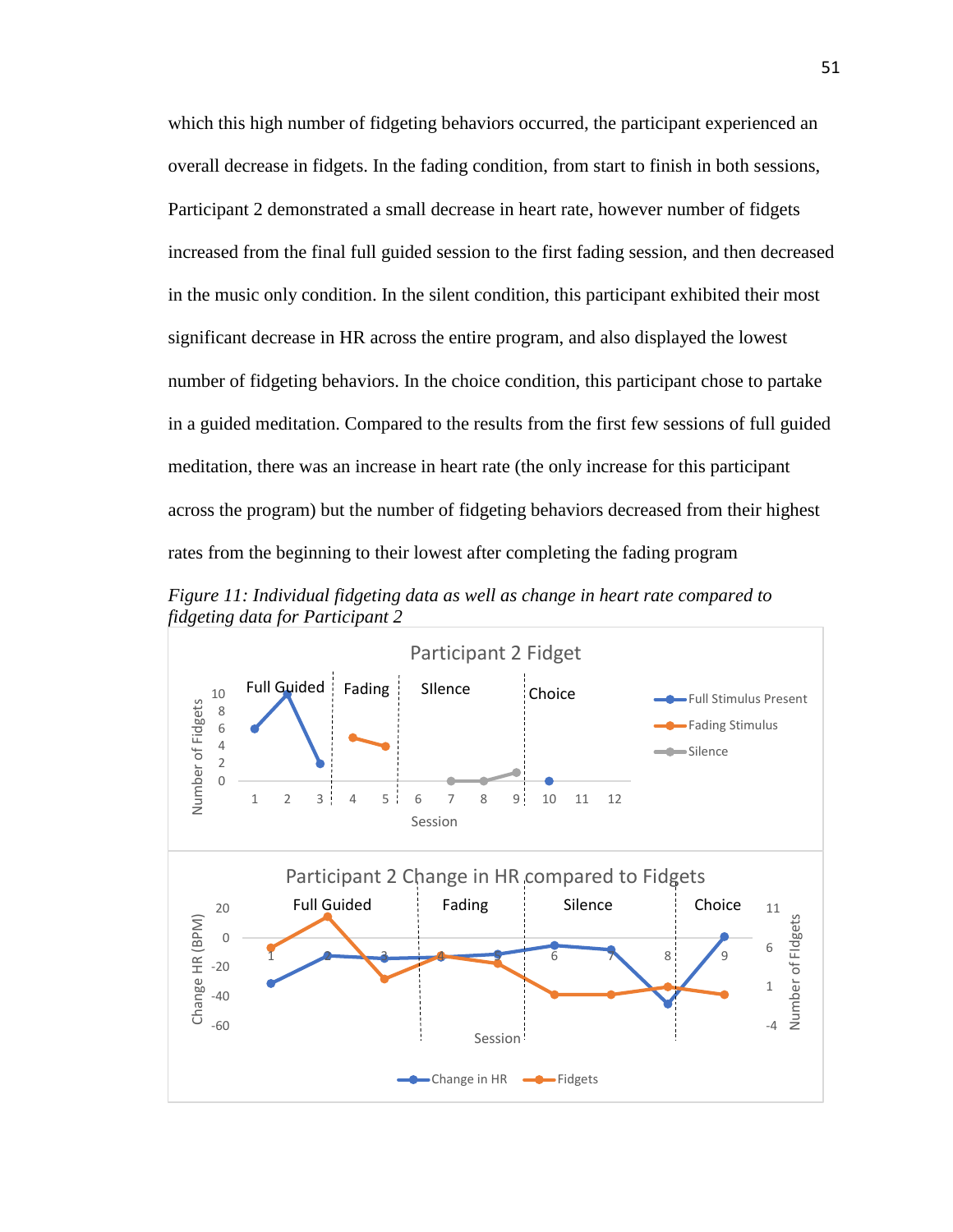Figure 12 shows Participant 3 increased the number of fidgets the most during the first three silent sessions. The total number of fidgets from session one to the final session Participant 3 participated in decreased from six to five. The number of fidgeting behaviors trended upward for this participant from start to finish of the program, but did decrease in the final session.

Figure 12 shows the relationship between the change in heart rate and the number of fidgeting behaviors across sessions. In the fading condition, Participant 3 decreased their heart rate by about 60 bpm in the first fading session, and also exhibited their lowest rate of fidgeting behaviors during the entire program. This suggests that the combined evidence from the heart rate and fidgeting data suggest that the fading condition evoked the greatest physiological decrease in anxiety. In the silent condition, Participant 3's heart rate increased in 50% of the silent sessions but decreased the other 50%. The decreases in HR were greater than the increases. The number of fidgets were highest in the sessions in which the decreased heart rates were observed.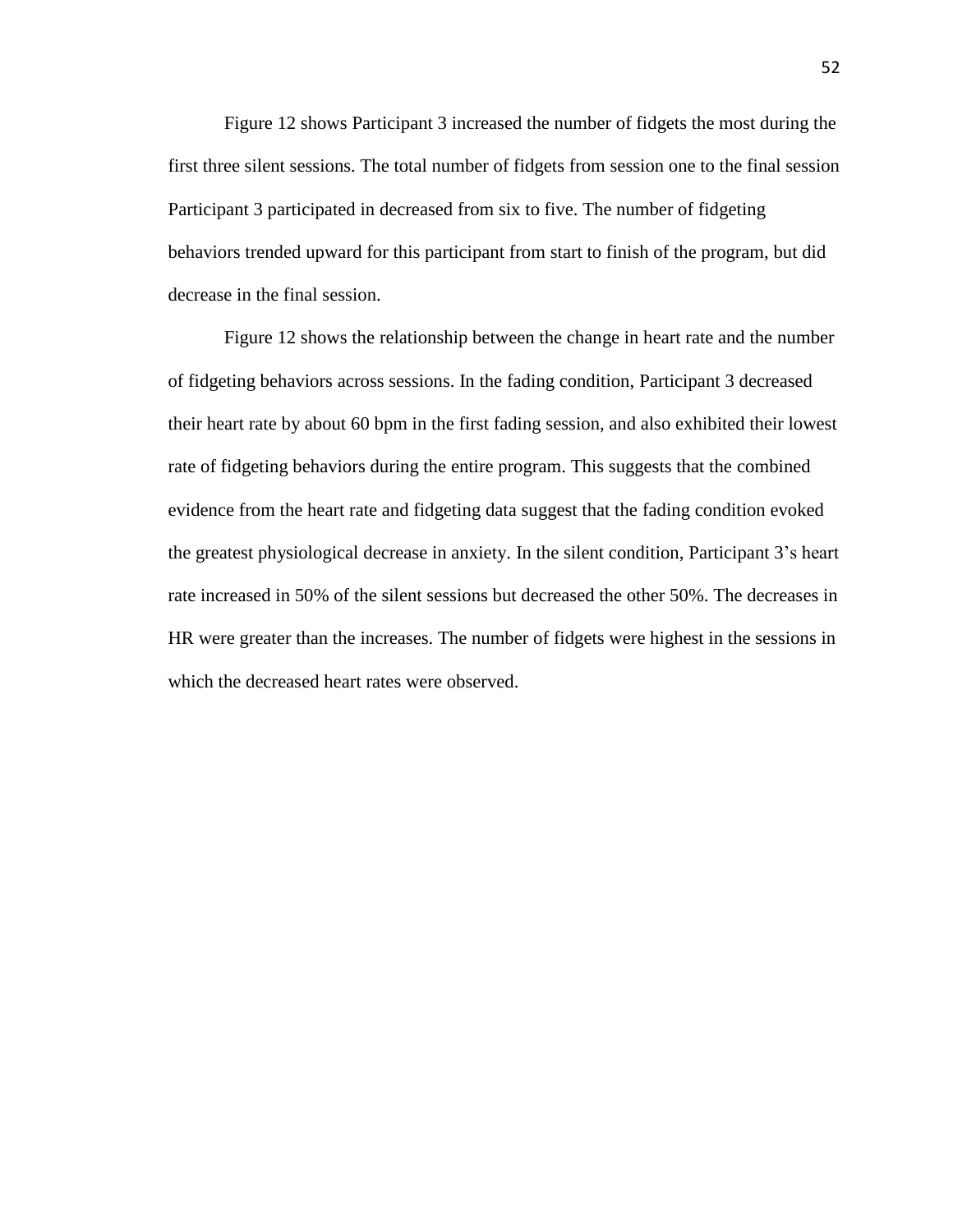

*Figure 12: Individual fidgeting data as well as change in heart rate compared to fidgeting data for Participant 3*

Figure 13 presents fidgeting data for Participant 4, which shows a gradual decrease in fidgets from session one to the last session attended. A total of three fidgets were recorded in the first session, and in the last, there were no fidgets recorded at all. There is a downward trend in fidgeting across the sessions Participant 4 attended.

This participant came to two sessions of the full guided meditation condition, in which a decrease in HR by 25 bpm and the highest number of fidgets, as well as an increase in HR with the second lowest number of fidgets were observed. In the fading condition, Participant 4 attended the music only session, in which their HR decreased but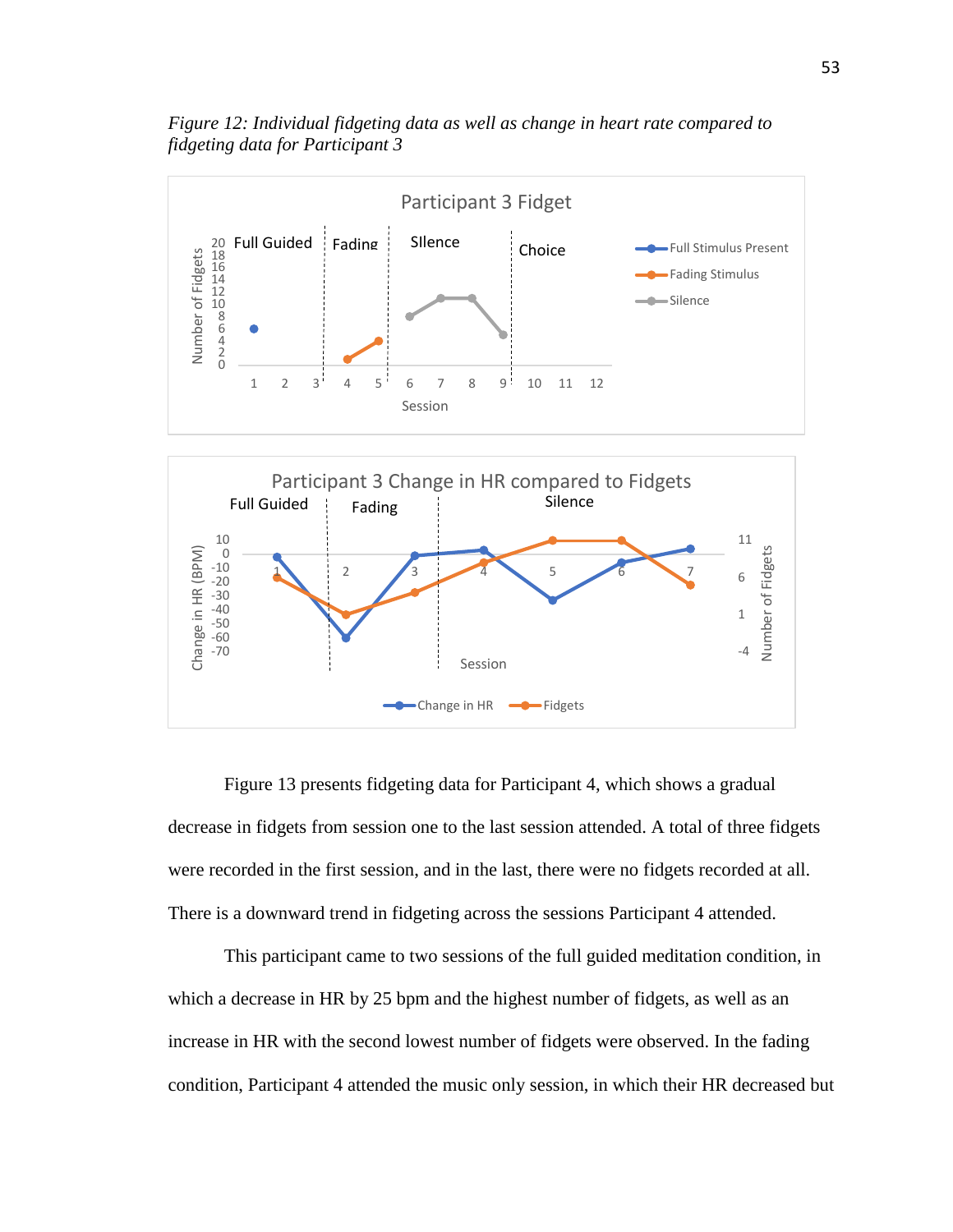their number of fidgets increased compared with the session before. In the silent session that this participant attended, their HR decreased and their number of fidgets reached its lowest rate across the program.

*Figure 13: Individual fidgeting data as well as change in heart rate compared to fidgeting data for Participant 4*



Figure 14 shows Participant 5 had a low, stable number of fidgets during all sessions. There were zero fidgets observed for both the first and final sessions for Participant 5, as well as for two other silent sessions. One fidget was recorded in the music only session as well as the first silent session, showing that the change in condition had little effect on heart rate and movements. Given that this participant did not display any fidgeting behaviors for the majority of the sessions, it can be determined that there was a steady trend in fidgeting behaviors at a rate of zero.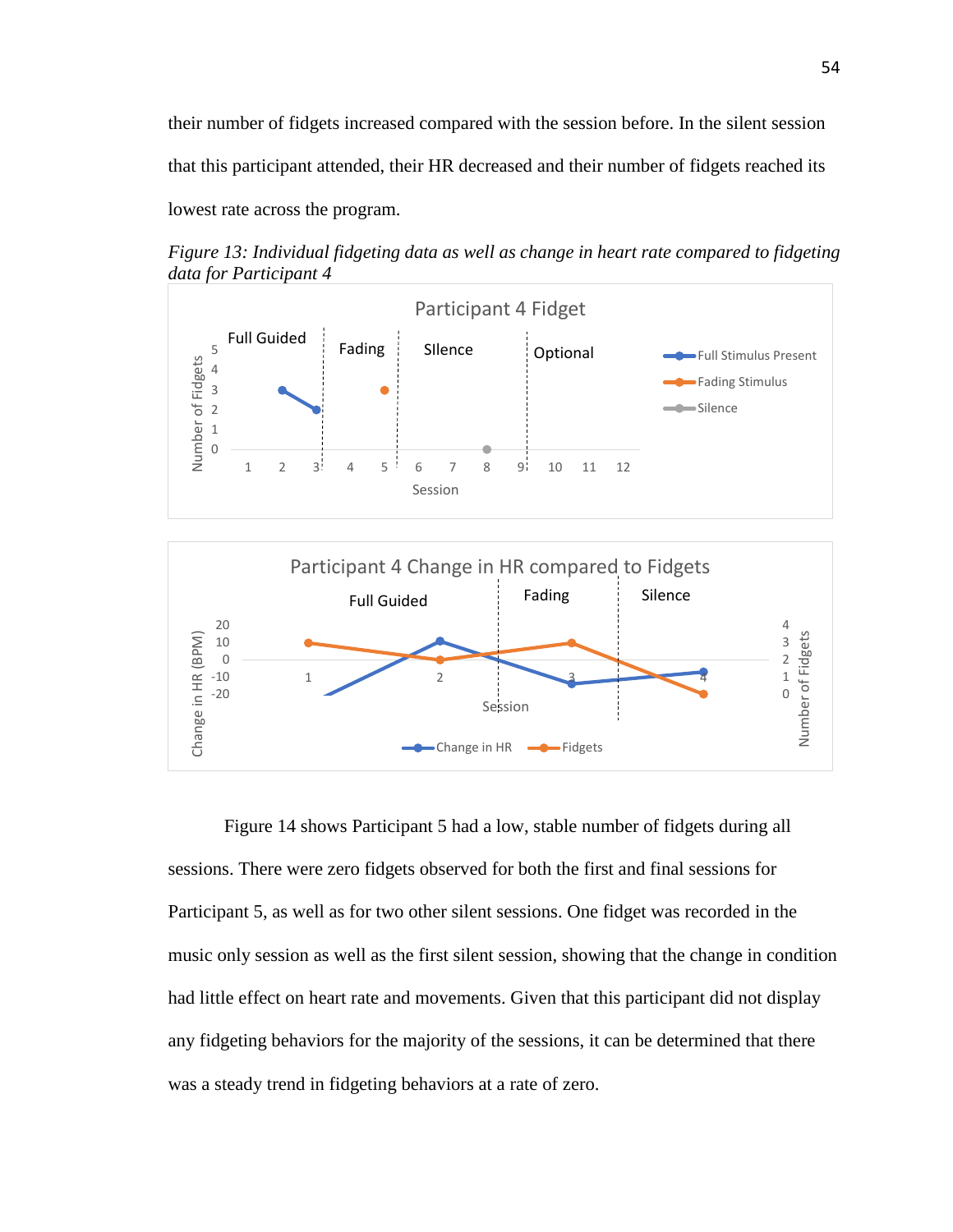In the second graph in Figure 14, the comparison between change in HR and number of fidgeting behaviors are related as follows. When the change in heart rate increased from the first session to the second, the number of fidgeting behaviors also increased from the previous session. Heart rate decreased from beginning to end in all silent conditions, and the number of fidgets decreased from one in the first silent session to zero fidgets for the remainder of the sessions. During the optional fourth week in which participants chose which condition they would meditate in, Participant 5 chose to partake in a full guided meditation (in which they did not get to experience during the normal progressions of the program) and a session with music only. In both sessions Participant 5 exhibited a decrease in heart rates and zero fidgeting behaviors.

*Figure 14: Individual fidgeting data as well as change in heart rate compared to fidgeting data for Participant 5*



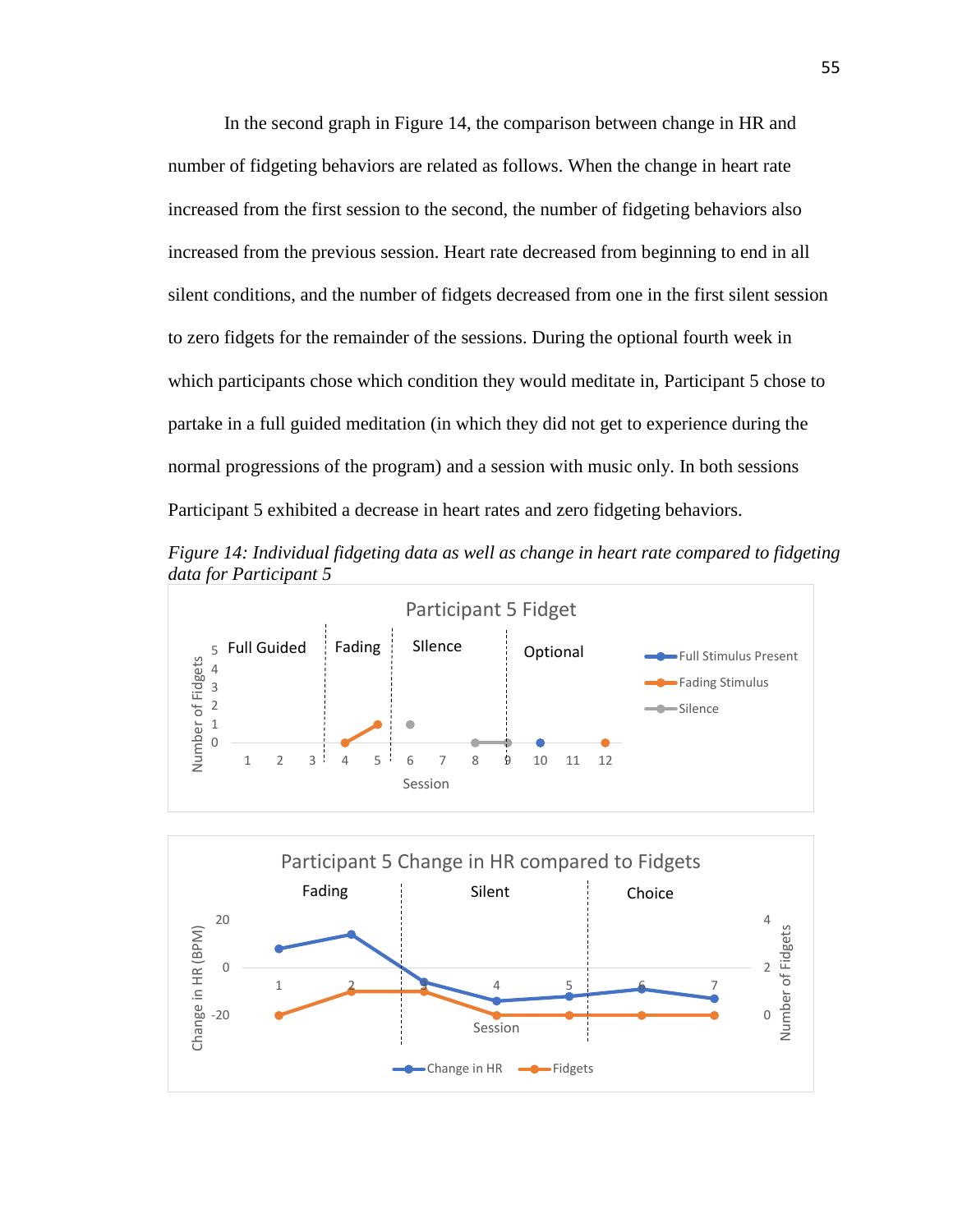Figure 15 shows a large decrease in the number fidgets for Participant 6. During session 1, they did not close their eyes, which is also associated with the 21 fidgets observed. After noticing the discomfort the participant was experiencing with their eyes open, the instructor directed them to close their eyes in the second session, which resulted in a decrease to one fidget for the entire duration of the session. This was the largest decrease in fidgets across all participants. In subsequent sessions, fidgeting behaviors increased again for the remainder of the full guided meditation sessions, decreased again with the faded guided meditation, and then increased again in the music only and silent session. From beginning to end, the number of fidgets decreased from 22 to 4. The changes in heart rate session to session directly related to the number of fidgets produced each session as displayed in the second graph of figure 15. This was the clearest relationship observed between the two variables for all participants. In other words, as heart rate decreased, the number of fidgets decreased as well (from the previous session), and the same relationship occurred when the change heart rate increased.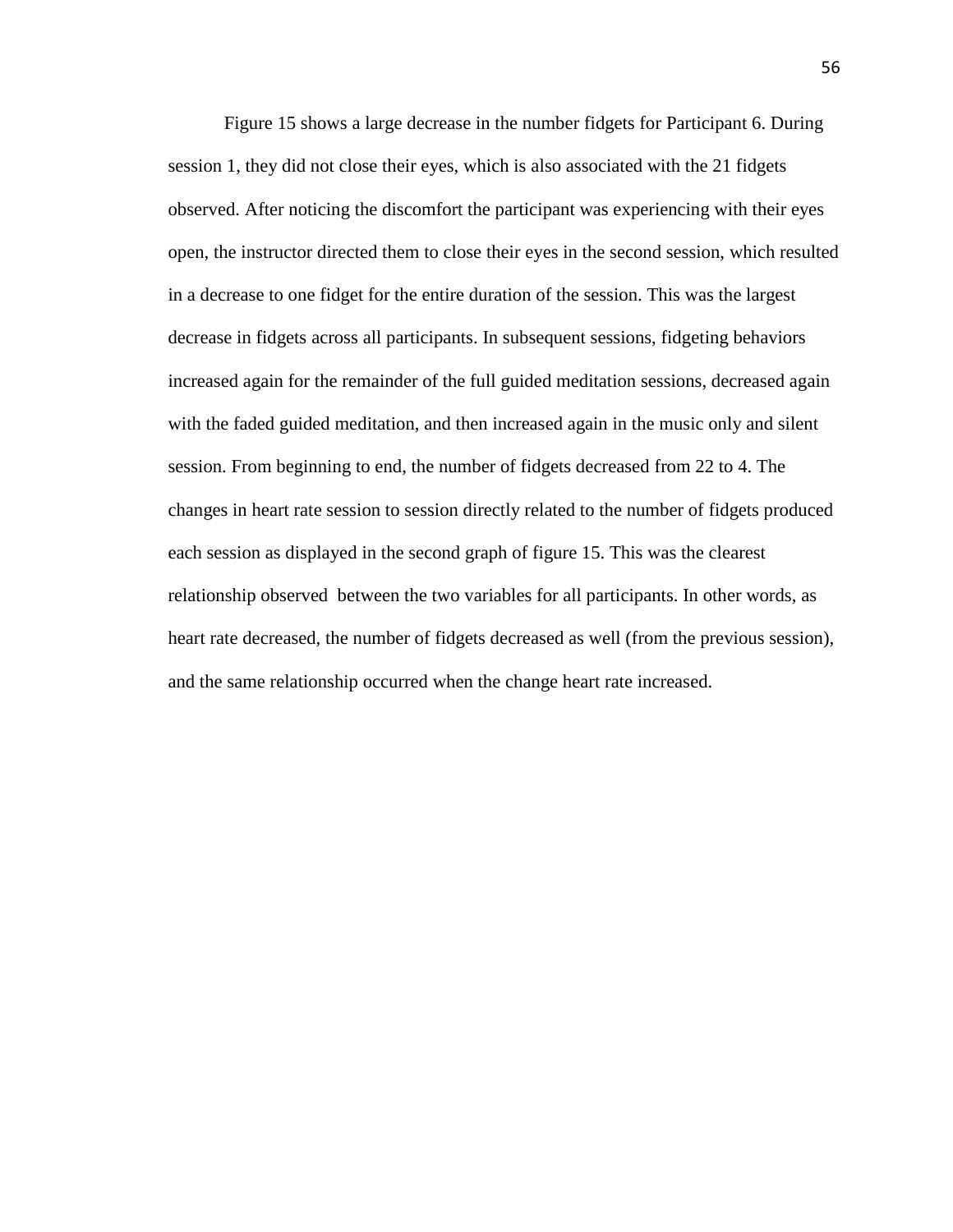

*Figure 15: Individual fidgeting data as well as change in heart rate compared to fidgeting data for Participant 6*

#### *Enjoyment/Easiness*

-30 -20

Figures 16 and 17 display enjoyment/easiness graphs for all participants.

Session

 $-$ Change in HR  $-$ Fidgets

Participant 1 rated the fading and silent meditations the highest as "highly enjoyable" and rated the first couple guided meditations, the faded meditation, and all silent meditations as the easiest sessions. Participant 2 rated all sessions "very high" for enjoyment except one where they rated one of the full guided meditations as just "high" for enjoyment. All sessions were rated very easy, and this can be seen in figure 16. Participant 3 rated the first guided meditation and the final silent meditation the highest with a "high" rating, while all other sessions were rated as "moderate." The hardest sessions for Participant 3

-8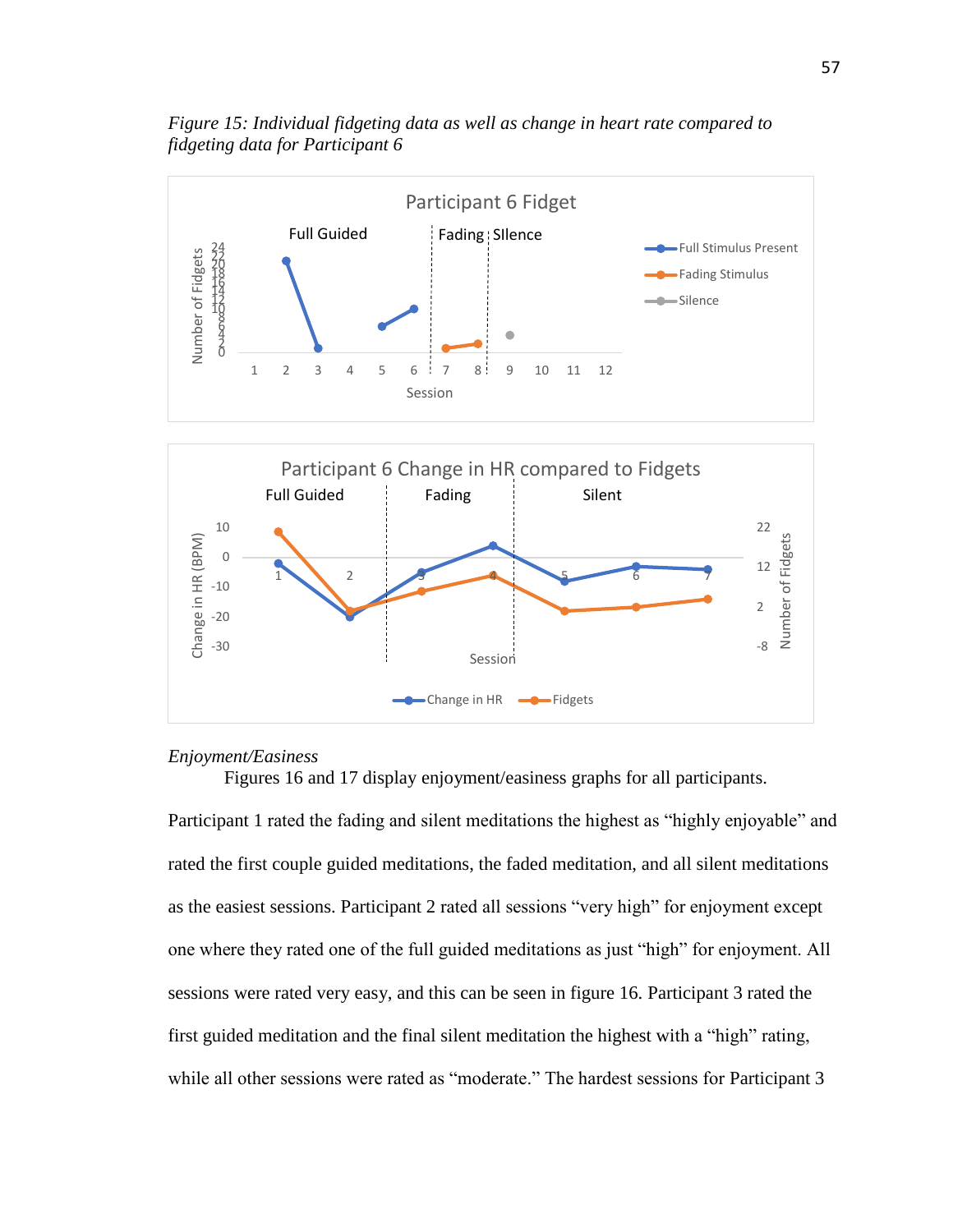were rated "moderately hard" and "hard" and were all silent meditation sessions. For Participant 4, the most enjoyable sessions were the first guided meditation and the music only session. There two were also rated "easy" by Participant 4. The lowest rating went to the silent meditation, which was also rated the hardest by Participant 4. Participant 5 rated all but one (faded guided session) "high" for enjoyment, and rated all sessions as "easy." This can be seen in figure 16. For Participant 6, the hardest session was the one with music only ("moderate" rating), All other sessions were rated "easy" or "very easy." The highest rating for enjoyment went to the first full guided meditation (very high) and the remaining sessions were most commonly rated "moderate."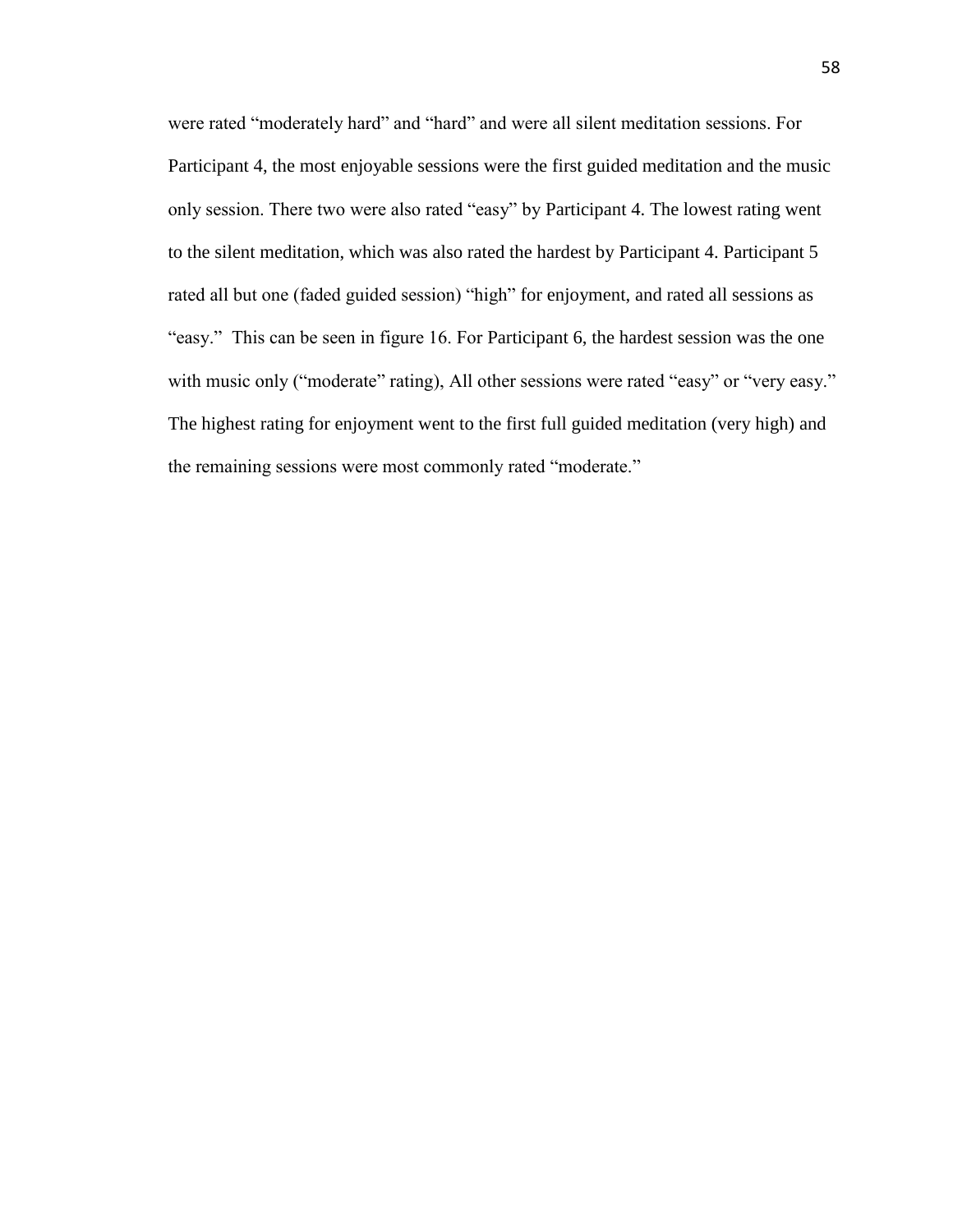

*Figure 16: Enjoyment/easiness graphs for participants 1, 2, and 3*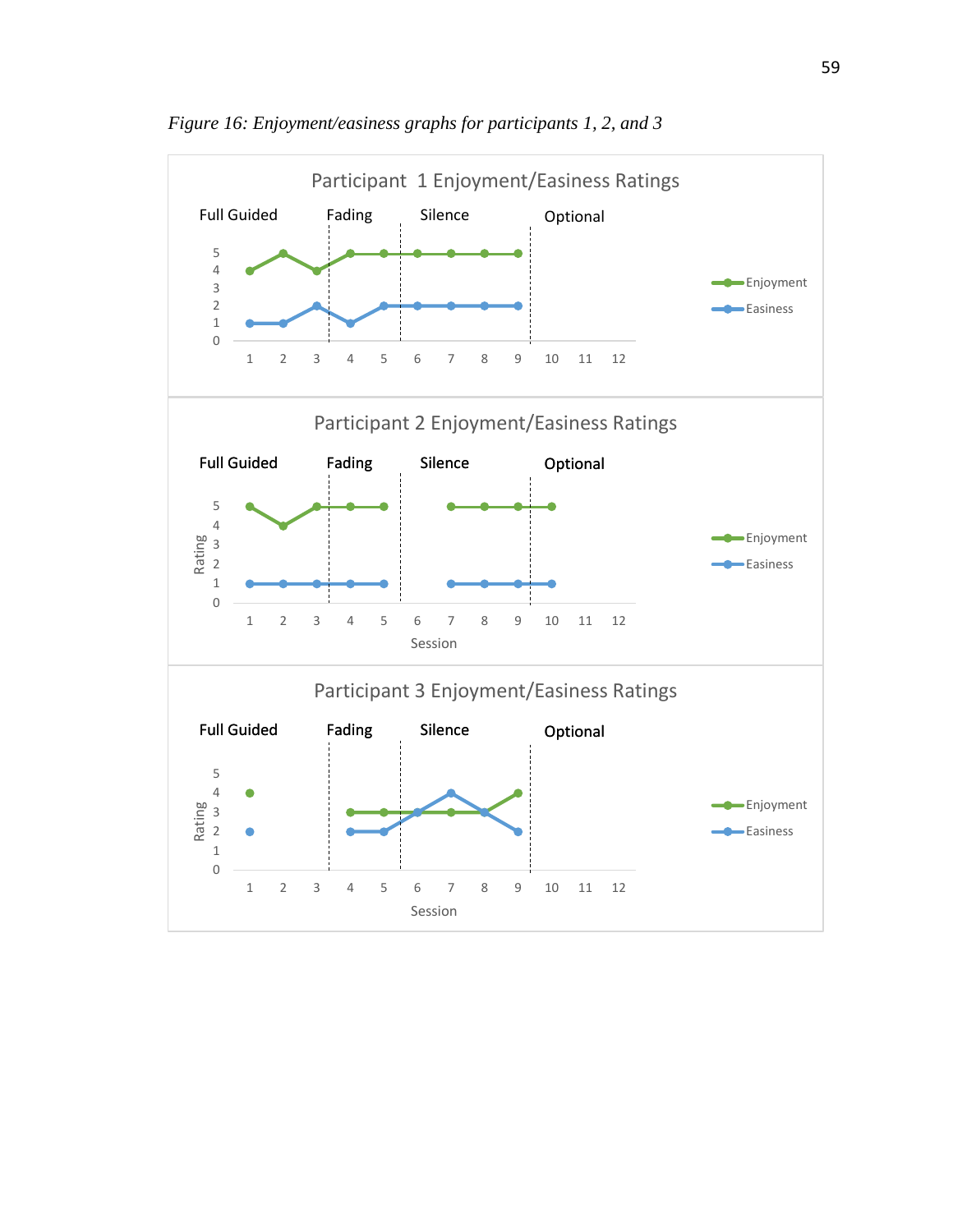

*Figure 17:* Enjoyment/Easiness graphs for participants 4, 5, and 6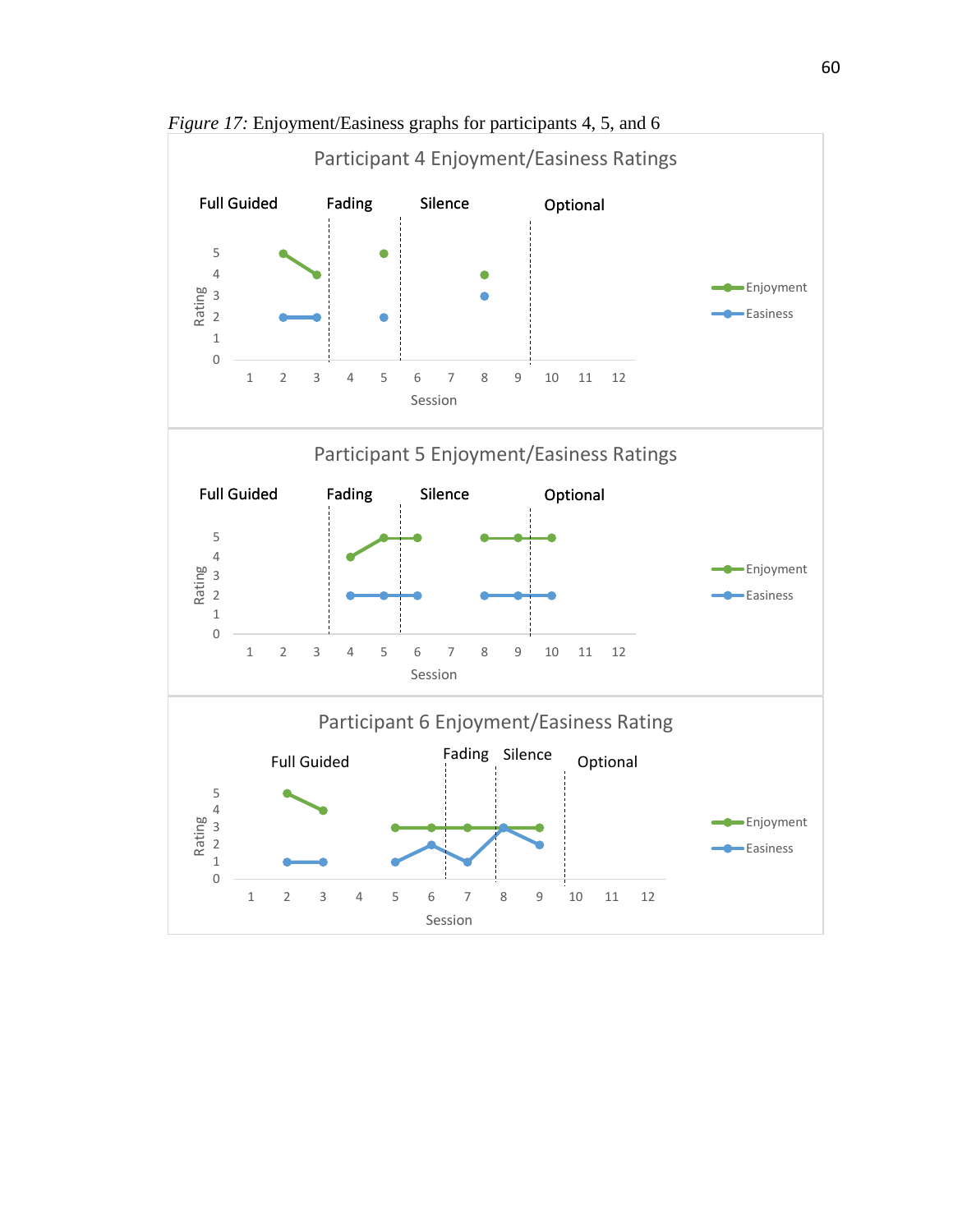## *Follow up*

Follow up data for continuation of a meditation practice is displayed in Figure 18. Of the six participants, only half responded to the follow up questionnaire that was emailed to them. The survey was distributed via email to all participants with a link to survey monkey to complete it. Out of the three respondents, two reported still meditating on their own, and one reported having stopped. For both participants who responded "yes" to continuation of the program on their own, they have chosen to meditate in the music only condition, 1-2 times per week. Respondents to the follow-up questionnaire reported feeling that their stress and anxiety levels both decreased from this program. This seemed to mirror the self-report measures of stress and anxiety. On the intake questionnaire given at the very beginning of the program, Participant 2 reported a "high" level of stress, and in the follow-up questionnaire she reported having a "moderate" level of stress signaling a decrease. The self-reported anxiety levels for Participant 2, in the intake and follow-up questionnaire indicated that they reported having "moderate" anxiety levels, signaling no change. For Participant 5, at intake, they reported their stress and anxiety levels to be "moderate." Anxiety levels appeared to decrease from "moderate" to "low," however, stress levels remained the same. For Participant 6, "low" stress and anxiety levels were reported in the intake questionnaire. In the follow-up questionnaire, both stress and anxiety remained at a "low" level.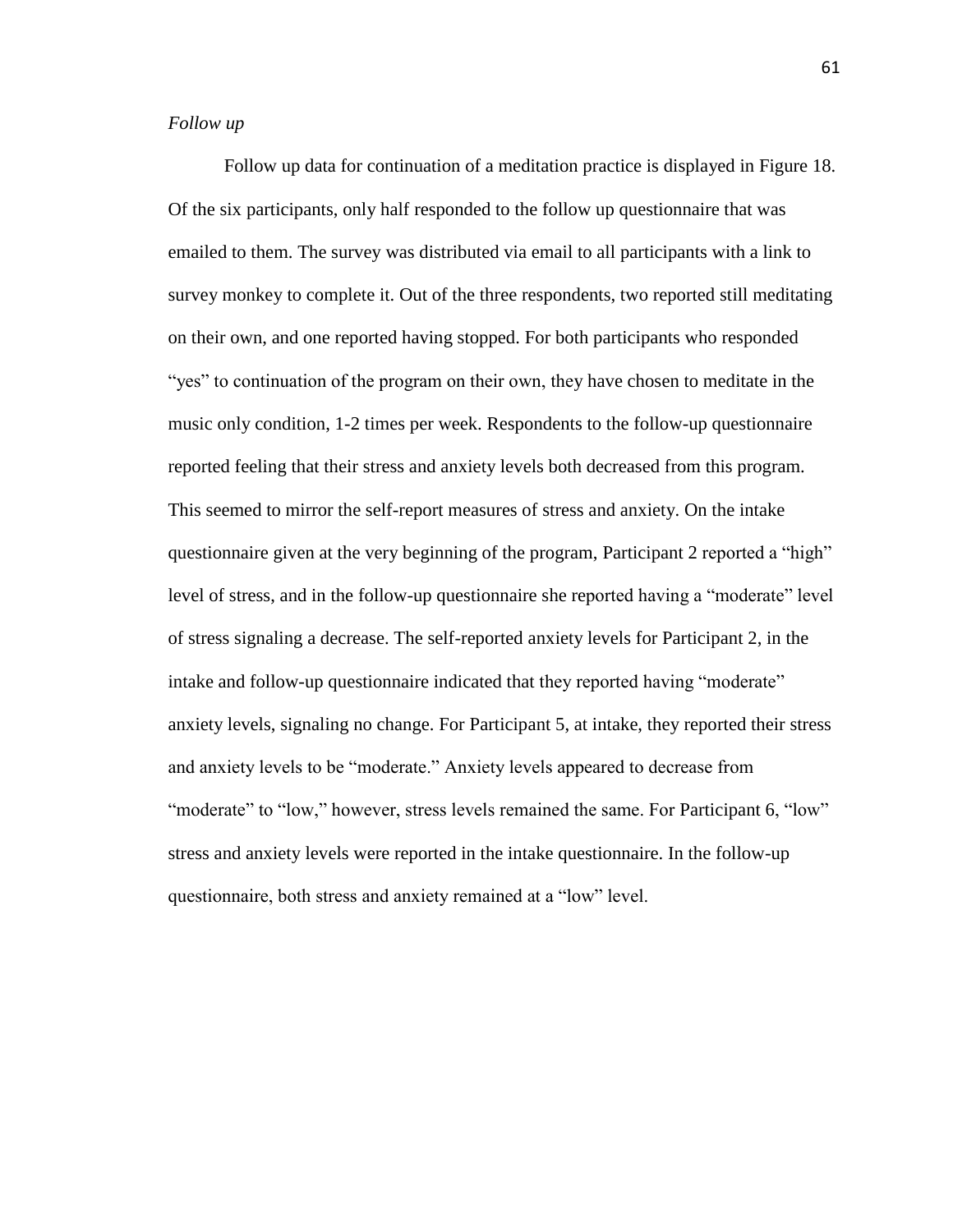*Figure 18: Follow-up data pertaining to the continuation of the program after its termination. Graph one represents the number of participants who did or did not continue to meditate after the study had ceased, and the second graph displays the condition in which participants continued to meditate in*



An inter-observer reliability (IOR) measure was calculated by counting how many agreements of either occurrences or non-occurrences of behavior between both observers and dividing that number by the total number of agreements plus disagreements between the observers. That dividend is then multiplied by 100 to get a percentage (Total # of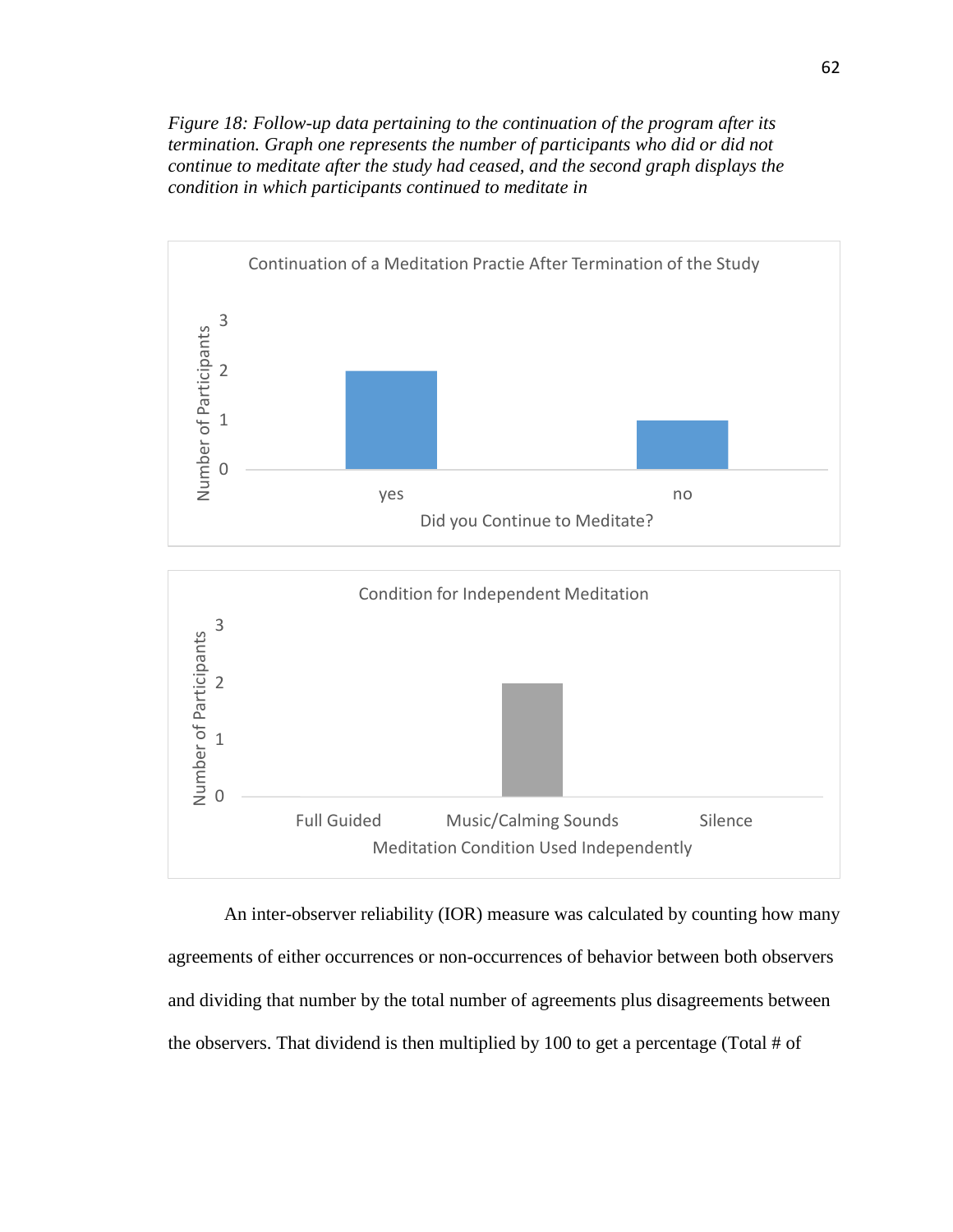Agreements/ Agreements + Disagreements) x 100). Accurate recording is achieved if the

IOR is above 80%.

| TOIX TOI OCCUITENCES CAICUIAICU ACTOSS AIT SCSSIOIIS. |         |      |      |    |      |    |      |      |      |     |       |       |       |
|-------------------------------------------------------|---------|------|------|----|------|----|------|------|------|-----|-------|-------|-------|
|                                                       | Session |      |      |    |      |    |      |      |      |     |       | Total |       |
|                                                       |         |      | 3    | 4  | 5    | 6  |      | 8    | -9   | 10  | 11    | 12    | 63.6% |
| <b>IOR</b>                                            | 54.5    | 31.3 | 66.7 | 60 | 42.3 | 70 | 36.4 | 81.3 | 57.1 | 100 | $- -$ | 100   |       |
| (%)                                                   |         |      |      |    |      |    |      |      |      |     |       |       |       |

*Table 2:* IOR scores for number of agreed upon occurrences for each session and the total IOR for occurrences calculated across all sessions.

Table 2 displays the IOR for occurrences in each session and in total (across the program). All sessions besides sessions 8, 10, and 12 have an IOR under 80%, meaning that the observers were relatively inaccurate in recording the number of fidgets for each participant. However, this table seems to underrepresent the data. Therefore, an IOR was also calculated for agreements on non-occurrences. Non-occurrences means intervals in which a fidget was not observed by any of the observers for a given participant. This data is displayed in Table 3, in which all sessions besides sessions 1, 2, and 5 are about 80%.

*Table 3:* IOR scores for number of agreed upon non-occurrences for each session and the total IOR for non-occurrences calculated across all sessions.

|            | Session |                |   |                |  |   |                                      |   |      |     |  | Total |       |
|------------|---------|----------------|---|----------------|--|---|--------------------------------------|---|------|-----|--|-------|-------|
|            |         |                |   |                |  |   |                                      |   |      |     |  |       |       |
|            |         | $\overline{2}$ | 3 | $\overline{4}$ |  | 6 |                                      | 8 | 9    | 10  |  | 12    |       |
|            |         |                |   |                |  |   |                                      |   |      |     |  |       |       |
| <b>IOR</b> |         |                |   |                |  |   |                                      |   |      |     |  |       | 83.8% |
|            |         |                |   |                |  |   |                                      |   |      |     |  |       |       |
| (% )       |         |                |   |                |  |   | 52.8 71.9 90.6 83.1 76.2 85 83.33 94 |   | 90.4 | 100 |  | 100   |       |
|            |         |                |   |                |  |   |                                      |   |      |     |  |       |       |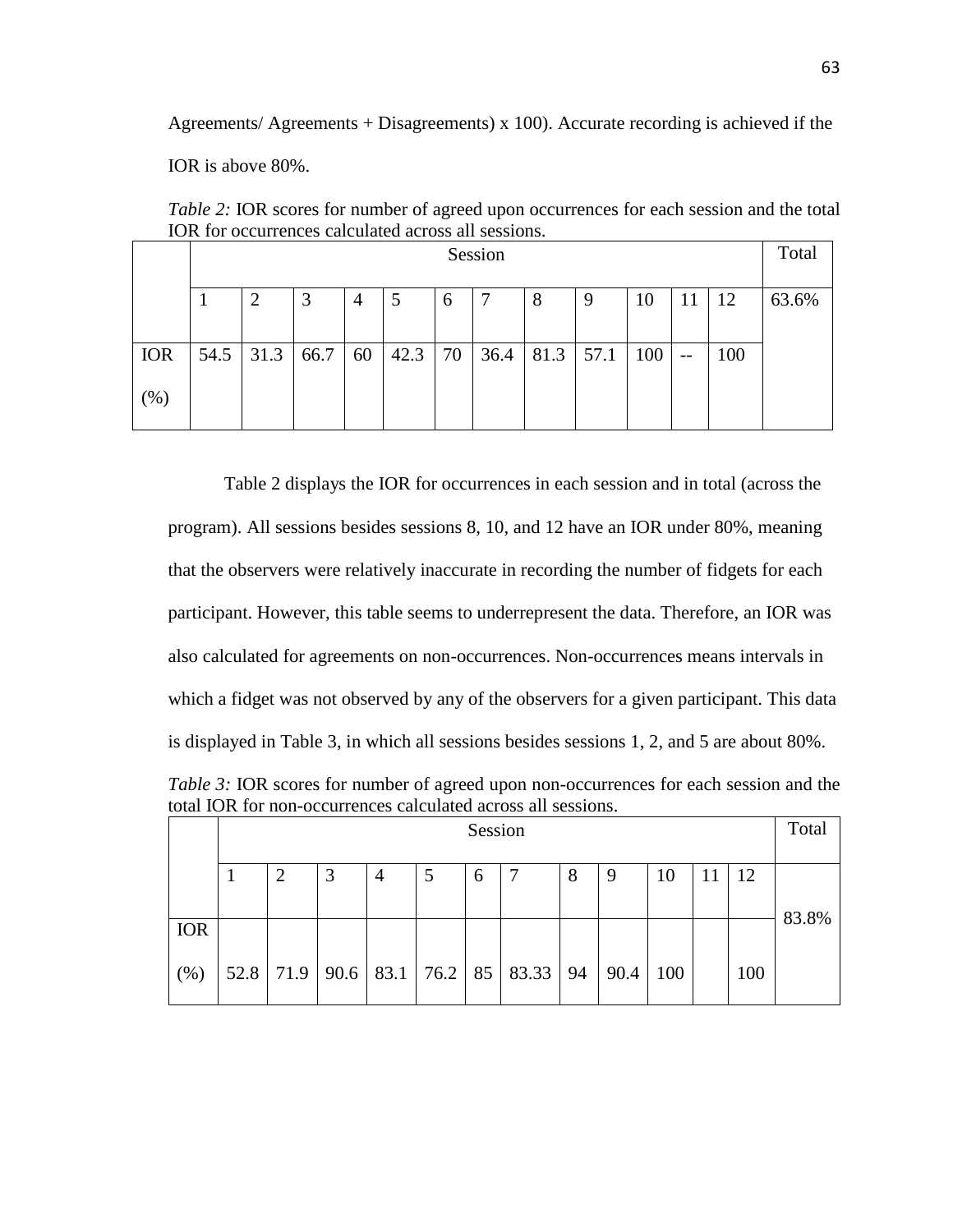### **Discussion**

Almost all participants experienced an overall decrease in heart rate from their initial resting heart rate recording from the first session, to their final recording of their resting heart rate. All participants also displayed a decrease in heart rate after most sessions, however some participants experienced one to two increases in heart rate, which was usually seen in the silent condition. This suggests that the meditation sessions had the predicted effect on participants.

Most participants experienced no change in their self-reported stress level, but as for self-reported anxiety level, participants were split evenly in either showing no change or decreasing. The variability from pre-session score to pre-session score across all sessions leaves room for doubt about the effectiveness of the intervention itself. There are a number of possible confounding variables that could have contributed to this result including the fact that this program was introduced after midterms and ended during the final weeks of the semester. Some extraneous variables that might have affected participants' performance could include menstrual cycle for women (Brar, 2015), familial problems, coursework, exams and papers, friend troubles, relationship issues, work, sickness, amongst many others. None of these variables were considered in the present study, but could be collected in future studies.

Most participants displayed a decrease in fidgeting behaviors from the start of the program to the end of the program while the others remained the same. None showed an increase in fidgets from the first session to the final session. As for enjoyment ratings, the full guided meditations most frequently got the highest scores, followed by the silent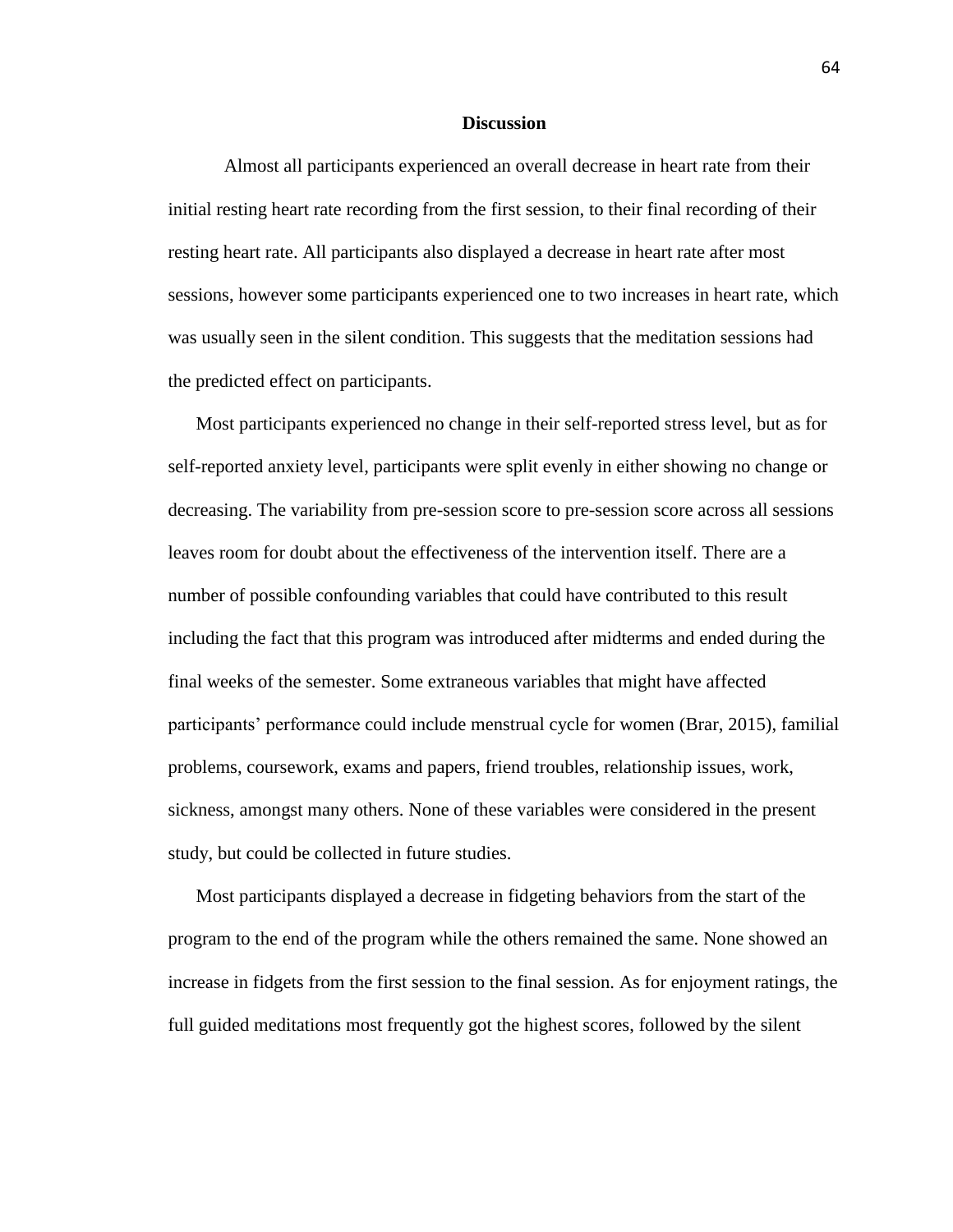sessions. For easiness, the full guided meditations were rated the easiest by most participants.

The majority of participants (who gave follow-up responses) persisted with their meditation practice after the study was terminated. These participants reported meditating in the "music/calming sounds" condition one to two times during the first week after the program ended. This condition was one of the "fading" conditions in the program, which implies the fading procedures themselves were effective in getting participants to continue their practice, and should be used to help transfer self-control to the person themselves. Doing so is a common strategy to promote behavior change maintenance (Martin & Pear, 2014).

After interpreting the results gathered across sessions, it can be concluded that fading procedures used to reduce verbal and audible prompts in a meditation program were also effective in decreasing participants' heart rates and frequencies of fidgeting behaviors. It is evident that a high heart rate is correlated with elevated levels of stress and anxiety, and low heart rates are correlated with relaxation (Schneiderman et al., 2005). For this reason, heart rate was measured to represent an evaluation of relaxation. Heart rate is a measure that provides information describing in physiological terms whether the intervention does create effects that are correlated with relaxation. It was observed that heart rate decreased over the course of the intervention, both from the beginning of each session to the end, and from the beginning of the program to the end.

Self-reported stress levels seemed to remain the same, which indicates that the intervention does not decrease reported stress levels after completion. In the intake questionnaire, we measured self-reported stress levels associated with certain stressors;

65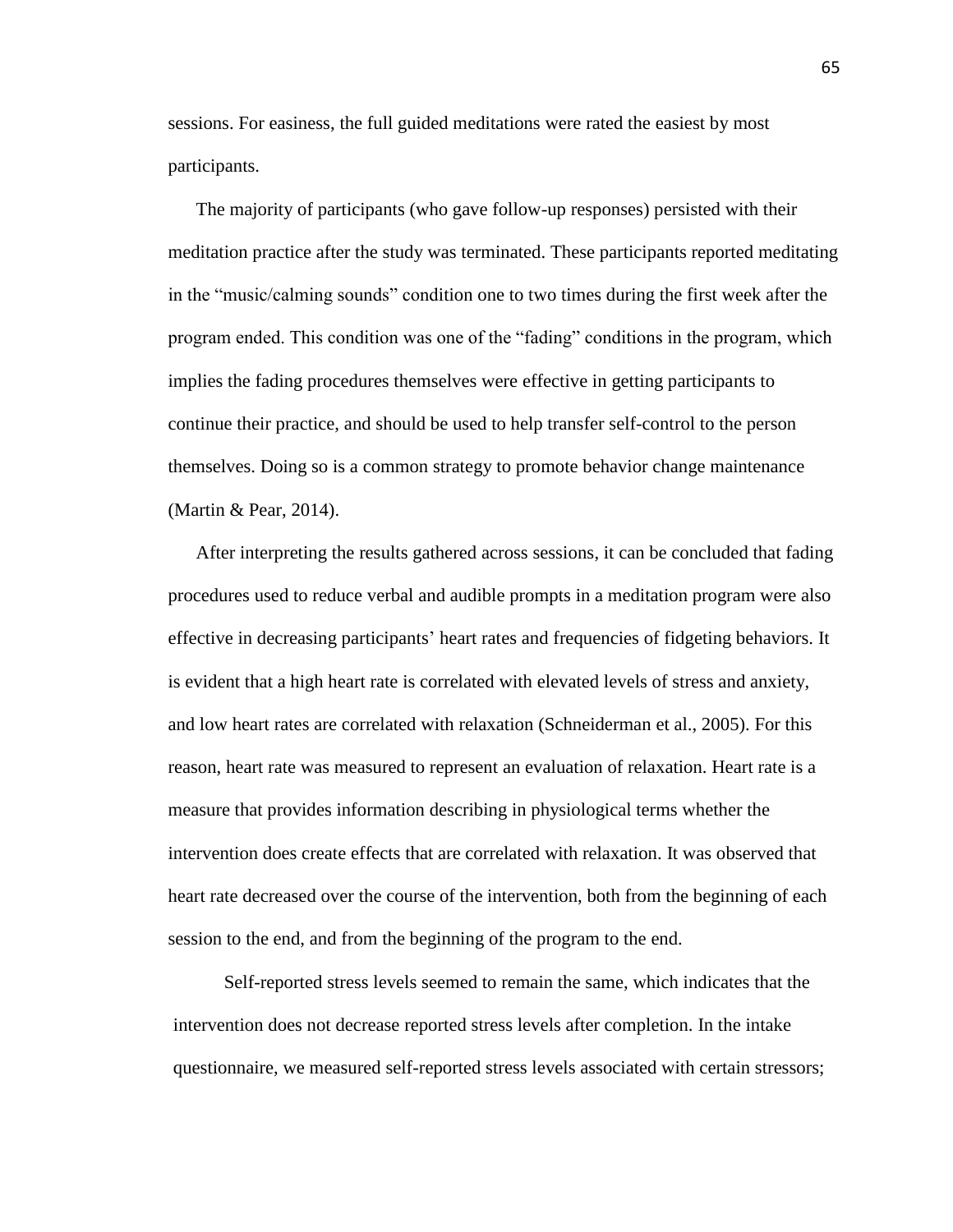however, the same questions were not asked of the participants in the follow-up questionnaire. This is something that future studies should consider doing to ensure consistency throughout the program, and to obtain more accurate data on self-reported stress levels and what is potentially affecting them. Stress levels decreased from before the session to after the session 46.5% of the time, and remained the same 51.1% of the time with one reported increase. Anxiety levels, however, decreased (53.5%) from before the session to after the session, which suggests that anxiety levels decreased due to the intervention. While seemingly at odds, these findings might suggest that meditation can be used to reduce anxiety levels even if stress levels remain the same.

Verbal prompts in the form of guided meditation were faded out over time. In other words, the verbal prompts were decreased, and the amount of time spent meditating with just music increased. Then the music, which is an extra-stimulus prompt, was faded until there were no sounds/prompts at all. The purpose of doing this was to decrease the individual's dependency on prompts to meditate and to be able to generalize meditating behaviors in any situation in which prompts are unavailable. Meditating successfully was operationally defined by a consistent decrease in heart rate from before the intervention to after completion of the meditation program, (both after each session and cumulatively) as well as a decline from high to moderate rates of fidgeting to a low-frequency rate of fidgeting behaviors, which were both observed.

Fidgeting was a variable that helped estimate a reduction in anxiety levels caused by an initial introduction to meditation. This might have been due to a lack of positive social reinforcement while among others as in meditation. Participants might not have been used to not being reinforced in a social situation. By being reinforced in a social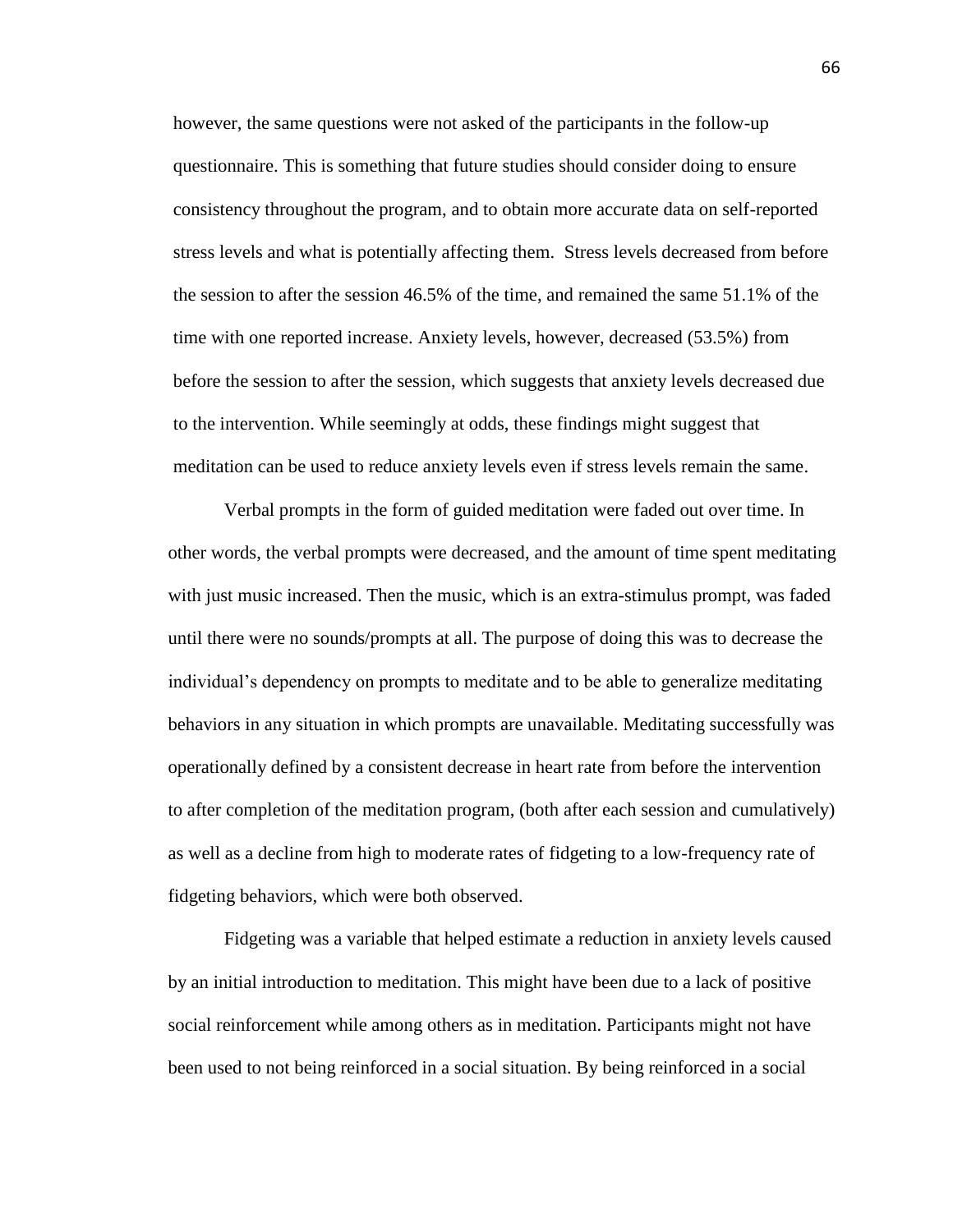situation, what meant is that participants were probably used to their behaviors leading to some type of overt reaction from another person, or generally using their phones to keep themselves from getting bored in class. These behaviors normally result in receiving a consequence that will increase the likelihood of those behaviors occurring again. Therefore, with participants being placed in a setting in which no social reinforcement would result from their behaviors, we expected to observe an extinction burst of fidgeting in the first few sessions for many participants where their fidgeting behaviors would characteristically begin at high rates, and eventually decreased over time. The reasoning for this is that it is possible that when surrounded by other people, those who are not acquainted with a meditative practice might feel uncomfortable because they are not receiving any social feedback from the others in the room (Crone-Todd, D.E., Personal Communication, 12/15/16). If this was the case, participants were expected to be caught looking around the room to see what everyone else is doing to gain some social reinforcement for what they were doing themselves. However, with the noted decrease in fidgeting, we were able to determine that the program was successful in producing effects that are correlated with relaxation in regards to fidgeting.

In recruiting participants, we encountered several issues that led to a small number of recruits and an even smaller number of participants who attended the sessions. After collecting emails, names, etc. the first time around, one week into the study an attempt was made to recruit more people to join the study but to no avail. The common issue when trying to get students to sign up for the study involved scheduling conflicts with the session times that were offered. Many students expressed great interest in the study; however, due to conflicting classes or work, many were unable to commit to the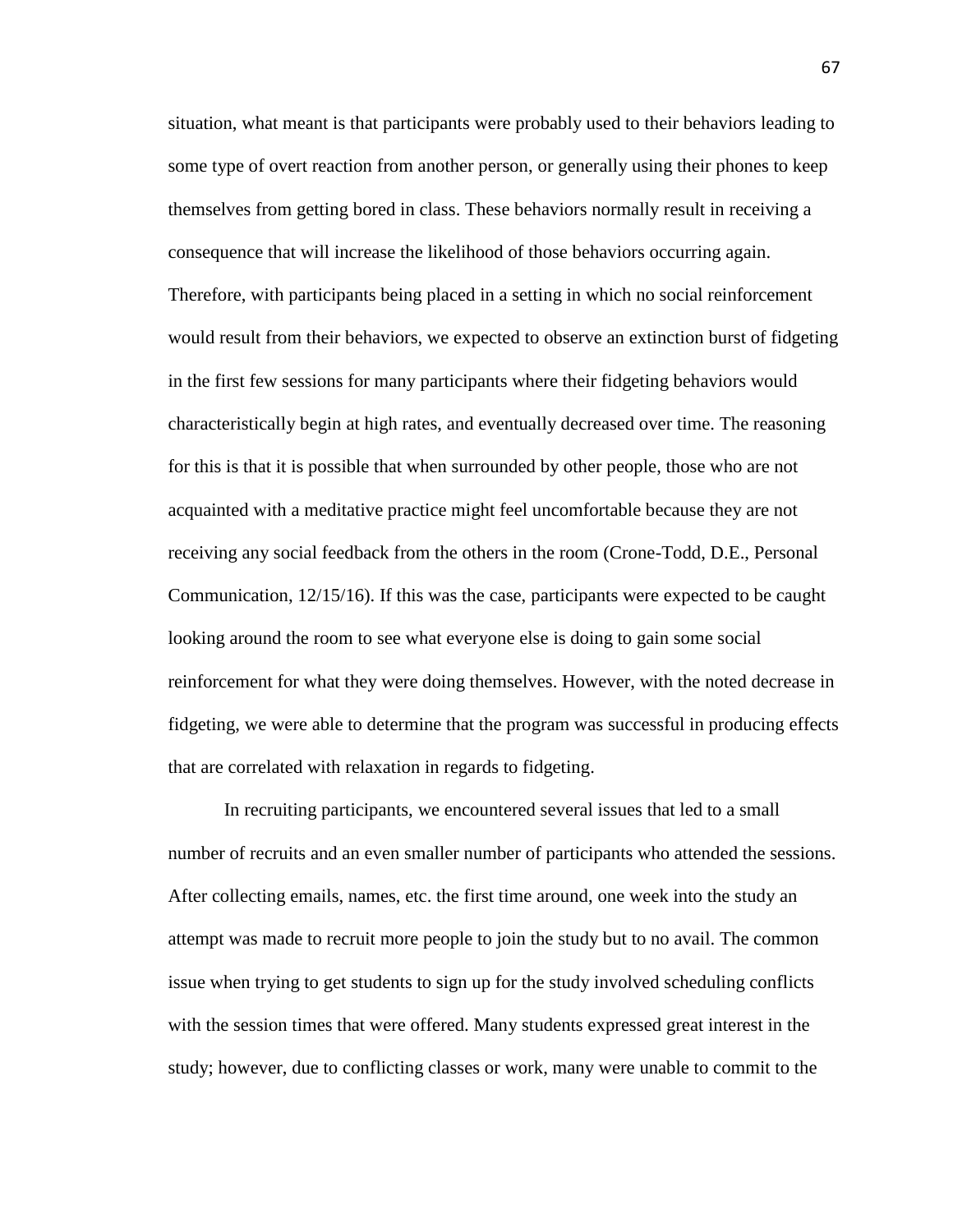study. In the future, it would be beneficial to offer several session times across morning, afternoon, and evening hours to allow a larger variety of people to have the freedom to participate in a time that works best for them. However, this is easier said than done, because the researcher would have to then clear all days and all times of their own schedules to allow for this, which is unrealistic. Also, it might be beneficial to increase the number of total sessions, the number of days per week the sessions are held, and the duration of the sessions. Research has shown that practicing meditation for twenty minutes per day reduces stress levels (Murphy & Donovan, 1997). A decrease in selfreported stress levels is something that was not observed in the present study, however we did not use the same stress scales to obtain these results.

There is a possibility that heart rate, anxiety levels, stress levels, and fidgeting data were the result of habituation to the room or to the room becoming a conditioned stimulus for relaxation (e.g., decrease in heart rate/anxiety levels). Pierce and Epling (1998) define habituation as occurring if an unconditioned stimulus is habitually presented, and repeatedly elicits an unconditioned response. Eventually, the individual will become habituated to the stimulus being presented so that the initial response (e.g., the initially higher heart rate) is gradually diminished the longer that the stimulus is present. The participants will be returning to the same room (initially the neutral stimulus) with the same people, with relatively the same meditation-related stimuli (e.g., the unconditioned stimuli) being present, so after a while, it is possible that their initial anxiousness of being in a new setting around potentially unfamiliar people decreased due to the total amount of time spent in the room (habituation). The participants potentially habituated to the setting of the meditation room itself or the room could have become a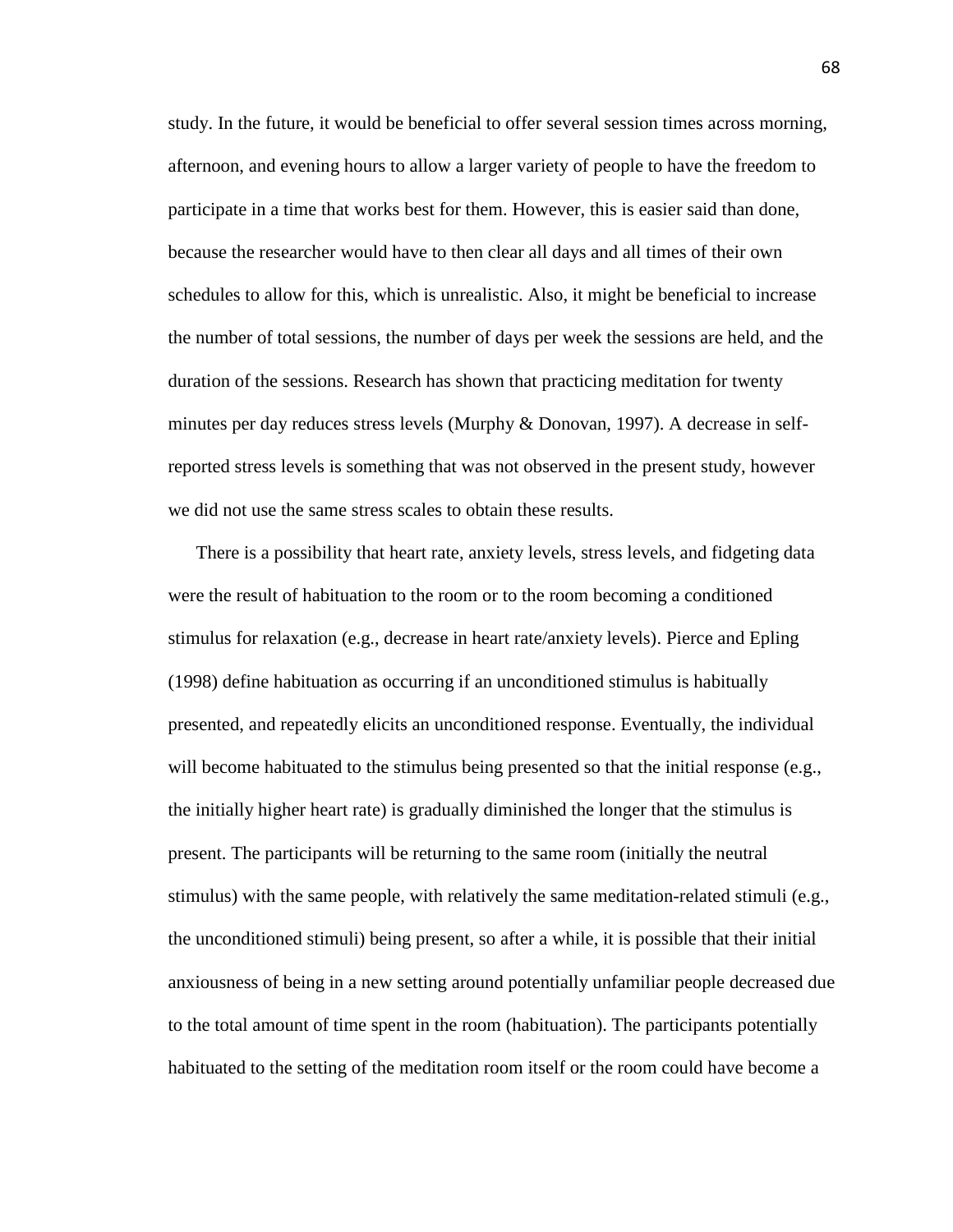conditioned stimulus for relaxation/decrease in heart rate. An example of habituation in the program is as follows: during the fifth session for group one, about three minute into the meditation (music only condition) there was a loud beeping noise coming from outside; however, after the session, all participants reported not hearing the beeping at all. This would be an example of habituation, because habituation itself is similar to "getting used to" certain stimuli (noises). Participants might have habituated to the sounds of the music playing during the session, and stopped attending to the noises both in and out of the room, resulting in the beeping not affecting their practice.

After coming to only two sessions of the program, one participant contacted the author with very encouraging words. After having back surgery, a year ago, he reported that he was living in constant pain. He told me that before beginning the session that day, his pain ranking was at a self-reported "7," and after participating in the meditation session, his pain level decreased to a "5" and had remained there for hours. This statement added evidence for the many benefits of meditation and the clinical effectivenesss of the program (Bear, Wolf, & Risley, 1968). The alleviation of chronic pain is a benefit of meditation (Goyal et al., 2014); however, it was not a factor that had been measured in the study. Therefore, in the future, adding chronic pain measures would be a beneficial addition to this study.

The present study drew a lot from Goyal et al., (2014) in creating a procedure that could include learning techniques as well as meditation itself. The researchers conclude, "Thus, more training with an expert and practice in daily life should lead to greater competency in the skill or practice, and greater competency or practice would presumably lead to better outcomes" (p.365). In future studies, it would be beneficial to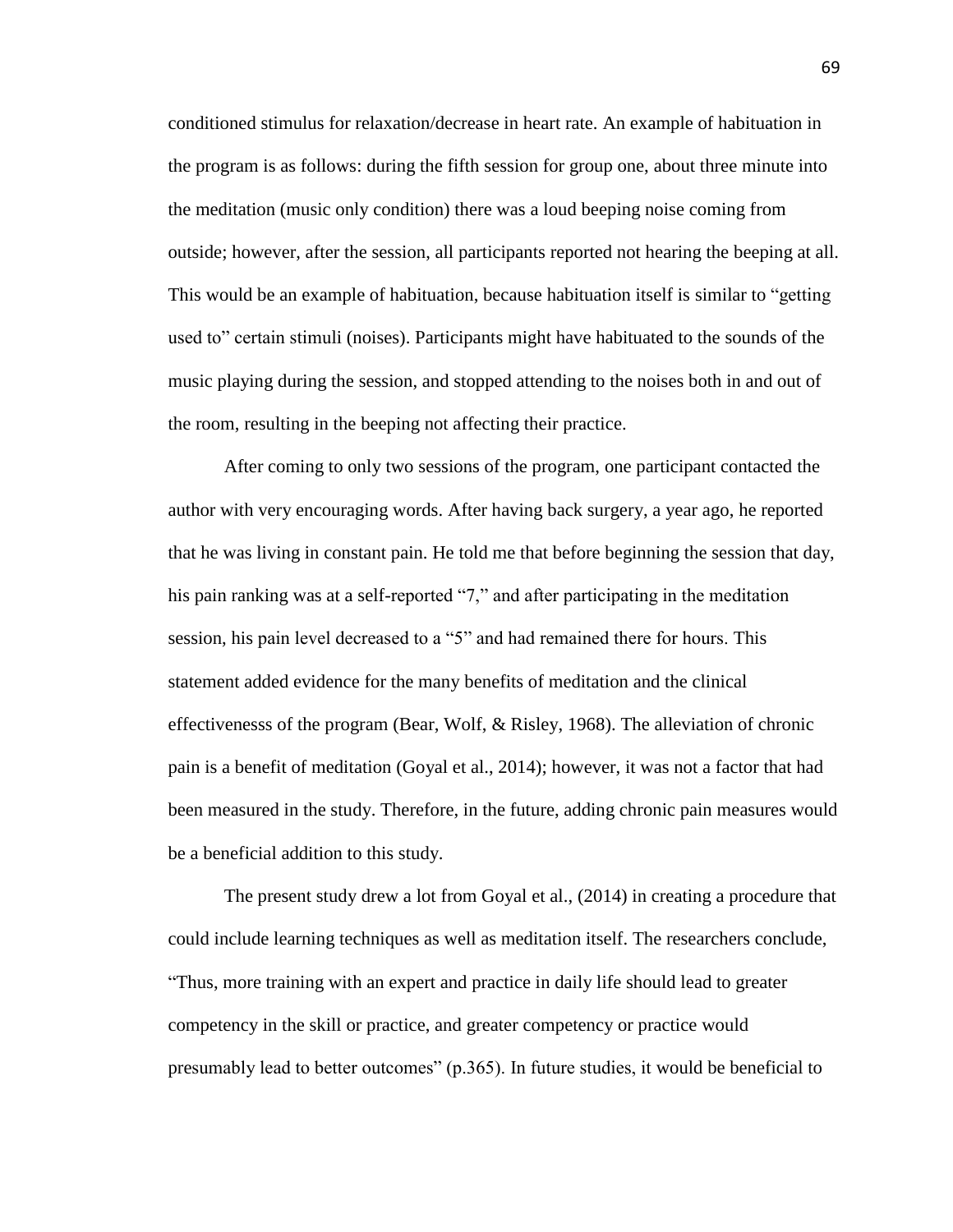keep the point that this quote has in mind, and include more training than the present study had been limited to.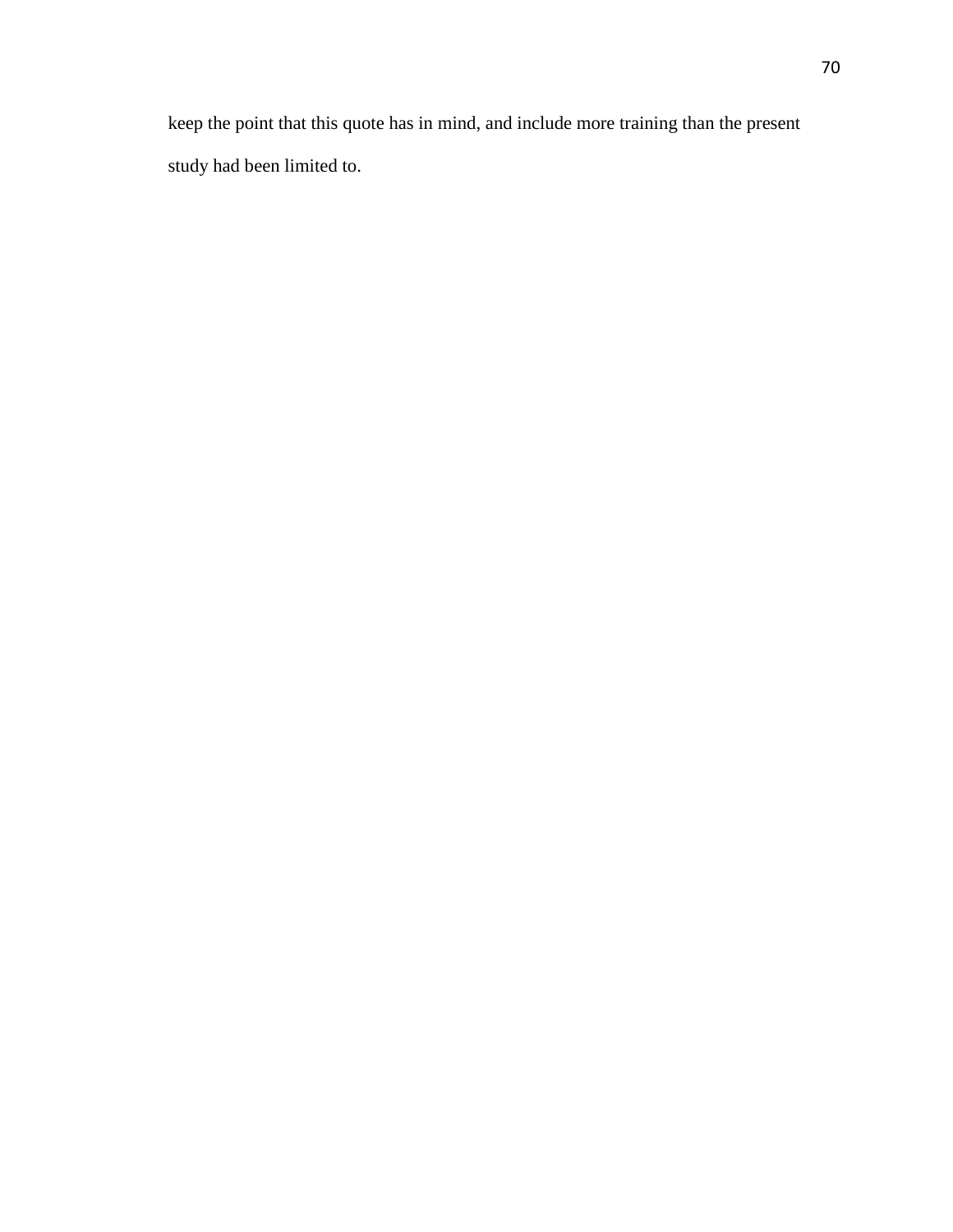#### **References:**

- American College Health Association. (2015). American College Health Association National College Health Assessment II: Reference group executive summary spring 2015. *American College Health Association*. [http://www.acha](http://www.acha-ncha.org/docs/NCHA-II_WEB_SPRING_2015_REFERENCE_GROUP_EXECUTIVE_SUMMARY.pdf)[ncha.org/docs/NCHA-](http://www.acha-ncha.org/docs/NCHA-II_WEB_SPRING_2015_REFERENCE_GROUP_EXECUTIVE_SUMMARY.pdf)[II\\_WEB\\_SPRING\\_2015\\_REFERENCE\\_GROUP\\_EXECUTIVE\\_SUMMARY.p](http://www.acha-ncha.org/docs/NCHA-II_WEB_SPRING_2015_REFERENCE_GROUP_EXECUTIVE_SUMMARY.pdf) [df](http://www.acha-ncha.org/docs/NCHA-II_WEB_SPRING_2015_REFERENCE_GROUP_EXECUTIVE_SUMMARY.pdf)
- Baer, D. M., Wolf, M. M., & Risley, T. R. (1968). Some current dimensions of applied behavior analysis. *Journal of Applied Behavior Analysis, 1*(1), 91–97.

Baghurst, T. and Kelley, B.C. (2014). An examination of stress in college students over the course of a semester. *Health Promotion Practice.* 15(3).

- Barker, M.J., Greenwood, K.M., Jackson, M. and Crowe, S.F. (2004) Cognitive effects of long-term Benzodiazepine use, *CNS Drugs, 18*(1), pp. 37–48
- Barnes, V., Treiber, F., & Davis, H. (2001). Impact of Transcendental Meditation® on cardiovascular function at rest and during acute stress in adolescents with high normal blood pressure. *Journal Of Psychosomatic Research*, *51*(4), 597-605. http://dx.doi.org/10.1016/s0022-3999(01)00261-6
- Bass, R. (2010). Zen and behavior analysis. *Behavior Analysis*, *33*(1), 83–96.
- Brar, T. (2015). Effect of Different Phases of Menstrual Cycle on Heart Rate Variability (HRV). *Journal of Clinical* and *Diagnostic Research*. <http://dx.doi.org/10.7860/jcdr/2015/13795.6592>

Bruning, N. S., & Frew, D. R. (1987). Effects of exercise, relaxation, and management skills training on physiological stress indicators: A field experiment. *Journal of Applied Psychology*, *72*, 515-521.

- Cardoso, R., de Souza, E., & Leite, J. R. (2004). Meditation in health: an operational definition. *Brain Research Protocols*, *14*, 58–60.
- Chang, E.C. (2006). Perfectionism and dimensions of psychological well-being in a college student sample: A test of a stress – A mediation model, *Journal of Social and Clinical Psychology, 25*(9), pp. 1001–1022.
- Dill, P. L., & Henley, T. B. (1998). Stressors of college: A comparison of traditional and nontraditional students. *The Journal of Psychology, 13*2(1), 25–32.
- Doran, J., & Holland, J. G. (1979). Control by stimulus features during fading. *Journal of the Experimental Analysis of Behavior*, *31*(2), 177–187

Ghaemi, N.S., Hsu, D.J., Soldani, F. and Goodwin, F.K. (2003). Antidepressants in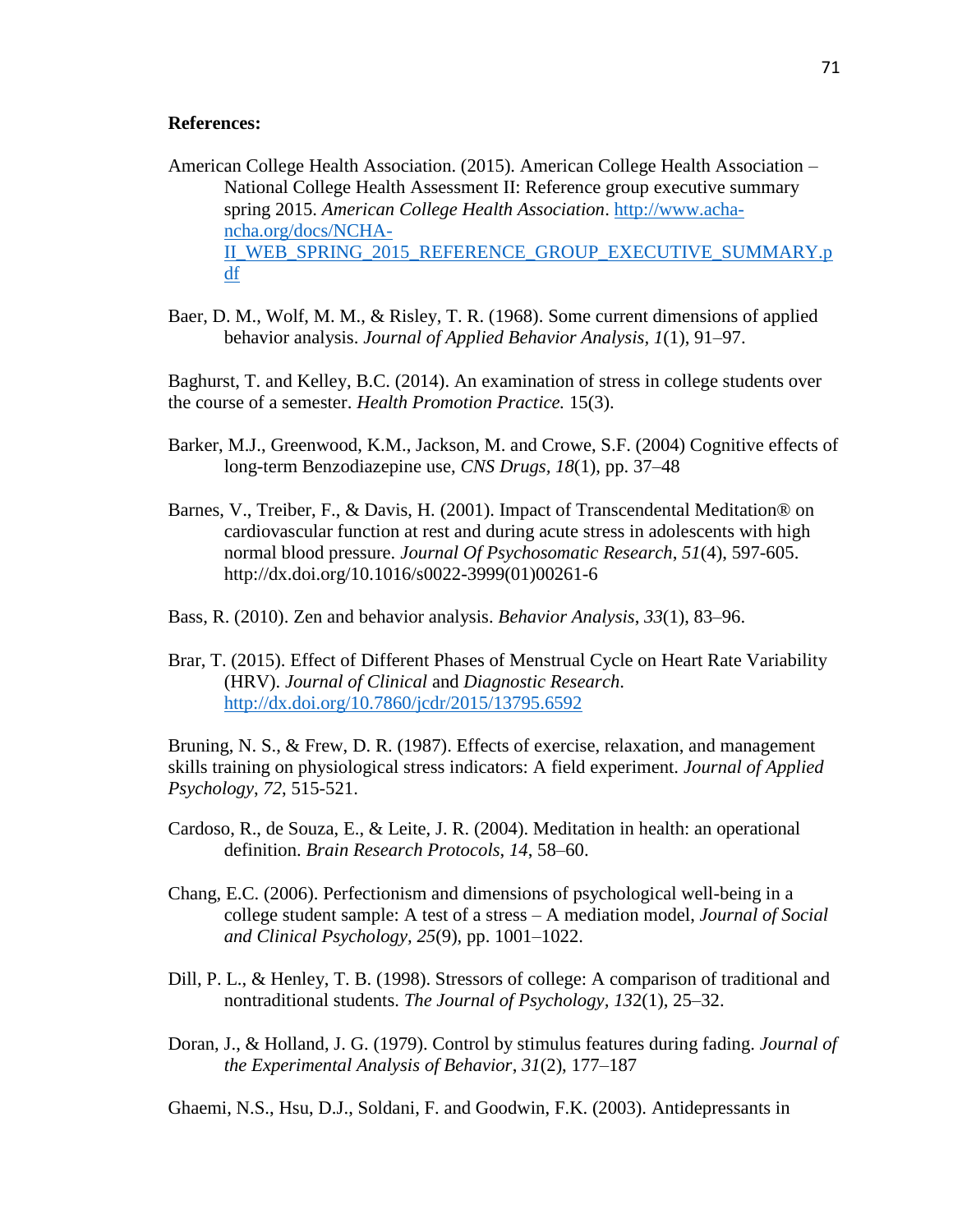bipolar disorder: The case for caution. *Bipolar Disorders, 5*(6), pp. 421–433.

- Goyal, M., Singh, S., Sibinga, E., Gould, N., Rowland-Seymour, A., Sharma, R., Cramer, H. (2014). Meditation programs for psychological stress and well-being: A systematic review and Meta-analysis. *Deutsche Zeitschrift für Akupunktur*, *57*(3), 26–27.
- Hommel, B., Ozturk, A., & Colzato, L. (2012). Meditate to create: The impact of focused-attention and open-monitoring training on Convergent and divergent thinking. *Frontiers In Psychology*, *3*. http://dx.doi.org/10.3389/fpsyg.2012.00116
- Horan, R. (2009). The neuropsychological connection between creativity and meditation. *Creat Res. J.* 21, 199–222.
- Kabat-Zinn, J. (1990). *Full catastrophe living: Using the wisdom of your body and mind to face stress, pain, and illness* (15th ed.). New York, NY: Delacorte Press.
- Kadison, R. D., & DiGeronimo, T. F. (2004). *College of the overwhelmed: The crisis in campus mental health and what we must do about it*. San Francisco: Jossey-Bass.
- Krisanaprakornkit, T., Sriraj, W., Piyavhatkul, N., & Laopaiboon, M. (2006). Meditation therapy for anxiety disorders (review). The Cochrane Collaboration:Wiley Publishers.
- Lazar, S. W., Bush, G., Gollub, R. L., Fricchione, G. L., Khalsa, G., & Benson, H. (2000). Functional brain mapping of the relaxation response and meditation. *NeuroReport*, *11*(7), 1581–1585.
- MacDuff, G.S., Krantz, P.J., & McClannahan, L.E. (2001). Prompts and prompt fading strategies for people with autism. In C. Maurice, G. Green & R.M. Foxx (Eds.), *Making a difference: Behavioral intervention for autism* (pp.37-50). Austin, TX: pro ed.
- Martin, G., & Pear, J. (2015). *Behavior modification: What it is and how to do it* (10th ed.). Boston, MA, United States: Pearson Education Inc.
- Massion, A. O., Teas, J., Hebert, J. R., Wertheimer, M. D., & Kabat-Zinn, J. (1995). Meditation, melatonin and breast/prostate cancer: Hypothesis and preliminary data. *Medical Hypotheses*, *44*(1), 39–46.
- McCabe, S. E., & Boyd, C. J. (2005). Sources of prescription drugs for illicit use. *Addictive Behaviors*, *30*(7), 1342–1350. doi:10.1016/j.addbeh.2005.01.012

*Meditation and Heart Health*. (2017). *Heart.org*. Retrieved 18 April 2017, from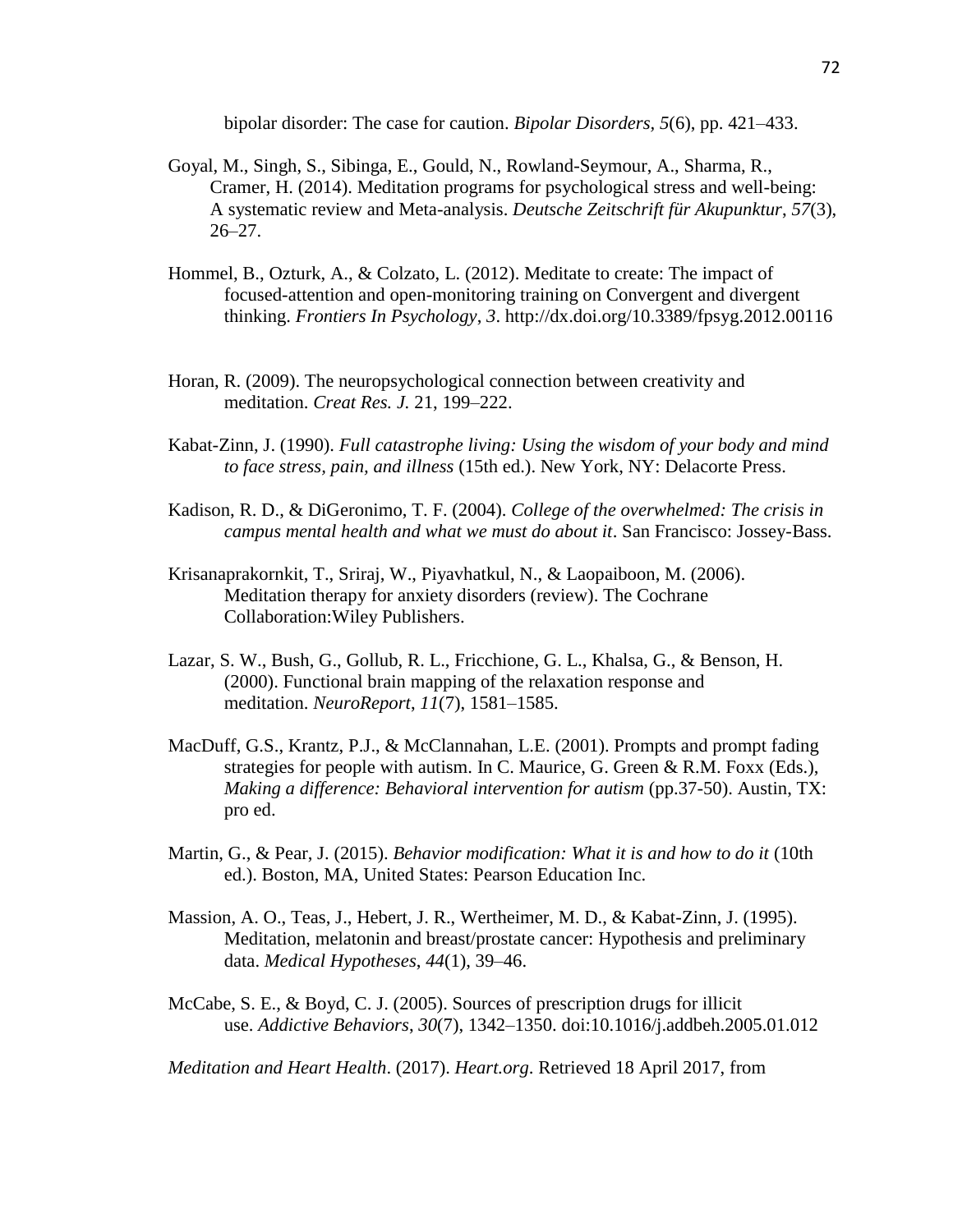<http://www.heart.org/HEARTORG/Conditions/More/MyHeartandStrokeNews/M> editation-and-Heart-Disease-Stroke\_UCM\_452930\_Article.jsp#.WPV2j1Pyu1s

- Pear, J. J. (2007). *A historical and contemporary look at psychological systems.* United States: Lawrence Erlbaum Associates.
- Pierce, D. W., & Epling, F. W. (1998). *Behavior analysis and learning* (2nd ed.). London, United Kingdom: Prentice Hall.
- Schneiderman, N., Ironson, G., & Siegel, S. D. (2005). Stress and health: Psychological, behavioral, and biological determinants. *Annual Review of Clinical Psychology, 1*, 607–628.
- Sundquist, J., Lilja, A., Palmer, K., Memon, A., Wang, X., Johansson, L., & Sundquist, K. (2014). Mindfulness group therapy in primary care patients with depression, anxiety and stress and adjustment disorders: randomised controlled trial. *The British Journal Of Psychiatry*, *206*(2), 128-135. http://dx.doi.org/10.1192/bjp.bp.114.150243
- Turner, R. M., & Ascher, L. M. (1979). Controlled comparison of progressive relaxation, stimulus control, and paradoxical intention therapies for insomnia. *Journal of Consulting and Clinical Psychology*, *47*(3), 500–508. doi:10.1037//0022- 006x.47.3.50
- Understanding the stress response: Chronic activation of this survival mechanism impairs health. (2011, March). *Harvard Health*. Retrieved 21 April 2017, from <http://www.health.harvard.edu/staying-healthy/understanding-the-stress-response>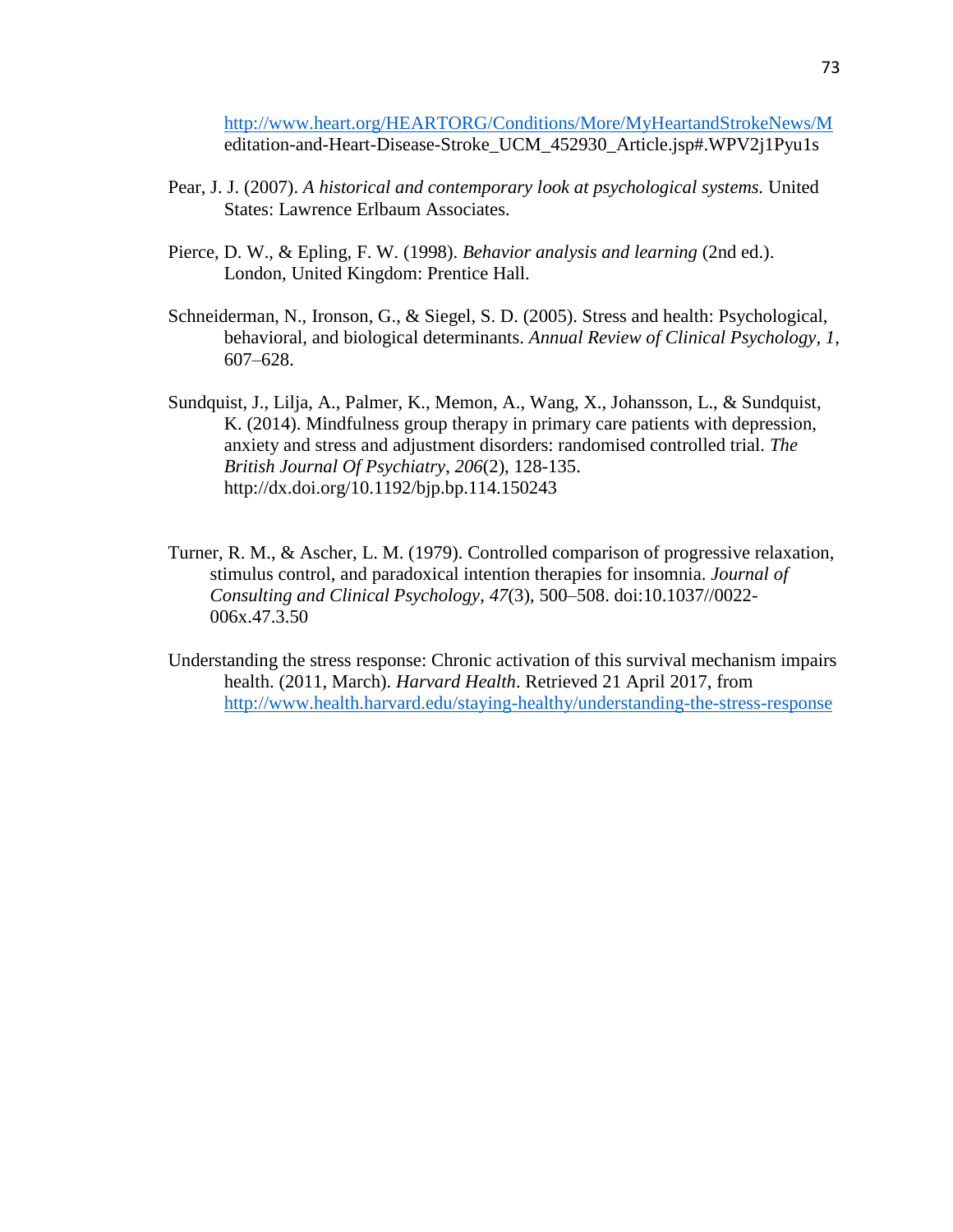Appendix A: Questionnaires

# DAY ONE QUESTIONNAIRE

Identification Number:

Date:

Directions: Please fill out questionnaire honestly and to the best of your ability. Honesty and accuracy are extremely important, and your names will never be matched with the results. This is strictly confidential information.

\_\_\_\_\_\_\_\_\_\_\_\_\_\_\_\_\_\_\_\_\_\_\_\_\_\_\_\_\_\_\_\_\_\_\_\_\_\_\_\_\_\_\_\_\_\_\_\_\_\_\_\_\_\_\_\_\_\_\_

- 1. Circle your sex
	- a. Female
		- b. Male
		- c. Transgender/Transitioning
- 2. Write your age in the space below:
- 3. What year of study are you in at Salem State University?
	- a. Freshman
	- b. Sophomore
	- c. Junior
	- d. Senior
	- e. Graduate Student
- 4. Write in how many classes you are taking this semester? How many credits are you taking?
- 5. On a scale of very low to very high, how would you rate your stress levels today?
	- a. Very low
	- b. Low
	- c. Moderate
	- d. High
	- e. Very high
- 6. On a scale of very low to very high, how would you rate your stress level due to classes and course load?
	- a. Very low
	- b. Low
	- c. Moderate
	- d. High
	- e. Very high
- 7. On a scale of very low to very high, how would you rate your stress level due to family?
	- a. Very low
	- b. Low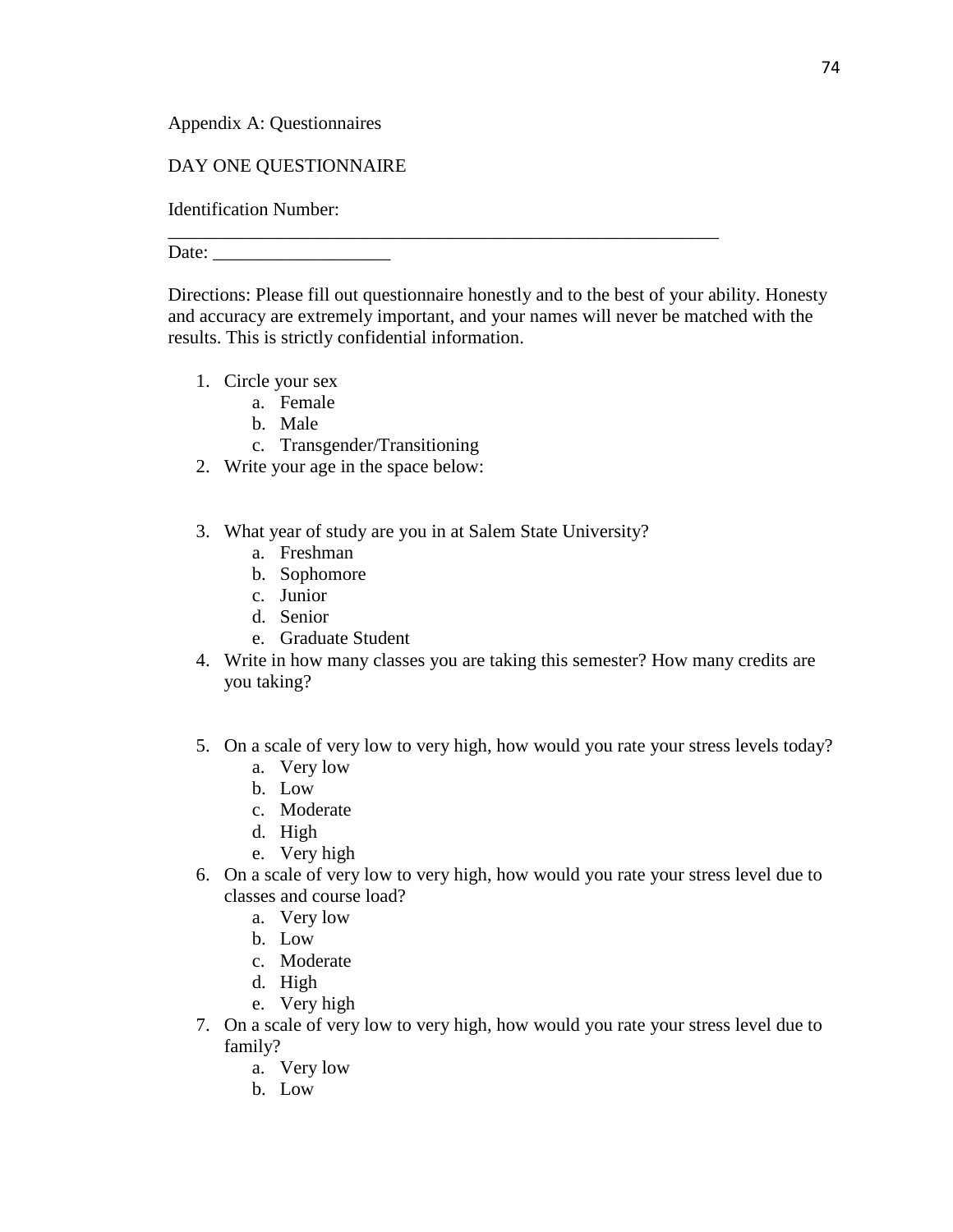- c. Moderate
- d. High
- e. Very high
- 8. On a scale of very low to very high, how would you rate your stress level due to friends?
	- a. Very low
	- b. Low
	- c. Moderate
	- d. High
	- e. Very high
- 9. On a scale of very low to very high, how would you rate your stress level due to illness?
	- a. Very low
	- b. Low
	- c. Moderate
	- d. High
	- e. Very high
- 10. On a scale of very low to very high, how would you rate your stress level due to the media?
	- a. Very low
	- b. Low
	- c. Moderate
	- d. High
	- e. Very high
- 11. On a scale of very low to very high, how would you rate your stress level due to grades?
	- a. Very low
	- b. Low
	- c. Moderate
	- d. High
	- e. Very high
- 12. On a scale of very low to very high, how would you rate your stress level due to economic status
	- a. Very Low
	- b. Low
	- c. Moderate
	- d. High
	- e. Very high
- 13. On a scale of very low to very high, how would you rate your stress level due to your job?
	- a. Very low
	- b. Low
	- c. Moderate
	- d. High
	- e. Very high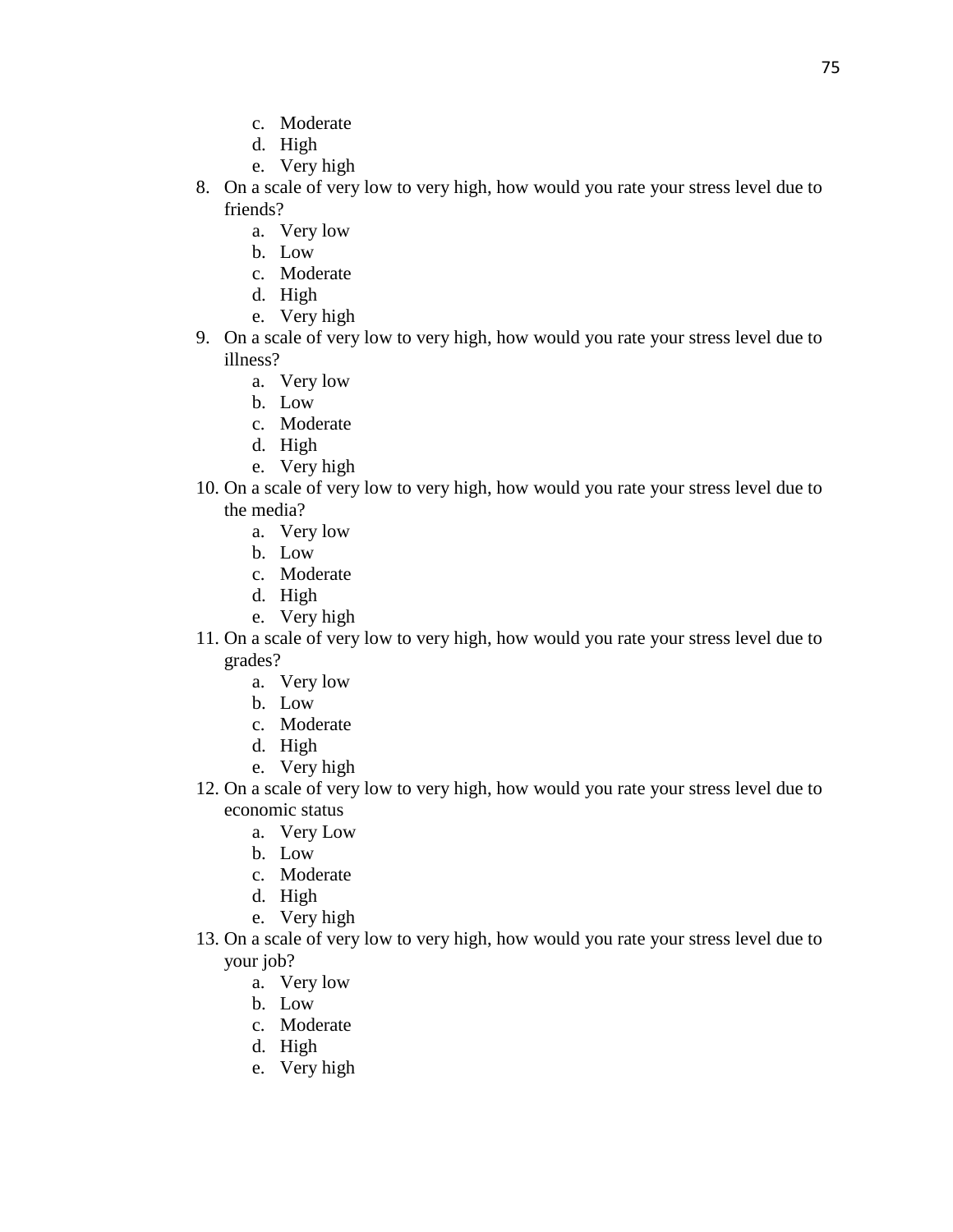- 14. On a scale of very low to very high, how would you rate your stress level due to this study?
	- a. Very low
	- b. Low
	- c. Moderate
	- d. High
	- e. Very high
- 15. On a scale of very low to very high, how would you rate your anxiety level due to classes and course load?
	- a. Very low
	- b. Low
	- c. Moderate
	- d. High
	- e. Very high
- 16. On a scale of very low to very high, how would you rate your anxiety level due to family?
	- a. Very low
	- b. Low
	- c. Moderate
	- d. High
	- e. Very high
- 17. On a scale of very low to very high, how would you rate your anxiety level due to friends?
	- a. Very low
	- b. Low
	- c. Moderate
	- d. High
	- e. Very high
- 18. On a scale of very low to very high, how would you rate your anxiety level due to illness?
	- a. Very low
	- b. Low
	- c. Moderate
	- d. High
	- e. Very high
- 19. On a scale of very low to very high, how would you rate your anxiety level due to the media?
	- a. Very low
	- b. Low
	- c. Moderate
	- d. High
	- e. Very high
- 20. On a scale of very low to very high, how would you rate your anxiety level due to grades?
	- a. Very low
	- b. Low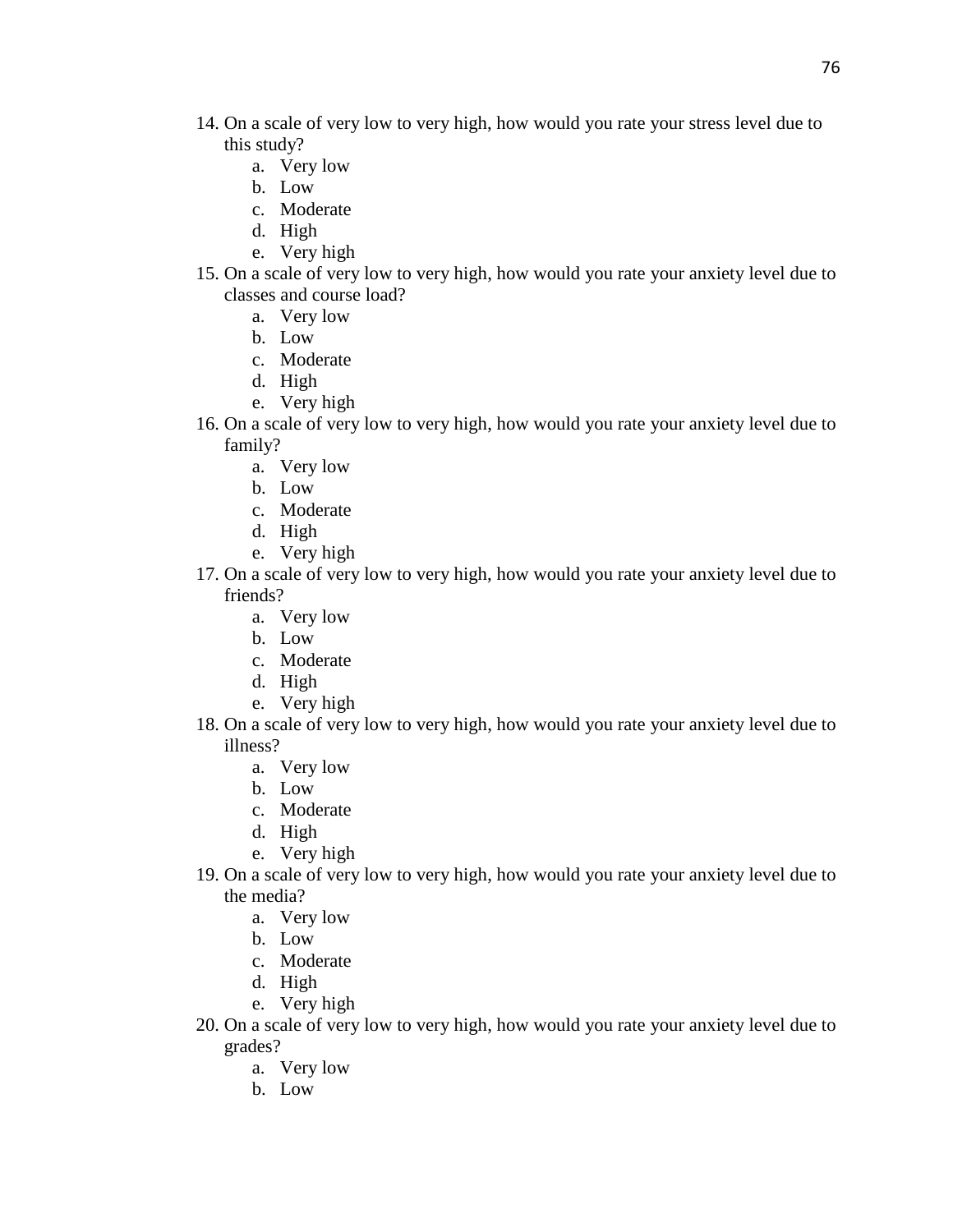- c. Moderate
- d. High
- e. Very high
- 21. On a scale of very low to very high, how would you rate your anxiety level due to economic status
	- a. Very Low
	- b. Low
	- c. Moderate
	- d. High
	- e. Very high
- 22. On a scale of very low to very high, how would you rate your anxiety level due to your job?
	- a. Very low
	- b. Low
	- c. Moderate
	- d. High
	- e. Very high
- 23. On a scale of very low to very high, how would you rate your anxiety level due to this study?
	- a. Very low
	- b. Low
	- c. Moderate
	- d. High
	- e. Very high
- 24. Please write in your initial heart rate using the HeartRateFree/Instant Heart rate app: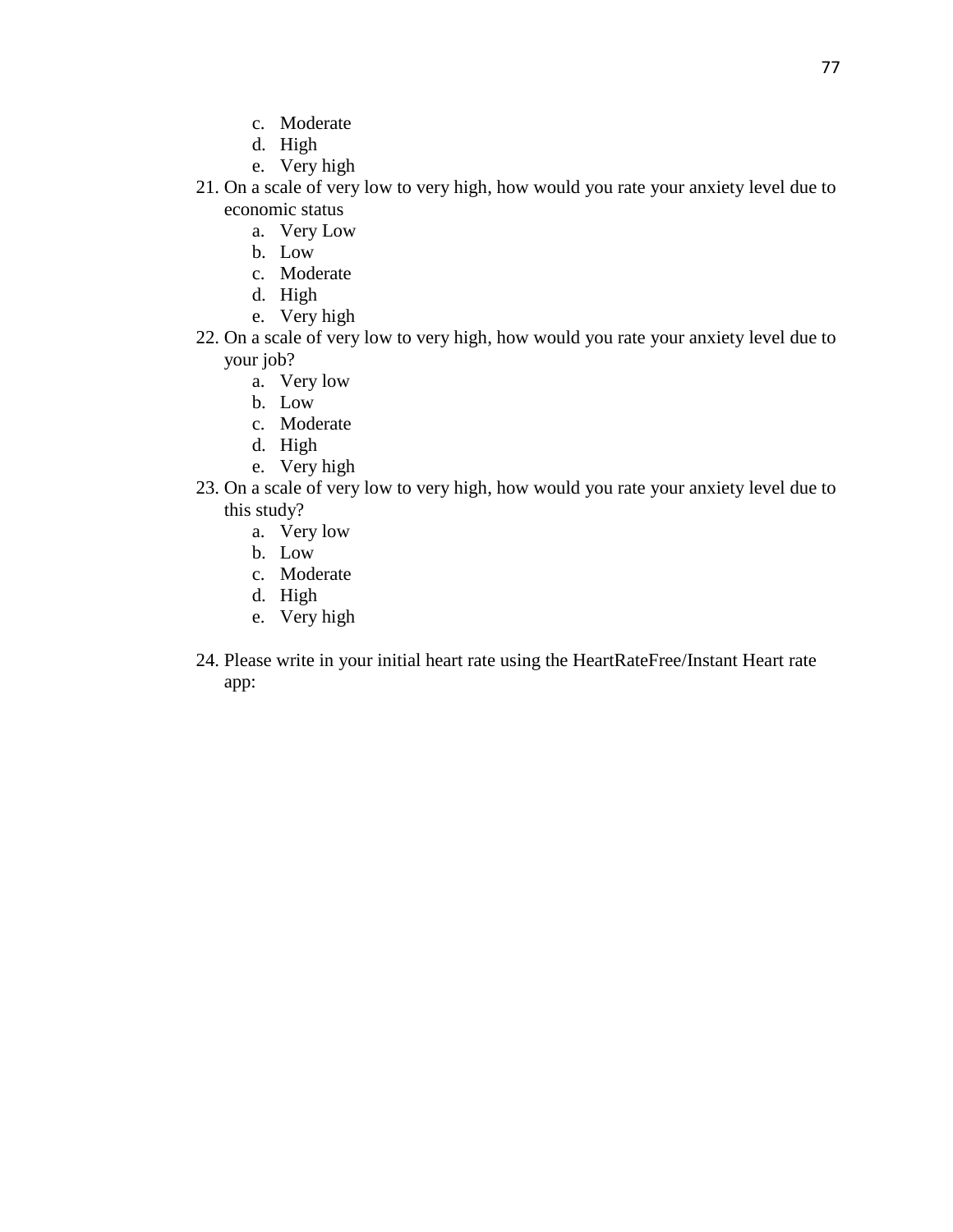# PRE SESSION QUESTIONNAIRE

### Identification Number:

Date: \_\_\_\_\_\_\_\_\_\_\_\_\_\_\_\_\_\_\_

1. Please record your heart rate using the HeartRateFree/Instant Heart Rate app:

\_\_\_\_\_\_\_\_\_\_\_\_\_\_\_\_\_\_\_\_\_\_\_\_\_\_\_\_\_\_\_\_\_\_\_\_\_\_\_\_\_\_\_\_\_\_\_\_\_\_\_\_\_\_\_\_\_\_\_

- 2. On a scale of very low to very high, how would you rate your stress level overall right now:
	- a. Very low
	- b. Low
	- c. Moderate
	- d. High
	- e. Very High
- 3. On a scale of very low to very high, how would you rate your anxiety level overall right now:
	- a. Very low
	- b. Low
	- c. Moderate
	- d. High
	- e. Very High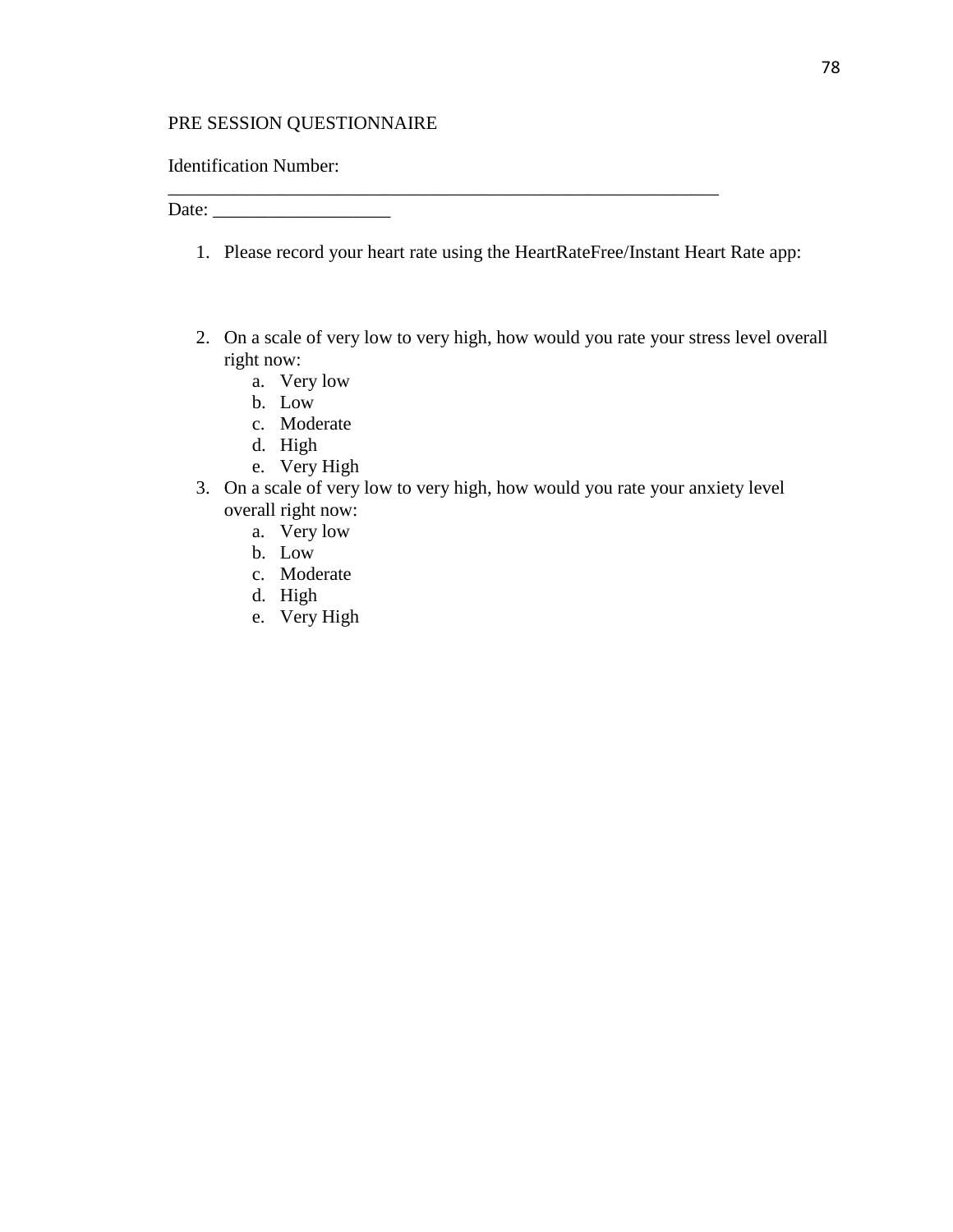### AFTER SESSION QUESTIONNAIRE

### Identification Number:

Date: \_\_\_\_\_\_\_\_\_\_\_\_\_\_\_\_\_\_\_

1. Please record your heart rate using the HeartRateFree/Instant Heart Rate app:

\_\_\_\_\_\_\_\_\_\_\_\_\_\_\_\_\_\_\_\_\_\_\_\_\_\_\_\_\_\_\_\_\_\_\_\_\_\_\_\_\_\_\_\_\_\_\_\_\_\_\_\_\_\_\_\_\_\_\_

- 2. On a scale of very low to very high, how would you rate your stress level overall right now:
	- a. Very low
	- b. Low
	- c. Moderate
	- d. High
	- e. Very High
- 3. On a scale of very low to very high, how would you rate your anxiety level overall right now:
	- a. Very low
	- b. Low
	- c. Moderate
	- d. High
	- e. Very High
- 4. On a scale of very low to very high, how would you rate your overall enjoyment of this session:
	- a. Very low
	- b. Low
	- c. Moderate
	- d. High
	- e. Very High
- 5. On a scale of very easy to very difficult how would you rate the easiness of this session:
	- a. Very easy
	- b. Easy
	- c. Moderate
	- d. Difficult
	- e. Very difficult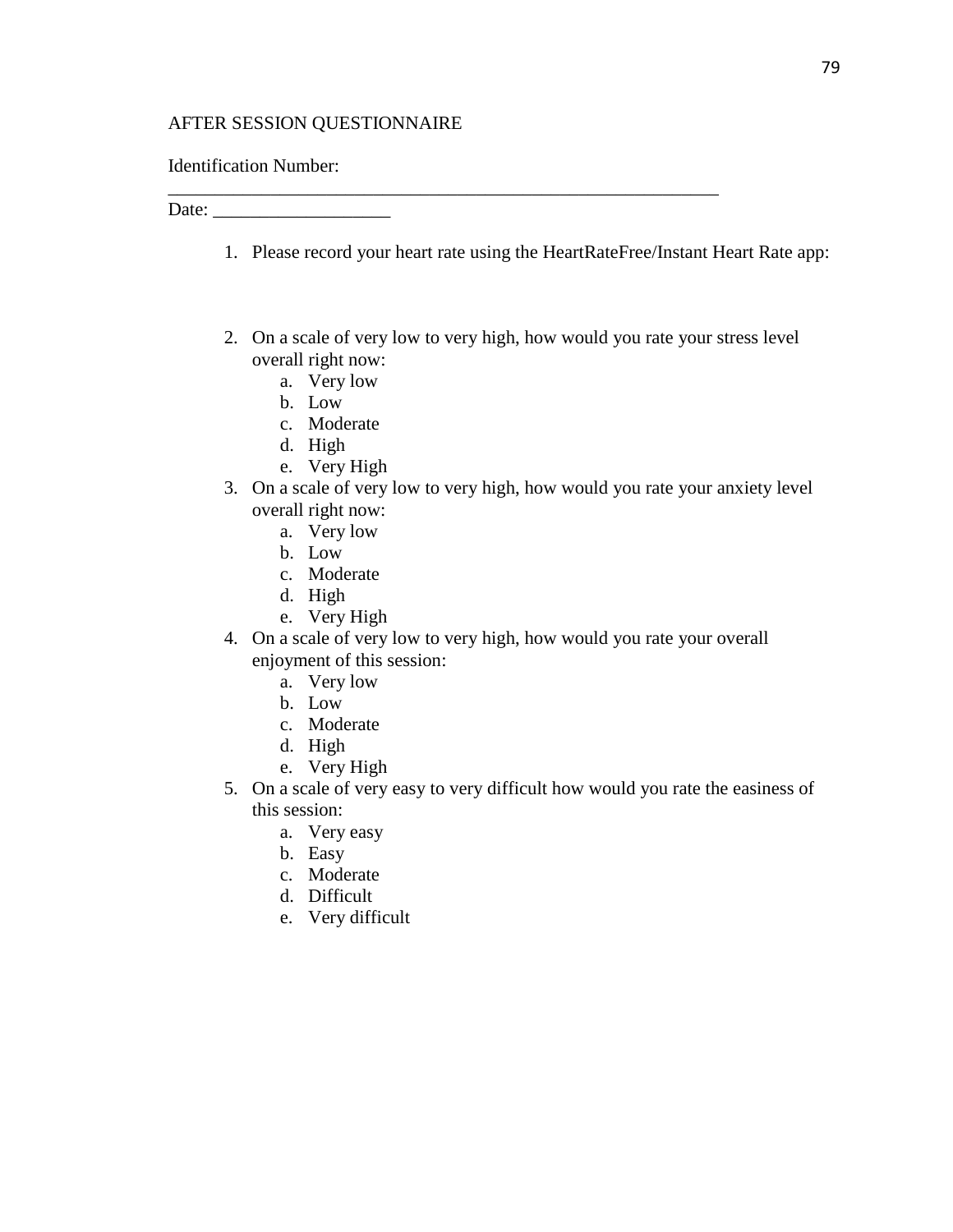### FOLLOW-UP QUESTIONNAIRE

- 1. What is your Identification Number for the Study?
- 2. Do you still meditate even though the program is over?
	- a) Yes
	- b) No
- 3. How often do you meditate?
	- a) Once a day
	- b) More than once a day
	- c) 1-2 times a week
	- d) 3-4 times a week
	- e) 5-6 times a week
	- f) 7+ times a week
	- g) Never
- 4. On a scale of very low to very high, how would you rate your stress level today?
	- a) Very low
	- b) Low
	- c) Moderate
	- d) High
	- e) Very high
- 5. On a scale of very low to very high, how would you rate your stress level today?
	- a) Very low
	- b) Low
	- c) Moderate
	- d) High
	- e) Very high

6. Did you feel like the meditation program you participated in helped decrease your stress?

- a) Yes
- b) No

7. Did you feel like the meditation program you participated in helped decrease your anxiety?

- a) Yes
- b) No

8. Under what condition do you meditate in the most now that the program is over?

- a) Guided meditation
- b) Calming music/sounds
- c) Silence
- d) None, I do not meditate.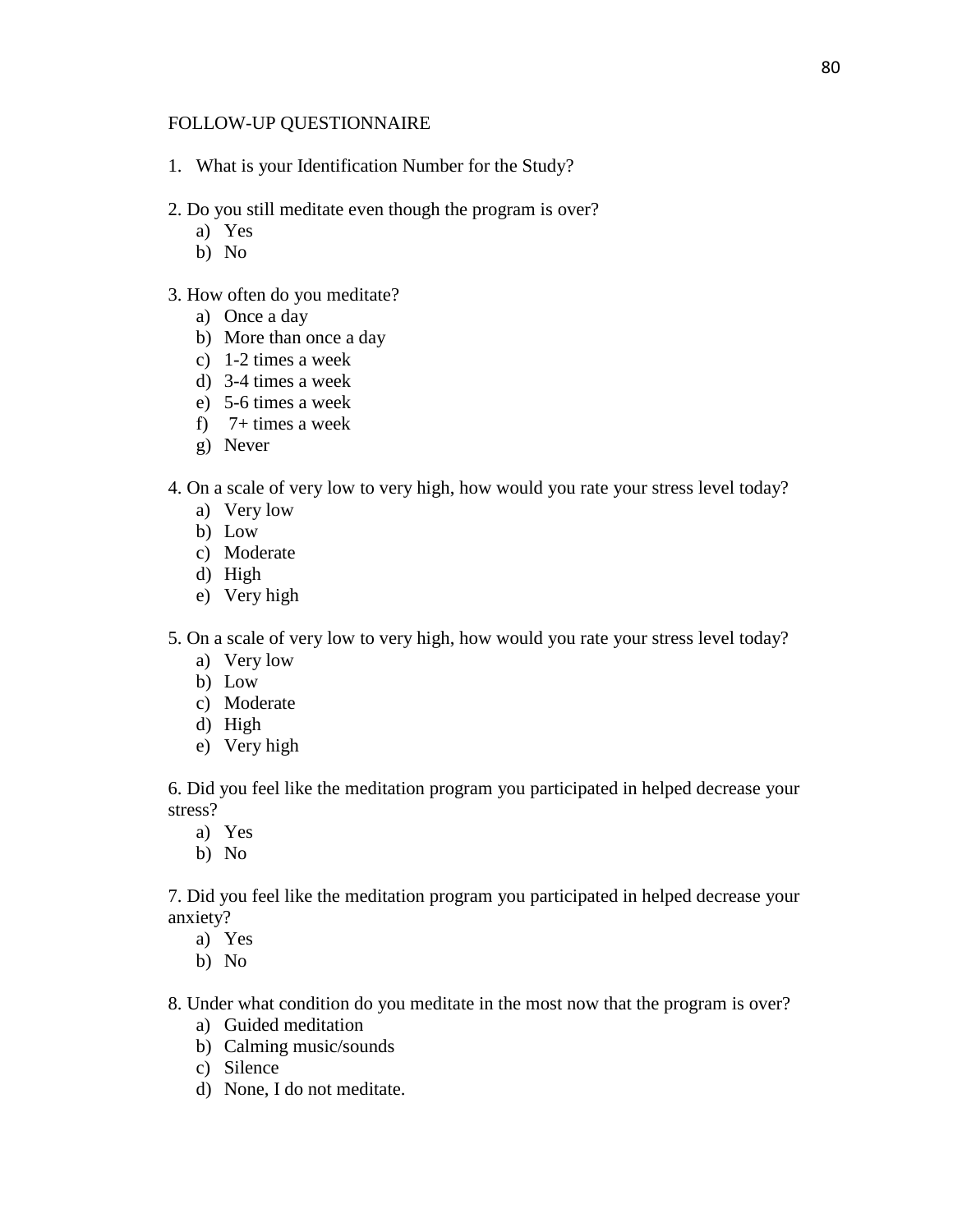- 9. Have you ever meditated before this Program?
	- a) yes
	- b) no
	- c) unsure

10. How frequently did you meditate before the program?

- a) I have never mediated before the program
- b) 1-2 times a week
- c) 3-4 times a week
- d) 5-6 times a week
- e) 7+ times a week
- f) Once a month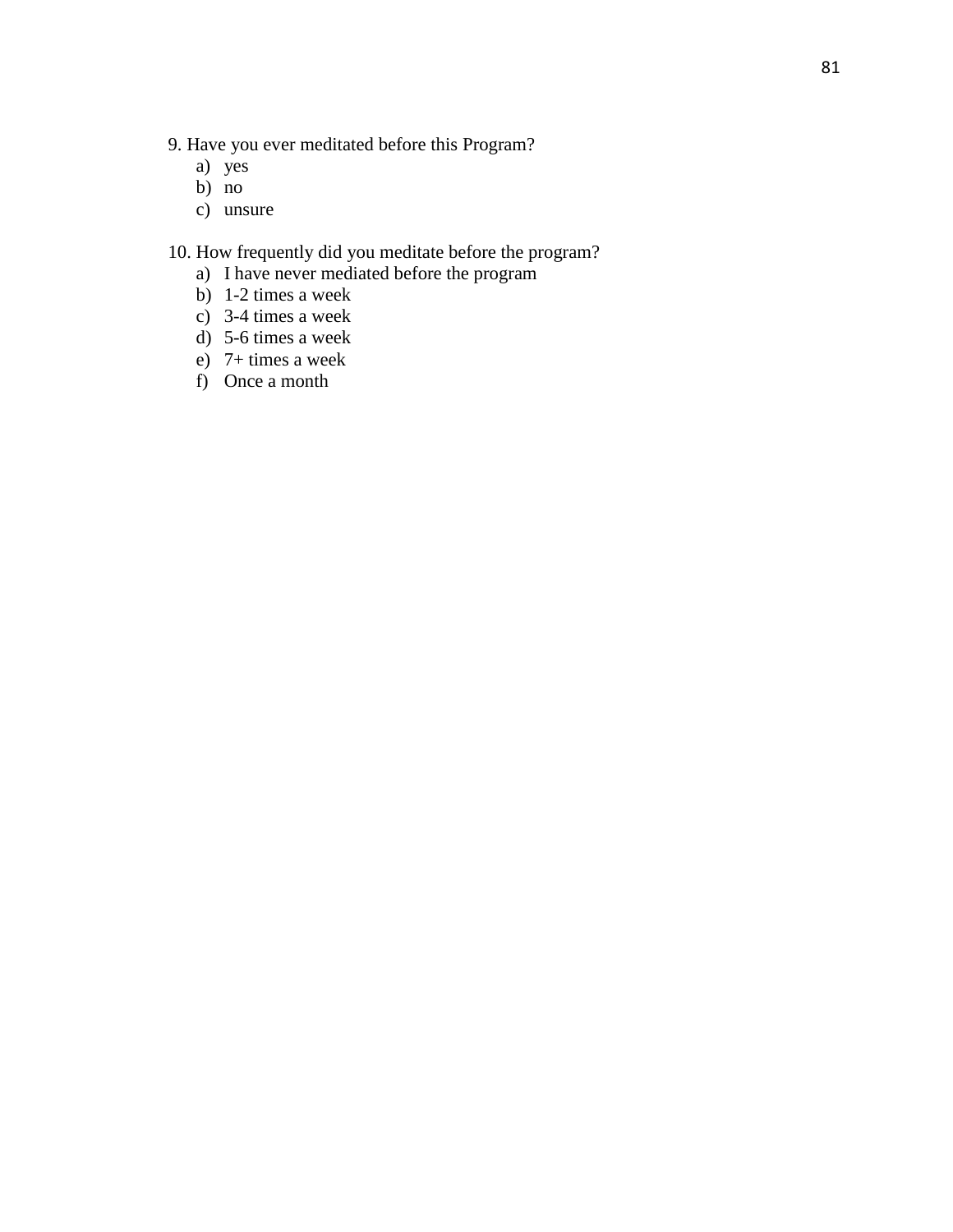Appendix B:

#### Directions for Observers (Meditation Recording)

On the next page of this packet, you will find recording sheets including tables that look like this:

| PARTICIPANT | 1:00 | 1:30 | 2:00 | 2:30 | 3:00 | 3:30 | 4:00 | 4:30 | 5:00 |
|-------------|------|------|------|------|------|------|------|------|------|
| NUMBER:     |      |      |      |      |      |      |      |      |      |
|             |      |      |      |      |      |      |      |      |      |

In the section labeled "Participant Number" you will write in the numbers of the participants you are assigned, and match the corresponding sticker in the appropriate

boxes. These numbers and stickers will be displayed on the name badges that the participants will be wearing so you will be able to identify them. You will be assigned four participants to keep track of. All four participants will also be observed by one other observer, meaning two of you will have the same participants. This is because we wish to establish an Inter-observer reliability (IOR) rate, which is the comparison of two

observer's data to determine accuracy of the data.

You will be observing fidgeting behaviors of the participants. Fidgeting will be defined as any of the following:

- opening eyes
- looking around the room
- moving of fingers and toes beyond the positions demonstrated
- touching one's face/hair/arm/leg/torso/back
- tapping of fingers/feet beyond the positions demonstrated
- scrunching of face muscles when otherwise not prompted to do so
- movement of arms or legs without prompting to do so
- movement of head without prompting
- Shifting around in one's seat beyond a simple adjustment
- and other similar behaviors.

You will be looking for any of these things in all of your assigned participants during each 30 second interval, beginning with the starting chime that signals the beginning of the meditation. If the participant does engage in any of the above behaviors, then you would mark a "1" in the corresponding box for that interval. If none of the above behaviors occur, then you would mark a "0" in the corresponding box. **If you are unsure if a movement counts as a fidget, put an \* in the corresponding interval, and then in the "Notes about Fidgets" section, write the interval you put the \* in and describe the fidget.** At the end of the meditation (signaled by another chime) please draw a distinct line along the column line of the interval that the meditation terminated at.

For Example: PARTICIPANT NUMBER: 1:30 | 2:00 | 2:30 | 3:00 | 3:30 | 4:00 | 4:30 | 5:00 | 5:30 **111MH01**  $\begin{array}{|c|c|c|c|c|c|c|c|c|} \hline 1 & 0 & 0 & 1 & 1 & 0 & 0 \\ \hline \end{array}$ 

Once finished with recording, please compare data with your corresponding observer with the same participants, and calculate an IOR ( (Total # of Agreements/ Agreements + Disagreements) x 100) Ex:  $(45/45+5)$  x 100 = 90%).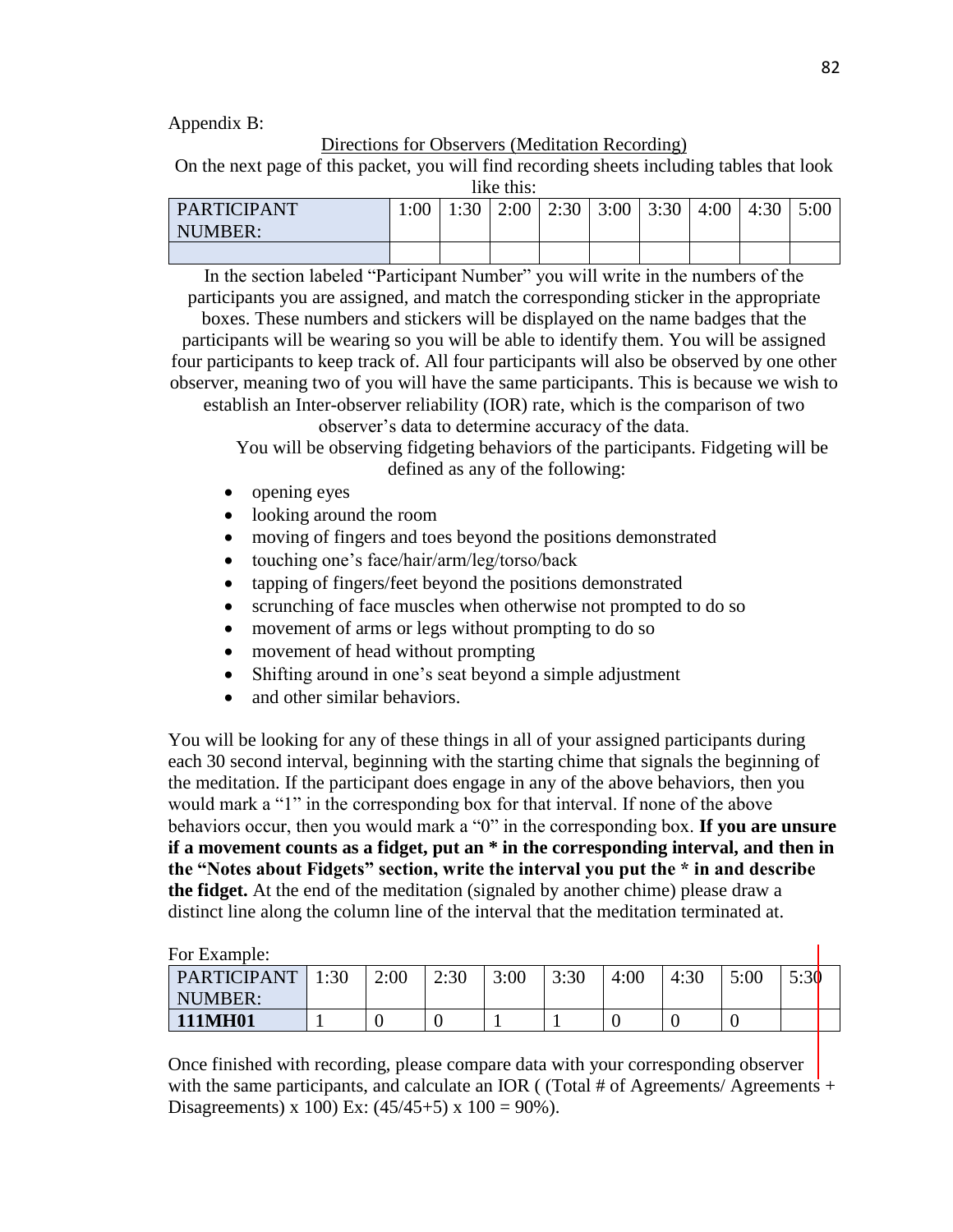30s intervals recording sheet

| PARTICIPANT   0:30<br><b>NUMBER:</b> | 1:00 | 1:30 | 2:00 | 2:30 | 3:00 | 3:30 | 4:00 | 4:30 |
|--------------------------------------|------|------|------|------|------|------|------|------|
|                                      |      |      |      |      |      |      |      |      |
|                                      |      |      |      |      |      |      |      |      |
|                                      |      |      |      |      |      |      |      |      |
|                                      |      |      |      |      |      |      |      |      |

| PARTICIPANT 5:00<br>NUMBER: | 5:30 | 6:00 | 6:30 | 7:00 | 7:30 | 8:00 | 8:30 | 9:00 |
|-----------------------------|------|------|------|------|------|------|------|------|
|                             |      |      |      |      |      |      |      |      |
|                             |      |      |      |      |      |      |      |      |
|                             |      |      |      |      |      |      |      |      |
|                             |      |      |      |      |      |      |      |      |

| PARTICIPANT   9:30<br>NUMBER: |  |  |  | 10:00   10:30   11:00   11:30   12:00   12:30   13:00 | 13:30 |
|-------------------------------|--|--|--|-------------------------------------------------------|-------|
|                               |  |  |  |                                                       |       |
|                               |  |  |  |                                                       |       |
|                               |  |  |  |                                                       |       |
|                               |  |  |  |                                                       |       |